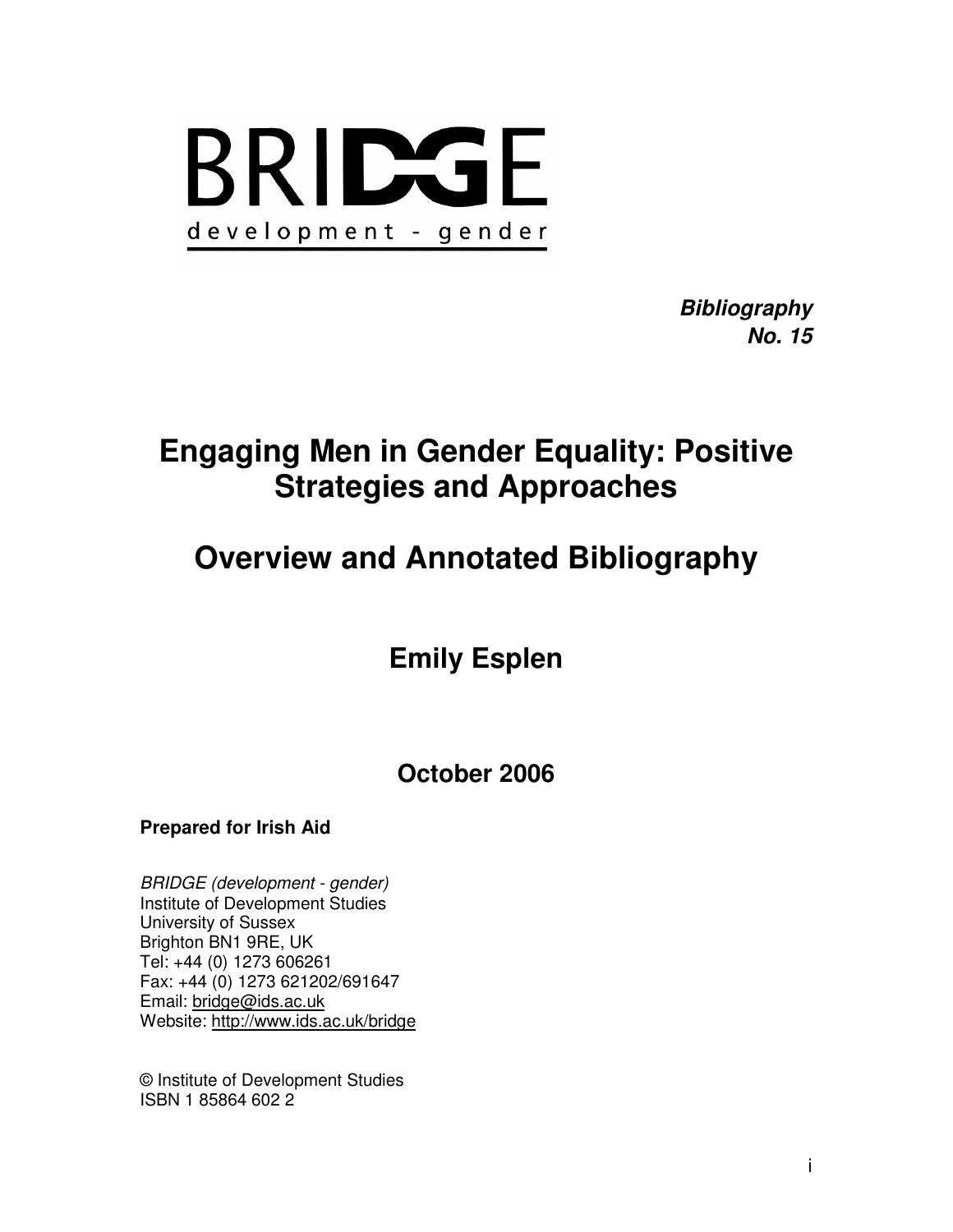## **Contents**

| <b>Section One: Overview</b>                                                                                                        | $\mathbf{1}$   |
|-------------------------------------------------------------------------------------------------------------------------------------|----------------|
| 1.1: Why Involve Men in Gender and Development Work?                                                                                | 1              |
| 1.2: Why is it in Men's Own Interests to Change?                                                                                    | $\overline{2}$ |
| 1.3: Strategies For Change:                                                                                                         | 5              |
| 1.3.1: Men as Partners against Gender-Based Violence                                                                                | 6              |
| 1.3.2: Strengthening Men's Resistance to Violence and Conflict<br>1.3.3: Fostering Constructive Male Involvement in Sexual and      | 8              |
| Reproductive Health and Rights                                                                                                      | 10             |
| 1.3.4: Encouraging Men's Positive Engagement as Fathers and Carers<br>1.3.5: Promoting More Gender-Equitable Institutional Cultures | 12             |
| and Practices within Development Organisations                                                                                      | 14             |
| 1.4: Lessons Learned                                                                                                                | 15             |
| 1.5: Areas for Future Research                                                                                                      | 18             |
| <b>Section Two: An Annotated Bibliography</b>                                                                                       | 20             |
| 2.1: Why Involve Men in Gender and Development Work?                                                                                | 20             |
| 2.2: Strategies for Change:                                                                                                         | 24             |
| 2.2.1: Men as Partners against Gender-Based Violence                                                                                | 24             |
| 2.2.2: Strengthening Men's Resistance to Violence and Conflict                                                                      | 29             |
| 2.2.3: Fostering Constructive Male Involvement in Sexual and Reproductive                                                           |                |
| Health and Rights                                                                                                                   | 31             |
| 2.2.4: Encouraging Men's Positive Engagement as Fathers and Carers                                                                  | 38             |
| 2.2.5: Promoting More Gender Equitable Institutional Cultures and Practices                                                         |                |
| within Development Organisations                                                                                                    | 42             |
| 2.3: Practical Tools, Manuals and Trainings                                                                                         | 44             |
| <b>Section Three: Further Information</b>                                                                                           | 48             |
| 3.1: Networking and Contact Details                                                                                                 | 48             |
| 3.1: Web Resources                                                                                                                  | 59             |

\_\_\_\_\_\_\_\_\_\_\_\_\_\_\_\_\_\_\_\_\_\_\_\_\_\_\_\_\_\_\_\_\_\_\_\_\_\_\_\_\_\_\_\_\_\_\_\_\_\_\_\_\_\_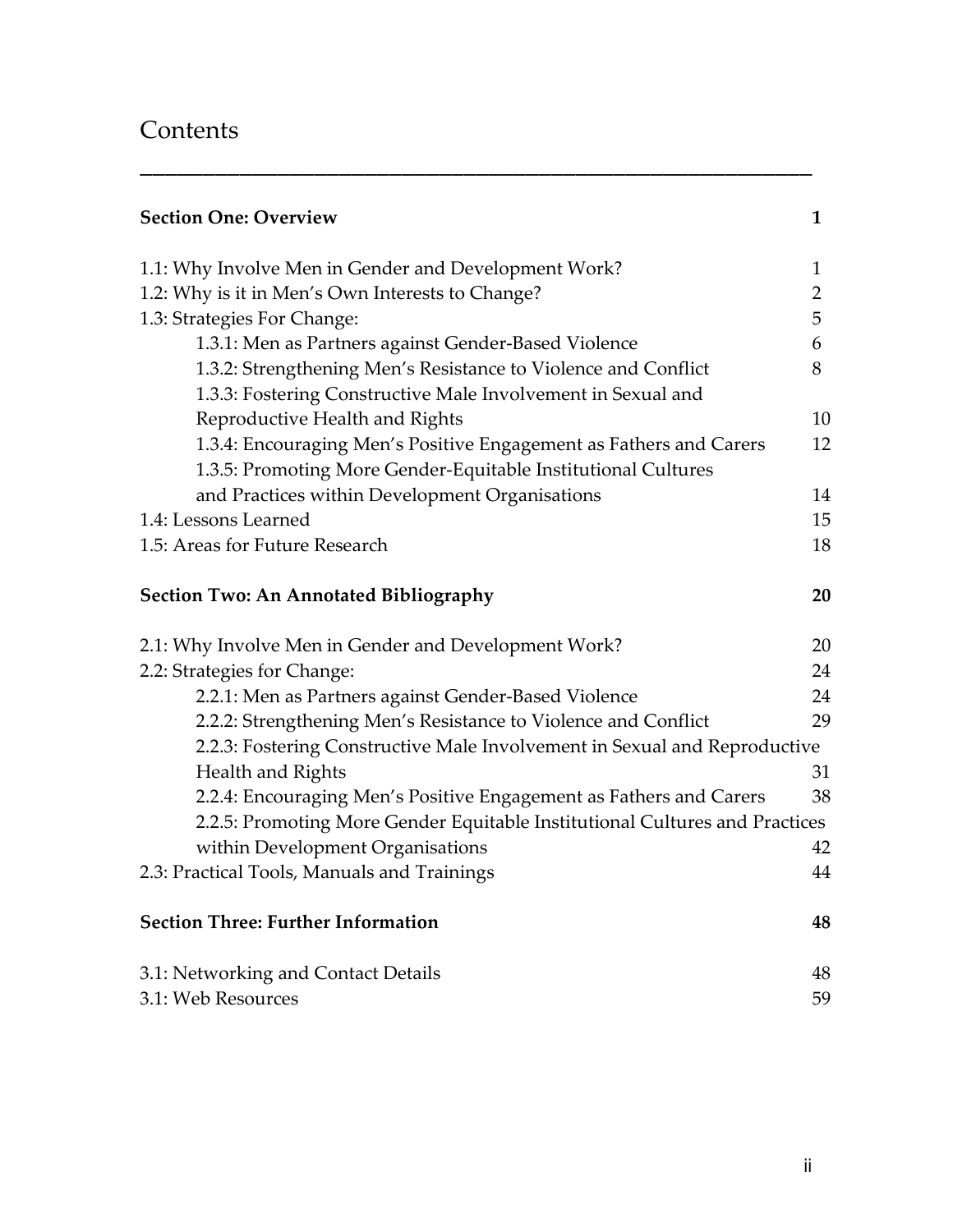## 1.1: Why Involve Men in Gender and Development Work?

"Men are the gatekeepers of current gender orders and are potential resistors of change. If we do not effectively reach men and boys, many of our efforts will be either thwarted or simply ignored" (Kaufman in Ruxton, 2004:20)

\_\_\_\_\_\_\_\_\_\_\_\_\_\_\_\_\_\_\_\_\_\_\_\_\_\_\_\_\_\_\_\_\_\_\_\_\_\_\_\_\_\_\_\_\_\_\_\_\_\_\_\_\_\_

There has been much resistance on the part of some women to involving men in gender and development work – driven by fears about the dilution of the feminist agenda, and by anxieties over the diversion of limited resources away from women's empowerment initiatives and back into the hands of men. Yet not engaging with men and boys may limit the effectiveness of development interventions, and may actually intensify gender inequalities.

Development interventions which aim to improve women's employment and income generating opportunities, for example, are likely to compound women's heavy work burdens unless efforts are made to encourage men to take greater responsibility for child care and domestic chores. Projects that focus solely on women may also reinforce existing gender stereotypes (women as carers, men as breadwinners, and so on). Involving men, by contrast, can generate a broader consensus on issues which have previously been marginalised as being of interest to women only – sexual and reproductive health, for example (Kaufman, in Ruxton, 2004).

The inherent weakness of 'women-only' approaches has become most devastatingly apparent in the light of the HIV/AIDS epidemic. Programmes that focus on empowering women to negotiate safer sex have minimal impact in societies where it is men who decide when and with whom to have sex, and when and if to use condoms.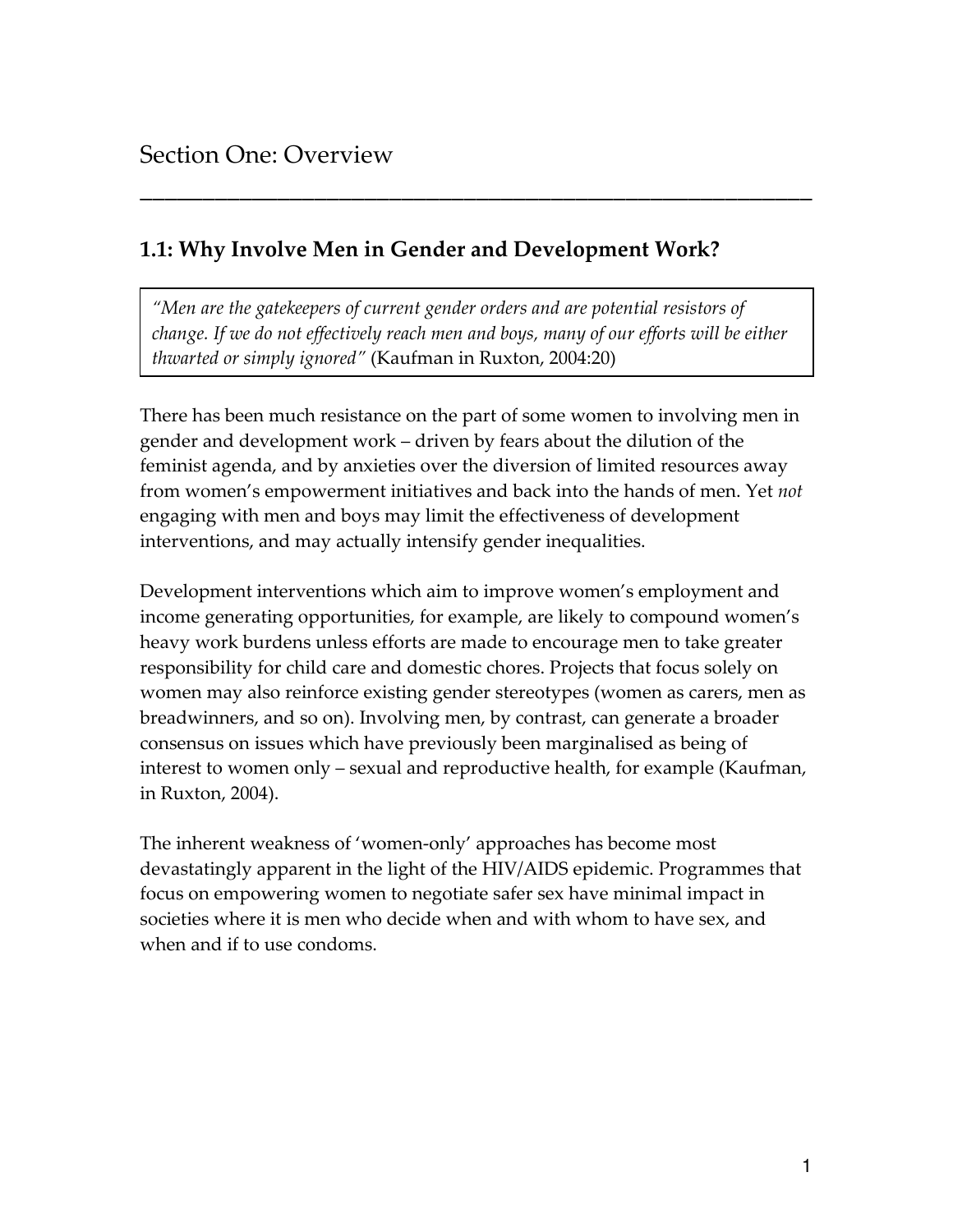"Unless men's practices, attitudes, and relations change, efforts to promote gender equality will face an uphill struggle" (Ruxton, 2004:5).

The conceptual shift from Women in Development (WID) to Gender and Development (GAD), which has been underway since the 1980s, was partly borne out of recognition of the inadequacies of focusing on women in isolation. GAD approaches promised a new focus, beyond the narrow preoccupation with women alone. Instead, they emphasised the socially and historically constructed relations between women and men (Moser, 1993), which allowed for a more nuanced understanding of the relational nature of gendered power, and of the interdependency of women and men.

The emphasis of GAD on gender *relations* necessitates a focus on men as well as women – at least in theory. The extent to which this conceptual shift has been translated into practice is questionable however, and many initiatives continue to focus on women rather than trying to transform the unequal gender relations which drive and maintain women's subordination. There has also been limited acknowledgement of the powerlessness experienced by some men – in relation to women as well as to other men (Cornwall, 2000).

This limits the possibilities for alliances between women and men, and closes off important spaces for change. Rather than perceiving gender as a 'women's issue', we need to think in terms of relations of power and powerlessness, in which both women and men may experience vulnerability, rather than treating 'maleness' as powerful and problematic in itself (Cornwall, 2000:23).

## 1.2: Why is it in Men's Own Interests to Change?

There is also resistance from some men to attempts to challenge the power they hold, especially from men in dominant social groups. These men perceive gender equality as a threat to their privileges and an attack on their way of life. This begs the question: if men and boys are privileged by existing gender hierarchies, where is the incentive for them to work towards gender equality?

While men as a group do exercise power over women and other men, at the individual level many men feel powerless. The abundant ways in which men experience coercion in their sexual lives, irrespective of their sexual orientation or identity, suggests that men are not always the 'winners'. Men may be orphans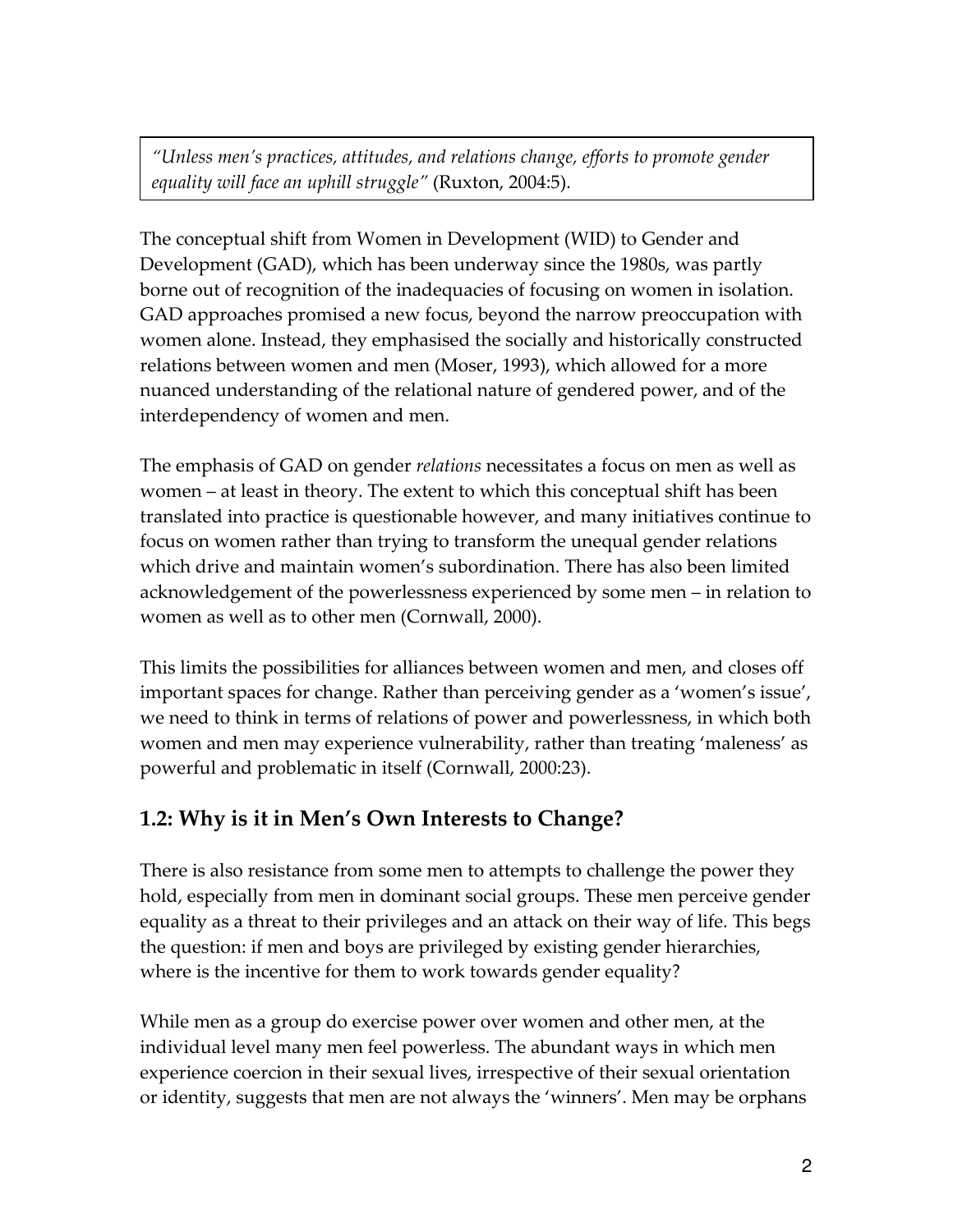or refugees, they may be unemployed or homeless or they may be dying of AIDS.

Men are also vulnerable in other, more subtle, ways. There are many potential costs for men who conform to, or try to conform to, rigid social expectations of 'masculinity' (the culture-specific ideas, roles and behaviours that men are supposed to live up to in order to become accepted members of their own communities). Making men more aware of the costs of conventional forms of masculinity, both for themselves and for women and children, is an important step towards challenging gender inequalities.

"In all parts of the world, there are men who are aware of the straightjacket imposed upon them by traditional notions of masculinity, and who are more open to reassessing their roles and responsibilities" (Barbara Stocking, Director of Oxfam GB cited in Ruxton, 2004).

In most cultures, men are expected to be physically strong and sexually successful, to be risk-takers and decision-makers, to provide financially for their wives and children. These characteristics are referred to as 'gender norms' – the culturally accepted ideas about being a man or woman in a particular society. Conventional gender norms for men and boys, such as those listed above, are often described as 'dominant' (or 'hegemonic') masculinities. Internalising these ideals is not enough, however; rather they must be repeatedly acted-out by men (Harris 2004) to demonstrate and prove their masculinity.

Yet dominant masculinities are not achievable for all men at all times. For many men there is a significant gap between the dominant model of masculinity in society, and the reality of what they themselves can achieve. This is particularly true in the case of young or low income men, or men who have sex with men rather than women. In fact, no man can fully live up to all these ideals throughout his entire lifetime. Like women, a man's experience of power fluctuates across his lifecycle, and also depends on his class or caste, his sexual orientation, his ethnicity and race. Men may experience power and powerlessness at the same time – being powerless in relation to an employer but powerful in relation to a sister, for example (Karkara et al. 2005). The range of different positions that men occupy in their relationships with women and men need to be brought into the frame: "While it is unquestionably the case that many men do occupy positions of power, it is one thing to name those subject positions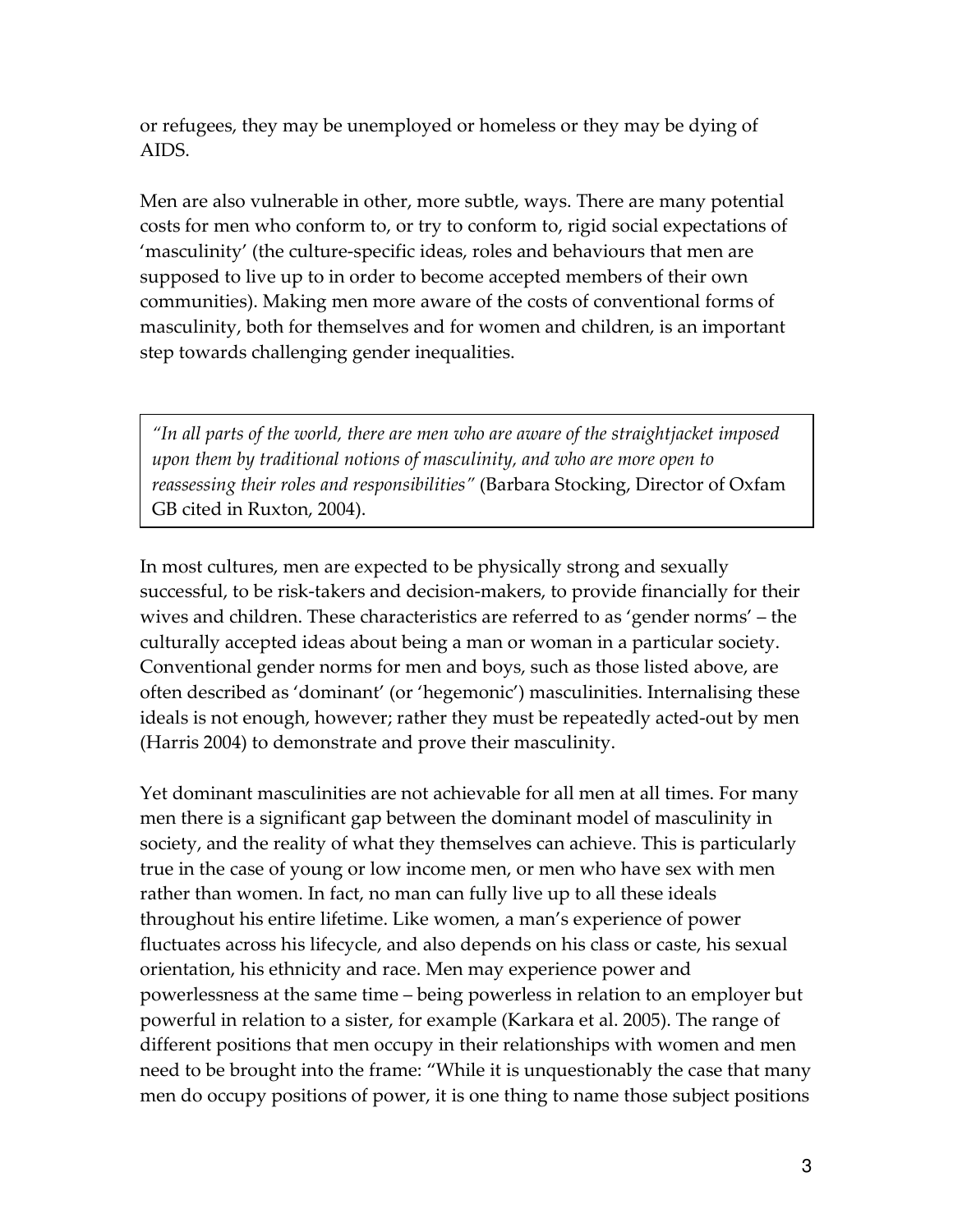and another to go on to presume that all men have access to these positions or indeed want to take them up" (Cornwall, 2000:23).

Still, the social pressure to conform to dominant versions of masculinity is often intense and the consequences of not conforming can be severe. A study in Kenya revealed that nearly forty per cent of men who have sex with men (MSM) had been raped outside their home and thirteen per cent had been assaulted by the police (Niang et al. 2002, cited in Barker and Ricardo, 2005). This makes it harder for men to adopt alternative, more equitable, masculinities. Even for those men who are able to conform to dominant norms of masculinity, the consequences may be no less harmful. The principal causes of death for young men are violence and traffic accidents, both of which are directly related to how boys are socialised (the process by which individuals learn and teach others to abide by cultural norms and expectations) (Barker, 2005). It is estimated, for example, that in fifty years time there will be six million men missing from the Brazilian population, mostly as a result of death in traffic accidents and homicide (ibid).

Prescribed masculine traits, such as the notion that men's sexual needs are uncontrollable or that men should have multiple sexual partners, also have serious consequences for men's health, placing them – and thus their partners – at high risk of HIV infection. The prevalent assumption in many cultures that 'real men' do not get sick, combined with the perception that health clinics are 'women's spaces', means that men tend not to get tested for HIV. This has devastating consequences both for men themselves and for their wives or partners. Men who do not conform to dominant masculine norms around sexuality, such as men who have sex with men (MSM) are also at particularly high risk of HIV infection, either because they are overlooked in national HIV prevention strategies, or because legal and social sanctions prohibit them from asking for help or information. This is exacerbated by the fact that there has been very little research carried out to establish how many MSM are at risk and how best to provide them with the information they need to protect themselves and their sexual partners, who may be both male and female (International HIV/AIDS Alliance, 2003).

Dominant masculine norms are also one of the main factors driving gender inequality. For instance, the assumption that men are primary breadwinners means that women are generally expected to take care of the majority of domestic or care work, which is less socially valued and thereby contributes to women's lower status in society. Another example is domestic violence, which has been repeatedly linked to men's inability (real or perceived) to live up to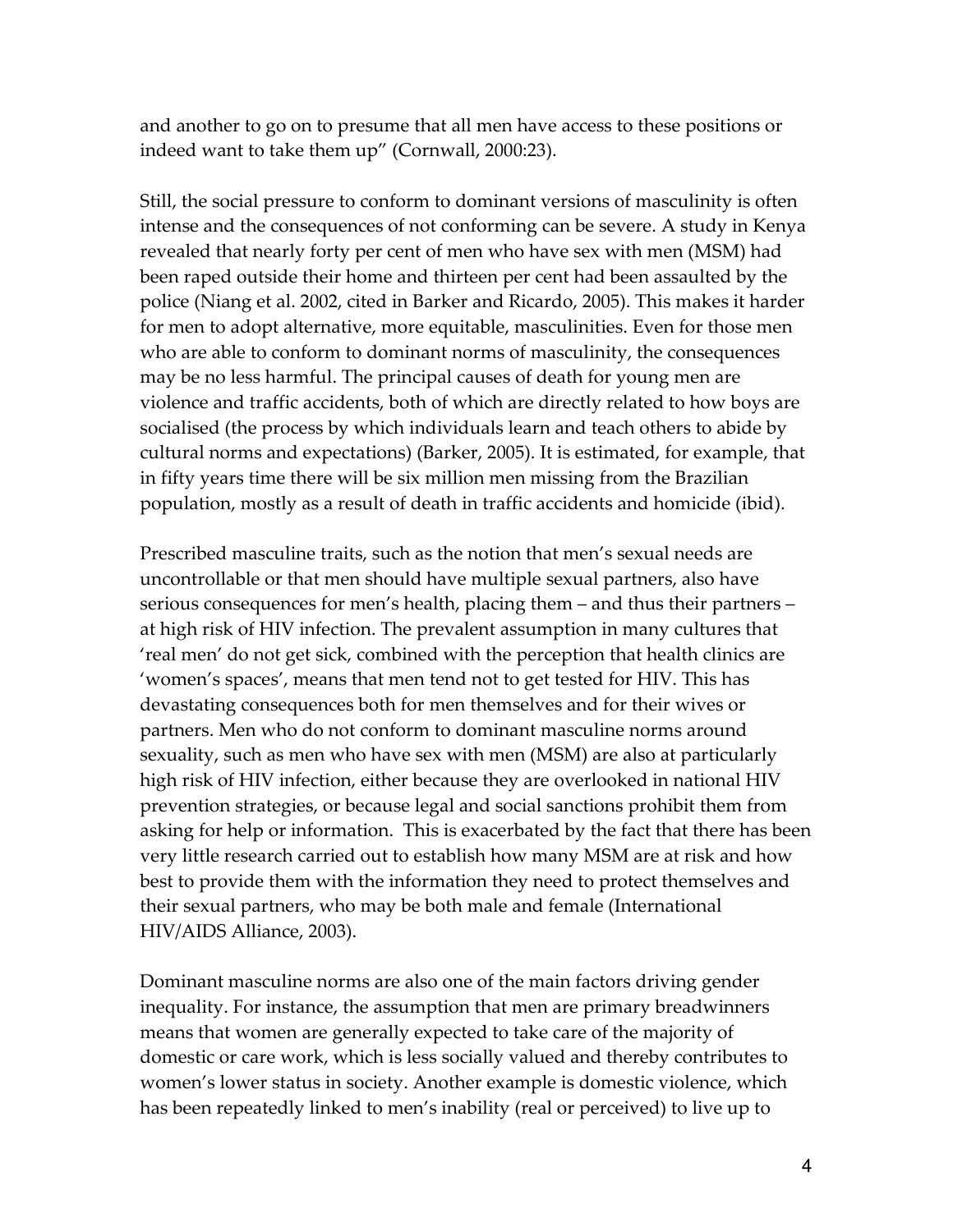society's expectations of what it means to be a 'real man' – being the breadwinner and household decision-maker, for example. In East Africa, as elsewhere, widespread unemployment has left many men unable to fulfil traditional gender roles. As a result, some men are turning to violence against women and children because it is one of the few remaining ways that they can display power over others and 'feel like a man' (Correia and Bannon, 2006).

If we are to make real progress towards achieving gender equality we must support men to challenge these strict gender divisions – at home, at work, in the community (Stocking in Ruxton, 2004). Insufficient attention has been paid so far to 'liberating' men, as well as women, from the constraints of gender roles and expectations: "Why can't men cry? Why must they be strong and silent? Why can't boys love the smell of flowers or the smell that little babies carry with them? [U]ntil we break this idea of 'girls should be like that' and 'boys like this' a harmonious world will remain out of reach" (Karkara et al. 2005:5).

Recognising this does not mean that we can simply gloss over men's personal accountability for the ways in which they choose to act out their male privilege. While masculinities are socially constructed identities, men must nonetheless be held responsible for the choices and actions they take: "Accountability confronts the danger of men simply excusing their attitudes and behaviours as products of gender pressures and norms, rather than examining their attitudes and behaviours in light of gender pressures and norms" (Greig, 2005:6). Programmes should help men both to understand the oppressive effects of gender inequality on women and men, while also talking to them about the responsibilities they have because of their privileges to take actions in ways that women usually cannot (ibid).

## 1.3: Strategies for Change

"Our task is to consider men and boys not just as beneficiaries of women's work or holders of privilege or perpetrators of violence against women, but also explicitly as agents of change, participants in reform, and potential allies in search of gender justice" (Connell, 2002, cited in Ruxton, 2004:8)

Many men continue to hold power and privilege over women, and seek to safeguard that power. But there are other men who reject fixed gender divisions and harmful versions of masculinity, and who are more open to alternative, 'gender-equitable' masculinities. Seeing the effects of gender discrimination on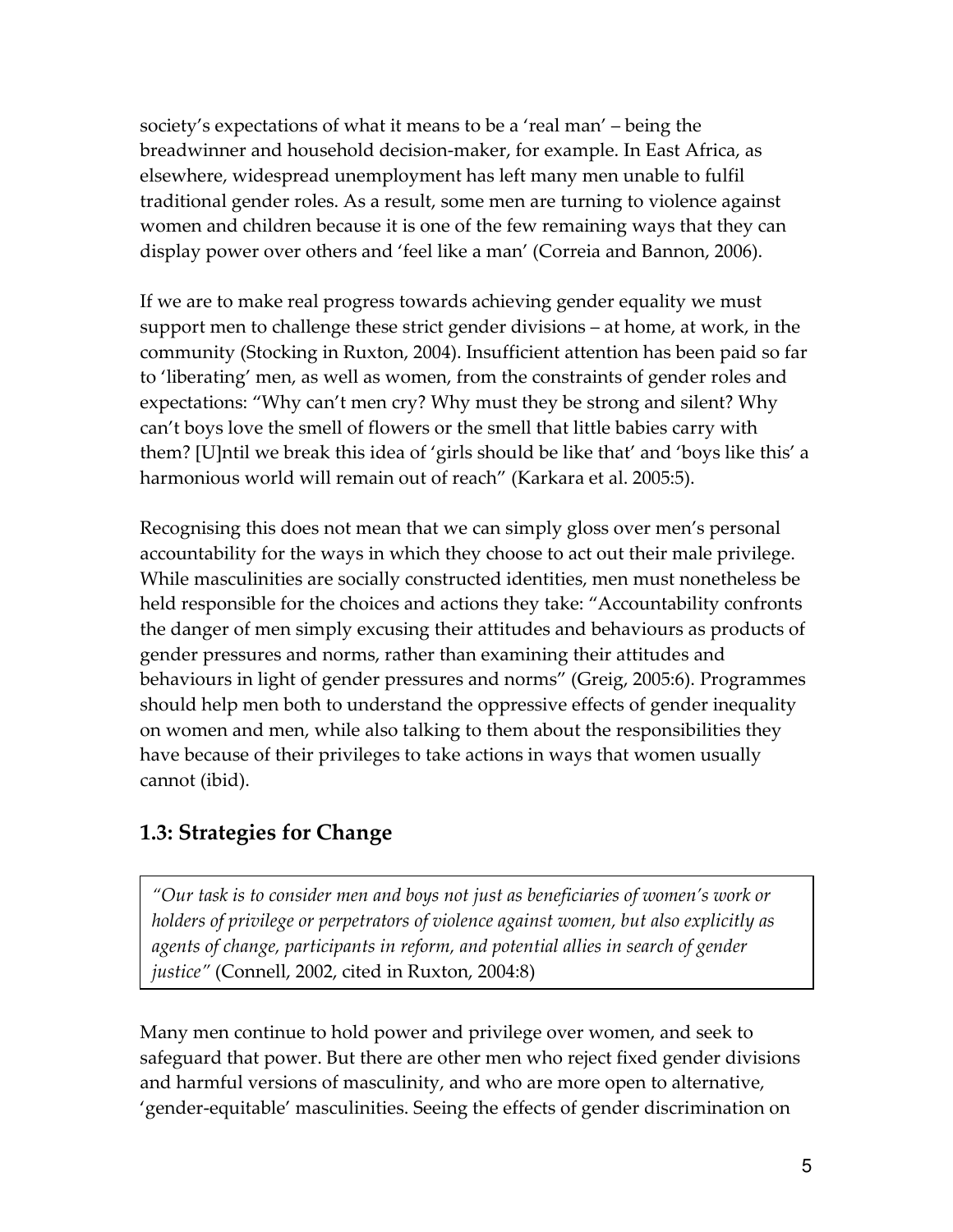women they care deeply about, or becoming more aware of the benefits of involved fatherhood, for example, may motivate some men to change (Ruxton, 2004). In various settings, small numbers of men and boys are changing their attitudes and behaviour towards women – supporting opportunities for women to earn an income outside the home, or speaking out against gender-based violence. But what makes resistance to rigid views of gender possible? How can development policies and programmes stimulate or build on these positive attitudes and behaviours to achieve gender equality for all? What works with men in practice?

Initiatives need to engage men as allies, using positive and relevant messages which also address their specific concerns. By highlighting the costs of gender inequality, as well as the benefits of gender equality – both for men as individuals, and as members of families and communities – programmes can support men to reflect on, and ultimately resist, harmful constructions of masculinity.

## 1.3.1: Men as Partners against Gender-Based Violence (GBV)

"For every young man who recreates traditional and sometimes violent versions of manhood, there is another young man who lives in fear of this violence. For every young man who hits his female partner, there is a brother or son who cringes at the violence he witnesses men using against his sister or mother" (Barker, 2005:6)

Gender-based violence can be defined as any form of violence used to establish, enforce or perpetuate gender inequalities and keep gender hierarchies in place (Lang, 2003:4). It mostly takes the form of men's violence towards women and girls, but also includes violence towards men and boys, such as male rape or the abuse of men who have sex with men or transgendered people. A useful strategy for challenging GBV is to help men (the main perpetrators) to see the benefits of rejecting violence – such as having more intimate relationships with their partners.

There have been many innovative efforts to engage men in the struggle to end gender-based violence. The White Ribbon Campaign, which originated in Canada and has now spread to at least 25 countries, aims to mobilise men to speak out against violence against women www.whiteribbon.ca. CANTERA www.canteranicaragua.org, an NGO in Nicaragua, works with men in rural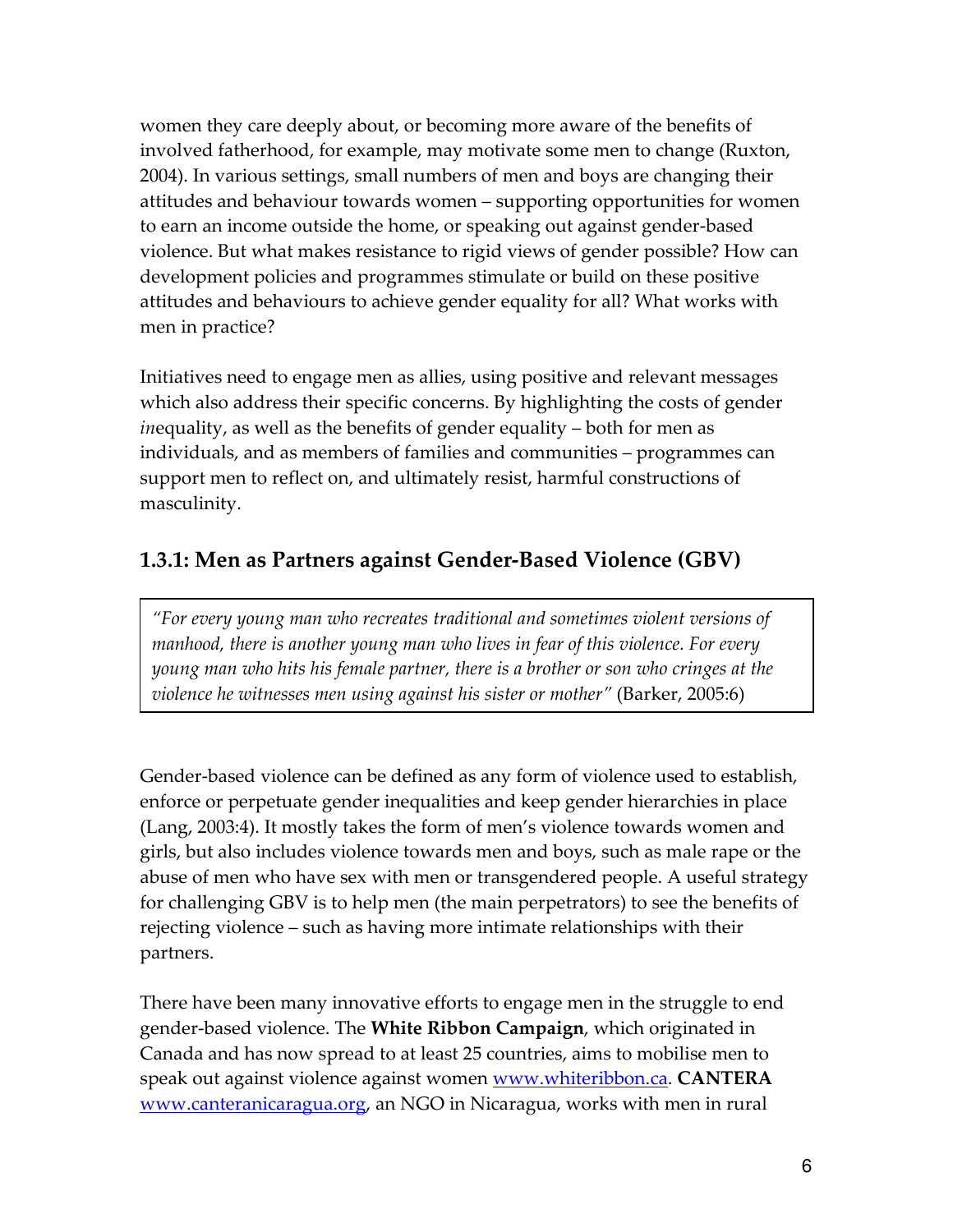communities to end gender-based violence through popular education workshops. **'Program H'** www.prumundo.org, a consortium of NGOs which have been working in Brazil and Mexico since 2000, draws on mass media and youth culture to promote more 'gender-equitable' lifestyles among young men. In Brazil the campaign has been called 'Hora H' or 'In the Heat of the Moment', a phrase that was developed by the men themselves who often heard their peers saying: "Everybody knows that you shouldn't hit your girlfriend, but in the heat of the moment you lose control" (Barker, 2005:152). Campaign slogans draw on language from the community to make their point – such as: "In the heat of the moment, a real man…cares, listens, accepts". The images used are of young men from the same communities, acting in ways that support gender equality.

As part of their gender training work, NGO Ghamkhori in Tajikistan, Central Asia, works to change male attitudes towards domestic violence – that is, violence against both women and children. They do not lecture the men nor tell them what to do. Rather they use newspaper stories, or examples from neighbouring villages where men describe their violence and its consequences, as the impetus for focus group discussions. In their village project, this method has had around a sixty per cent success rate in significantly reducing violence, as reported by wives and children, who also receive gender training in separate groups. This success is partly due to specific work on violence and partly to a holistic approach to encouraging social change, whereby the organisation spends between six and twelve months in each village, with each group of participants receiving weekly educational sessions based on a curriculum established by the members of the group. Besides their village project, Ghamkhori works with the police, the army, and the KGB – organisations whose membership is almost entirely male – to sensitise them on the issue of domestic violence. To the first of these they also teach skills for dealing sensitively with women who report their husbands to the police. This has considerably diminished the abuse of women who come to the police seeking support to restrain violent husbands. (For further information please contact Colette Harris C.Harris@ids.ac.uk).

In Pakistan, an NGO called **Rozan** www.rozan.org also works to change the way the police respond to gender-based violence. One of Rozan's principal goals is to stop police officers from ignoring domestic violence and 'honour' killings on the basis that they are 'private issues' to be dealt with within families and communities (UNESCAP, 2003). Rozan trains the police to deal sensitively with the problem of violence against women by carrying out gender sensitisation workshops, and training the police in communication skills and anger and stress management.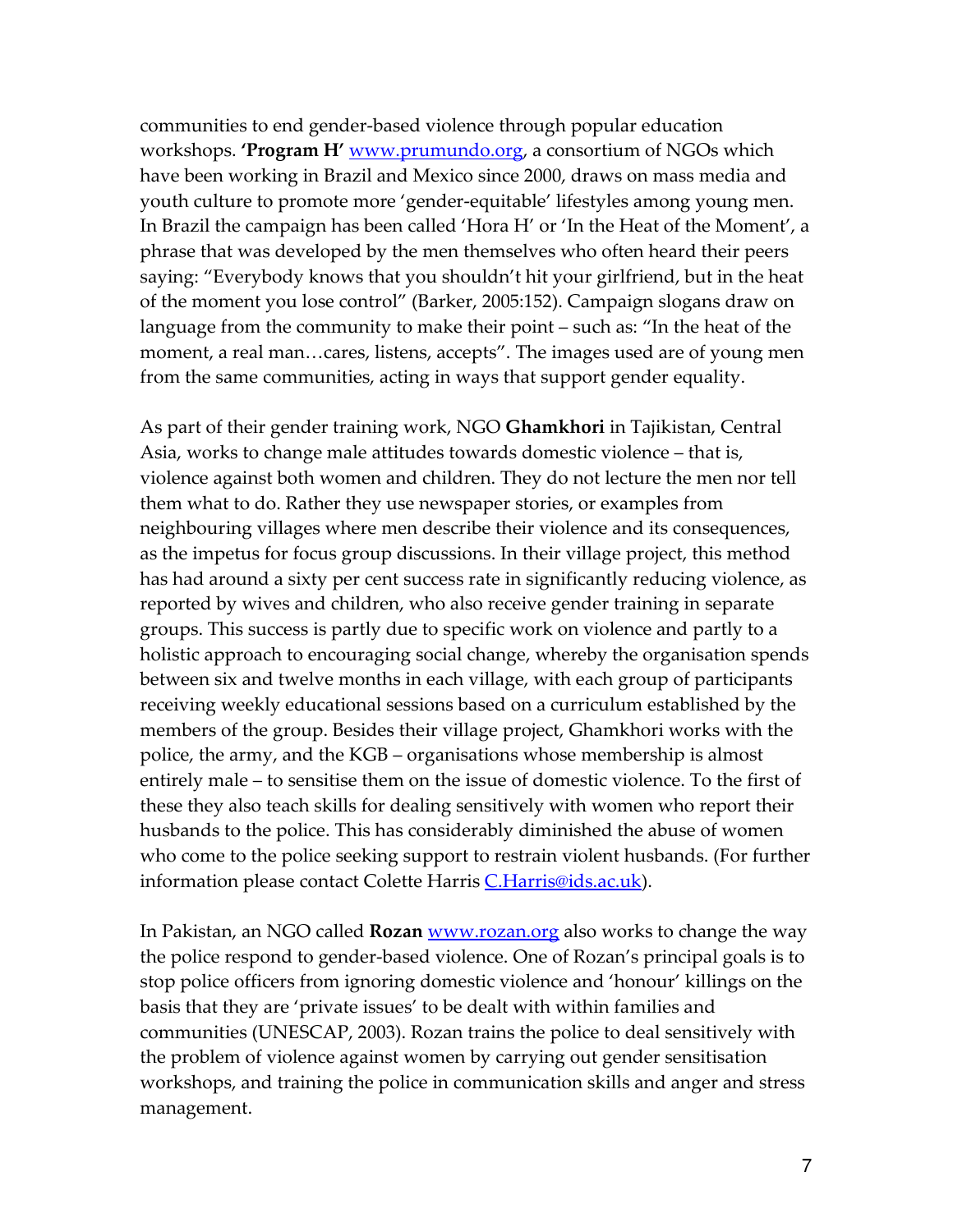Gender-based violence may also be targeted at boys and men, especially those who have sexual relations with other men. This violence is both institutional and interpersonal, and acts as a warning to all men about the penalties of not obeying the gender 'rules' of how a man is supposed to behave (Greig in Cornwall and Jolly, 2006). Despite this violence, development interventions to prevent genderbased violence against *men* are currently few and far between. Focused antidiscrimination activities and awareness raising sessions with the police are an important place to start.

## 1.3.2: Strengthening Men's Resistance to Violence and Conflict

Across the world, most acts of violence are carried out by men. Young men are on the front lines of civil unrest, riots and gang warfare, and account for the overwhelming majority of firearm-related injuries and deaths (Widmer et al. 2006). Largely urban-based, this violence is clearly related to social exclusion, unemployment, and limited educational opportunities, as well as to the dominant ideas about male identity in these contexts (Barker, 2005). For example, one of the most widely held ideas of masculinity is that men are strong and emotionally robust – boys don't cry, they fight (Lang, forthcoming).

"Like other characteristics of dominant masculinity, no individual can fully live up to the ideals of being strong, decisive and in control at all times. But men and boys are taught to try, and at the same time they are indoctrinated into violence as a means of protecting themselves and others, to solve problems and conflicts, and assert their perceived positions over women and weaker men" (Lang, forthcoming:18)

In the changing social and economic context of growing male unemployment and underemployment, coupled with rising numbers of women entering the workforce in many countries, some men are feeling increasingly powerless, while at the same time feeling entitled to power (in the form of status, money, a job, women). In such contexts, violence may be about men seeking the power they believe is rightfully theirs (Widmer et al. 2006). For others, participating in conflicts or insurgency may be the only viable economic activity in the context of rural poverty (Barker and Ricardo, 2005). Improving men's access to alternative livelihoods can therefore be an effective way of helping men to re-build a sense of self-worth, reducing the likelihood that they will channel their frustrations and anxieties into violence.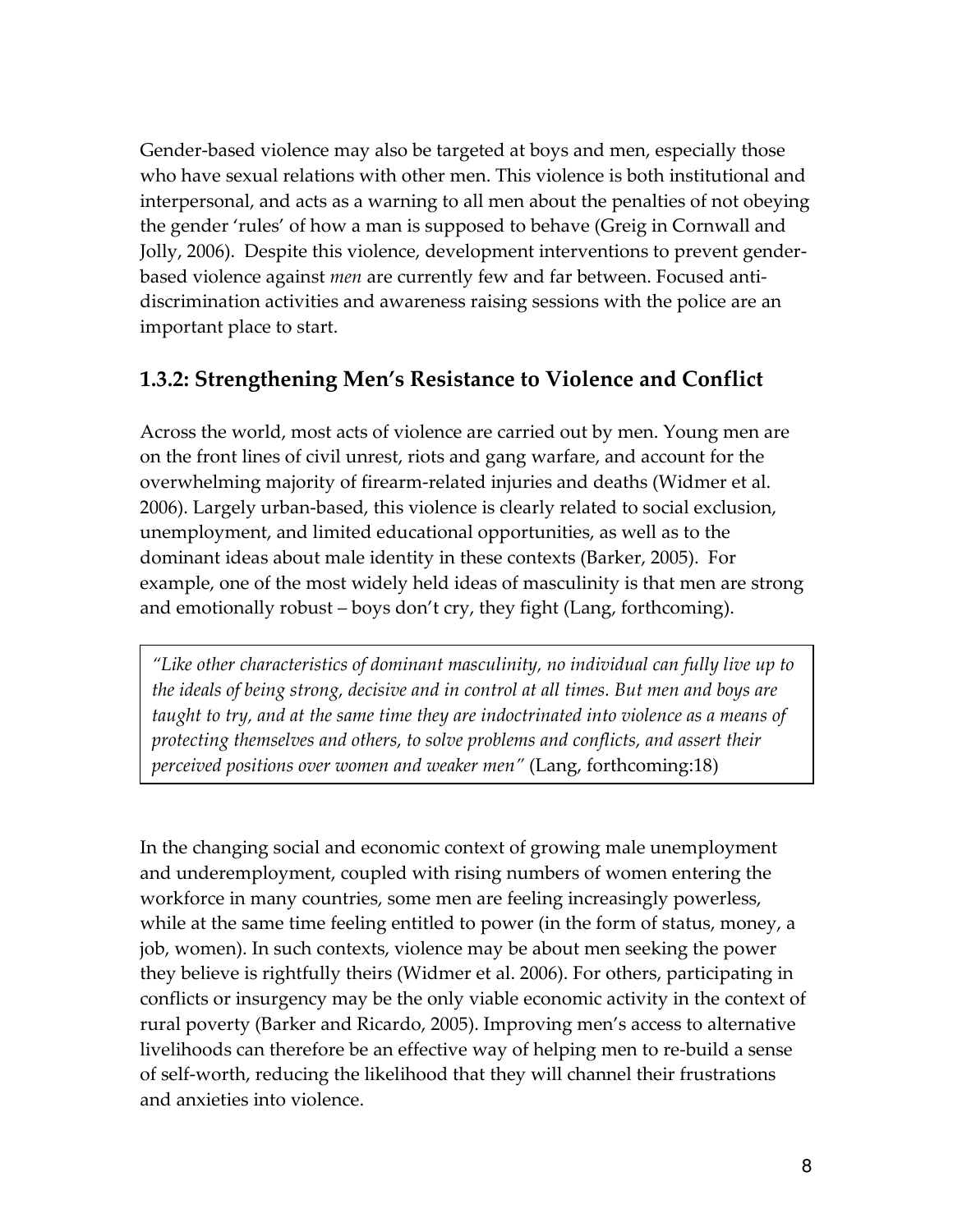"The answer to the youth challenge is not to further marginalise or paint male youth as fearsome security threats…It is, in fact, quite the opposite: Unemployed, undereducated young men require positive engagement and appropriate empowerment, and participatory financial and programme support" (Sommers 2006:14)

For example, the 'Alliance for African Youth Employment', launched in 2004 by the International Youth Foundation www.iyfnet.org, provides disadvantaged youth in South Africa, Malawi, Mozambique and Rwanda with job training, counselling, direct placement in internships and jobs, and business skills. This both improves their employment prospects, and builds a positive sense of selfworth among youths (Widmer et al. 2006).

It is important to remember, however, that most men and boys shun violence, even in conflict-affected areas. In Mozambique, for example, many men tried to stay out of the conflict and went to great lengths to protect their families (Schafer, 2001, cited in Barker and Ricardo, 2005b). How do we explain the fact that even in low-income, violent contexts, the majority of young men do not become involved in violence? Are there strategies that can encourage and strengthen such resistance?

Promising approaches include: enabling men to reflect on the personal 'costs' of violence; creating alternative peer groups which do not support violence – such as sports clubs; and promoting positive forms of masculine identity based on non-violence and care (Widmer et al. 2006). For example, 'Men as Partners' http://www.engenderhealth.org/ia/wwm/wwmo.html in South Africa works with the military, unions and schools to support men to develop alternative, peaceful ways of being a man. The 'Program H Initiative', described above, aims to capture the hearts and minds of young men, who might be attracted to gangs or to violent forms of masculinity, by creating alternative non-violence peer groups, putting young men in contact with non-violent role-models, and tapping into popular youth culture by making it 'cool' to be non-violent (Barker, 2005).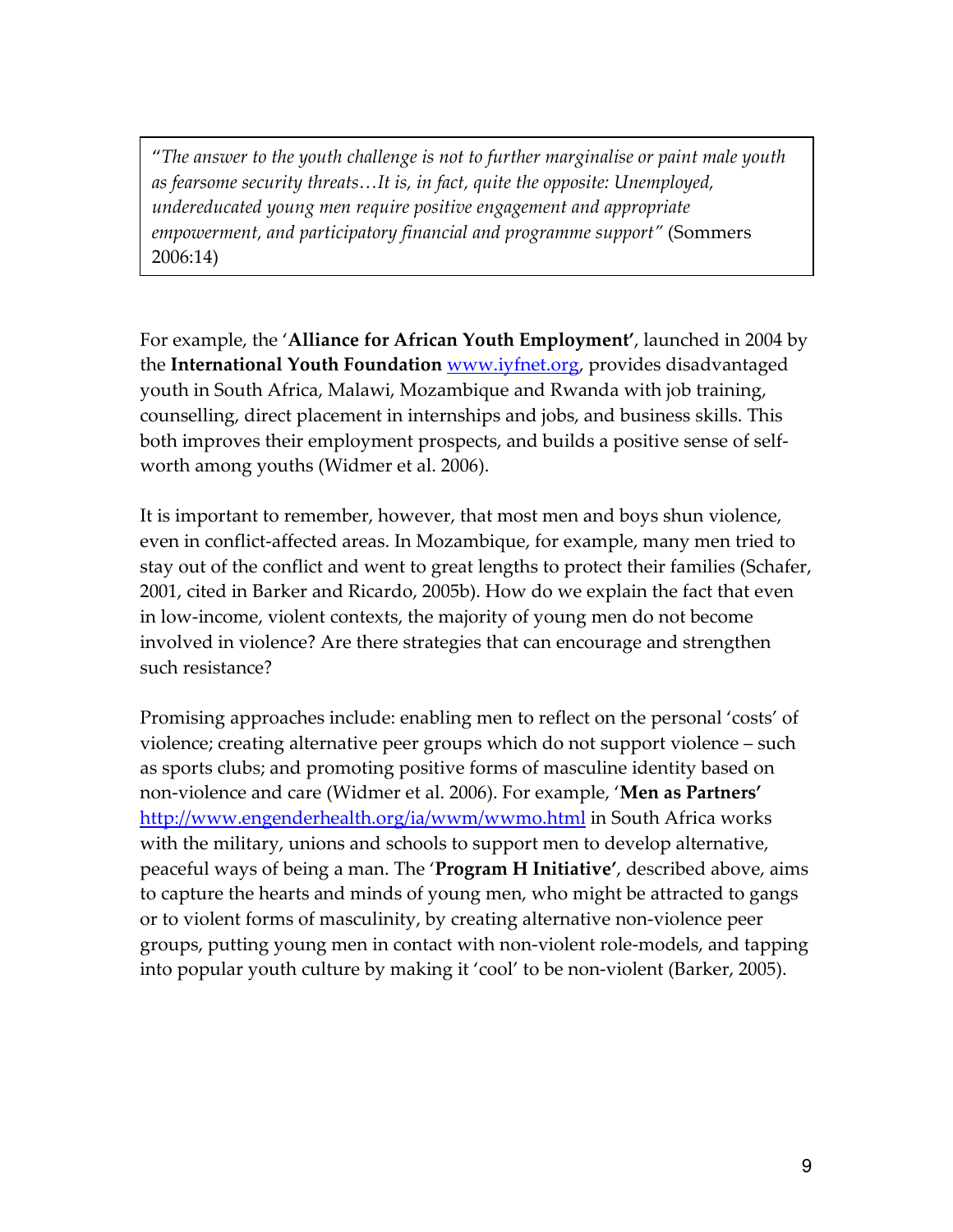## 1.3.3: Fostering Constructive Male Involvement in Sexual and Reproductive Health and Rights

Men often feel the need to publicly demonstrate that they are 'real men' through taking risks like having unsafe sex or driving recklessly. At the same time, men may not want to be seen as weak or needing support, and tend to view healthseeking behaviour as a sign of weakness. This clearly has an adverse effect on men's health, and on the health of their partners. For example, constructions of masculinity that equate multiple sexual relationships and risky sexual behaviour with sexual prowess (or skills) and manliness are a major factor driving the rapid spread of HIV. In Malawi, for example, men boasted about the likelihood of being HIV positive, since having HIV would act as a badge of manhood before their peers (Kaler, 2003, cited in Barker and Rosaldo, 2005).

Contemporary gender roles also confer on men the power to influence and often determine the reproductive health choices made by women – about the use of health care facilities, family planning, condom use, abstinence (Peacock, 2002). Spurred on by the recognition that men's attitudes and behaviours are absolutely pivotal to the success of sexual and reproductive health programmes, many development agencies and NGOs have designed initiatives to encourage positive male involvement. Perhaps the most prominent of these – "Men Make a Difference" – was launched in March 2000 by the United Nations to engage men in HIV prevention activities (UNAIDS, 2000). EngenderHealth's "Men as Partners" programme in South Africa is also well documented. The programme focuses on promoting the constructive role that men can play in reproductive health, including the prevention of HIV and sexually transmitted infections (STIs), and in maternal care and family planning. For programmes to be effective it is crucial that they also focus on men's specific needs and vulnerabilities. There have been many efforts to make sexual and reproductive health services more 'male-friendly', by having male-only nights, separate entrances or waiting areas, hiring more male clinic staff, offering free condoms, and training staff to treat male patients with sensitivity (Boyd and Moore, 1998 in Flood, 2005).

#### The Mexican-based NGO, Salud y Genero (Health and Gender)

http://www.saludygenero.org.mx/, seeks to generate new ways of being a man or woman by highlighting the health consequences of rigid gender norms. Through workshops and awareness-raising activities, Salud y Genero seeks to facilitate men's understanding of the relationship between traditional masculine behaviours – risk-taking, little or no involvement in childcare, denial of sickness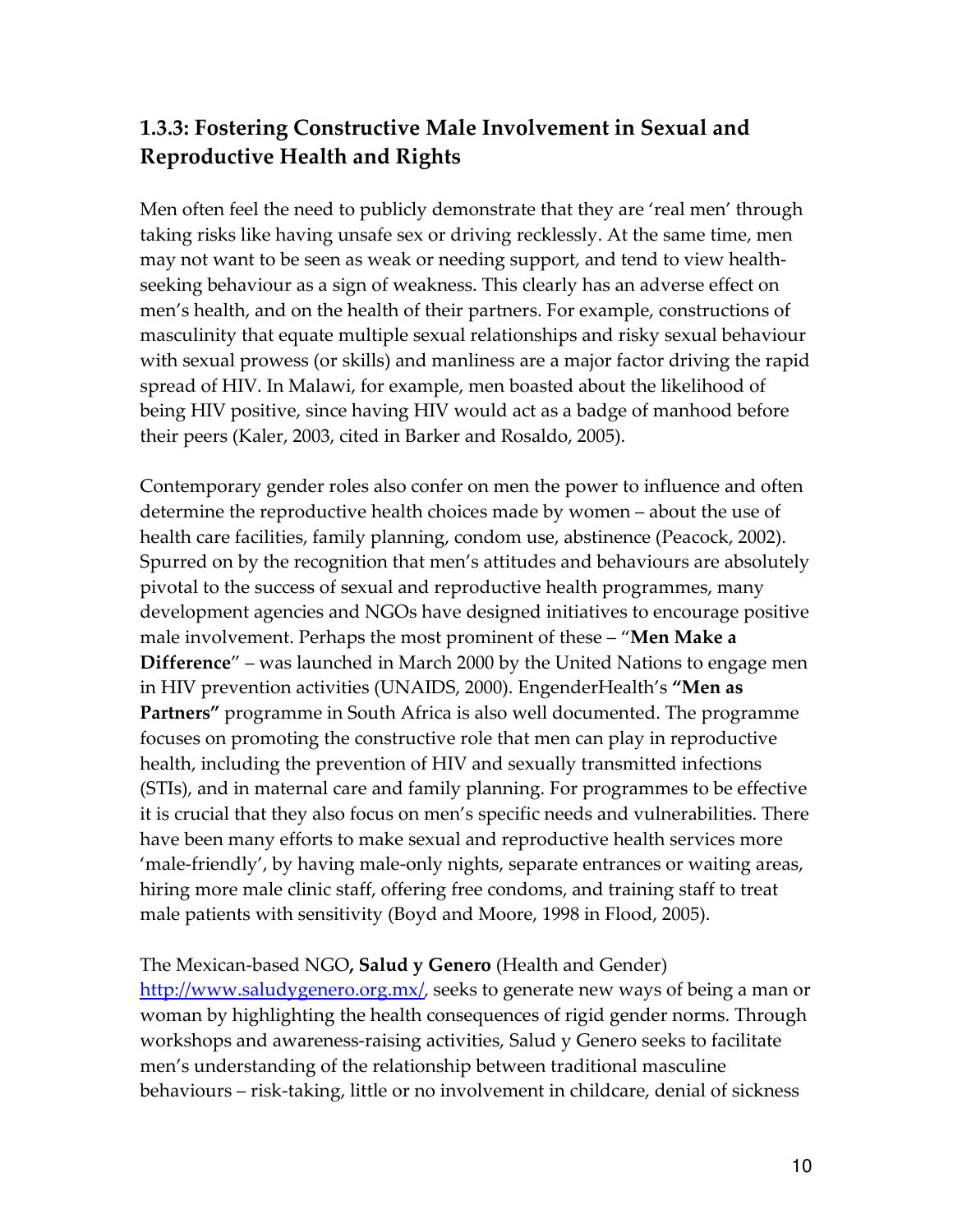or vulnerability – and men's shorter life expectancy, their failure to form intimate relationships with partners and children, and their inattention to their own mental, physical and reproductive health (IGWG 2003). Workshops held by Salud y Genero use a number of exercises to deal with the problems that male socialisation pose for men's health. One such exercise – 'The Male Body' – involves participants writing down what they associate with being a man. The idea that 'men are strong' is most prominent. Hats, belts, pistols, machetes, mobile phones and alcohol all tend to feature highly. References to emotions are rare – with the exception of 'loneliness'. In eight years of working with men's groups, the word 'father' has been suggested only eight times (ibid). Yet many men, after seeing the male image they have created, say: "But that's not us" (ibid).

The need to work with men and boys has become especially urgent in the context of the HIV/AIDS epidemic. The Shosholoza AIDS project, initiated in 1998 by the NGO Targeted AIDS Interventions (TAI) **taige@wandata.com**, uses football (South Africa's most popular sport) as a means of mobilising men to become involved in the fight against HIV/AIDS. The South African Football Association (SAFA) was asked to select eight teams for a three-day training workshop which focused on issues like sexuality, puberty, STIs, HIV/AIDS and communication skills. The teams then held training workshops for neighbouring football teams; organised HIV-oriented football events; and distributed condoms at matches (le Grange, in Ruxton, 2004). The outreach programme resulted in an estimated 2000 men being trained in basic HIV information and prevention.

#### The HIV-prevention project "Young Men as Equal Partners"

www.rfsu.se/tanzania\_zambia\_ymep.asp works in districts in Tanzania and Zambia to motivate young men to adopt healthy and responsible sexual behaviour. Teachers, church leaders, medical staff and young leaders are all involved in encouraging young men to engage in HIV-prevention and sexual and reproductive health-seeking behaviours through activities such as peer education and counselling, gender awareness workshops, and drama performance. Current use of condoms among young men increased from 55 per cent to almost 78 per cent during the three-year project period

Many groups are working with men who are living with HIV/AIDS, to encourage them to get involved in HIV prevention and care – for themselves, their families and their communities. For example, Positive Men's Union (POMU) in Uganda organises community groups made up of HIV positive men to create awareness about testing, and sets up support groups to enable HIV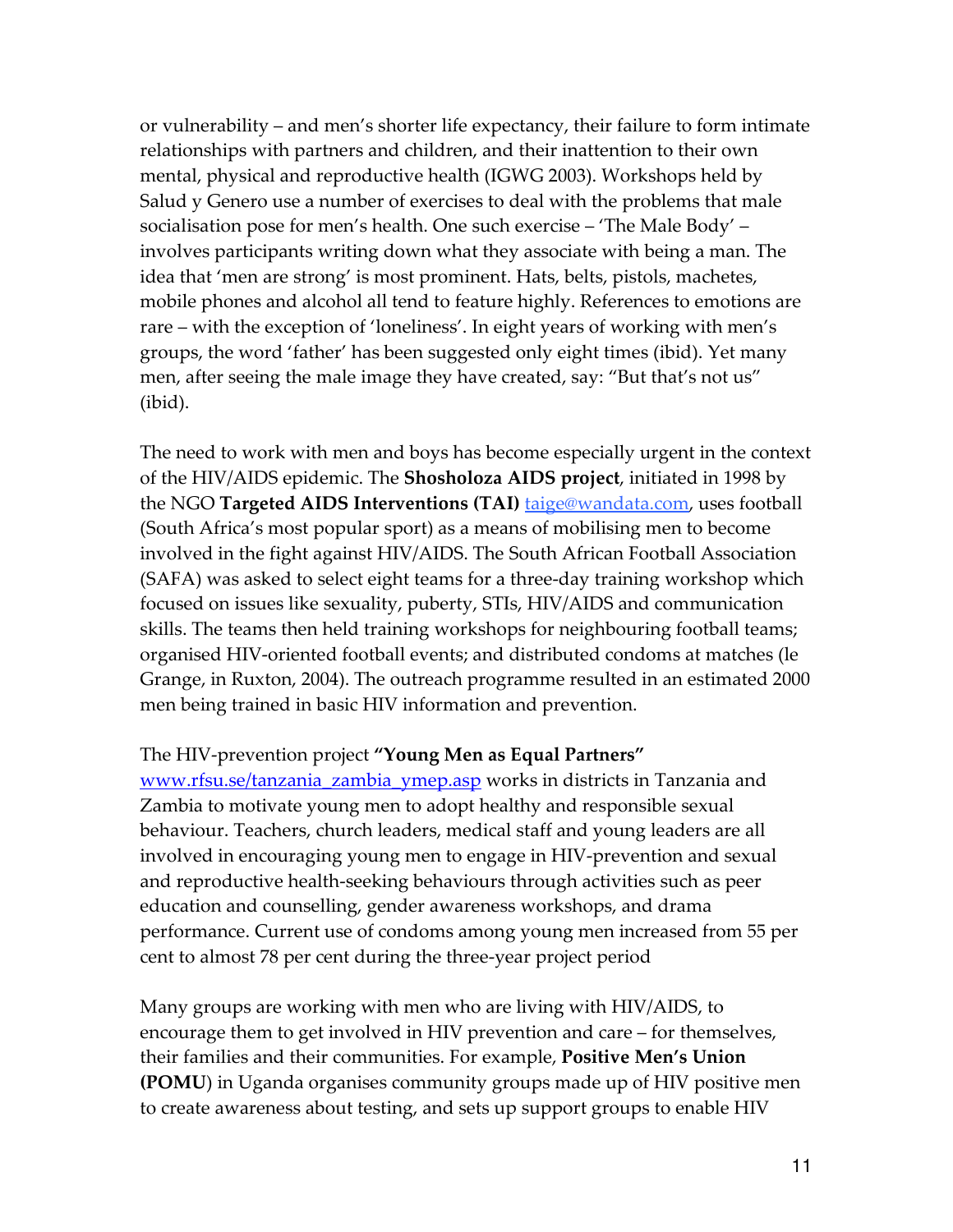positive men to share experiences (Barker and Ricardo, 2005). In general, however, the sexual health concerns of men living with HIV/AIDS are frequently neglected in research and programme efforts, and they often lack information on how to lead a healthy sex life (IPPF, 2005). Acknowledging and responding to the specific sexual and reproductive health needs of HIV positive men is vital and should be a priority area for future research.

The sexual and reproductive health needs of men who have sex with men (MSM) are also poorly addressed in research, policy and practice. Many MSM are reluctant to go to hospital for treatment of sexually transmitted infections (STIs) due to the hostile responses they receive from hospital staff. Others may be driven 'underground' as a result of the violence they suffer at the hands of the police, pushing them away from services and information about sexual health, and into secretive sexual relationships (Greig, in Cornwall and Jolly, 2006). It is crucial that both service providers and the police are sensitised to the needs of MSM and are trained to provide non-judgemental advice and support. Interventions are needed to improve awareness of HIV transmission and prevention among MSM and to increase use of STI/HIV services, as well as to reduce stigma and discrimination towards sex between men (International HIV/AIDS Alliance, 2003). Male sex workers are also rarely targeted by HIV or sexual health interventions – a significant omission that urgently needs addressing.

## 1.3.4: Encouraging Men's Positive Engagement as Fathers and Carers

"By seeing women and girls through their daughter's eyes…men have begun to think about aspects of gender inequality, such as sexual harassment, inheritance law, and mobility, that might not have concerned them before" (Rogers in Ruxton, 2004:184).

Studies have shown that fathers who are positively engaged in the lives of their children are less likely to be depressed, to commit suicide, or to be violent towards their wives. They are more likely to be involved in community work, to be supportive of their partners, and to be involved in school activities (Morrell, 2003). When fatherhood is privileged as a central aspect of masculinity, everybody benefits.

However, in most cultures, children are taught from a young age that men's role in the family is that of provider and protector. Childcare, by contrast, is seen as a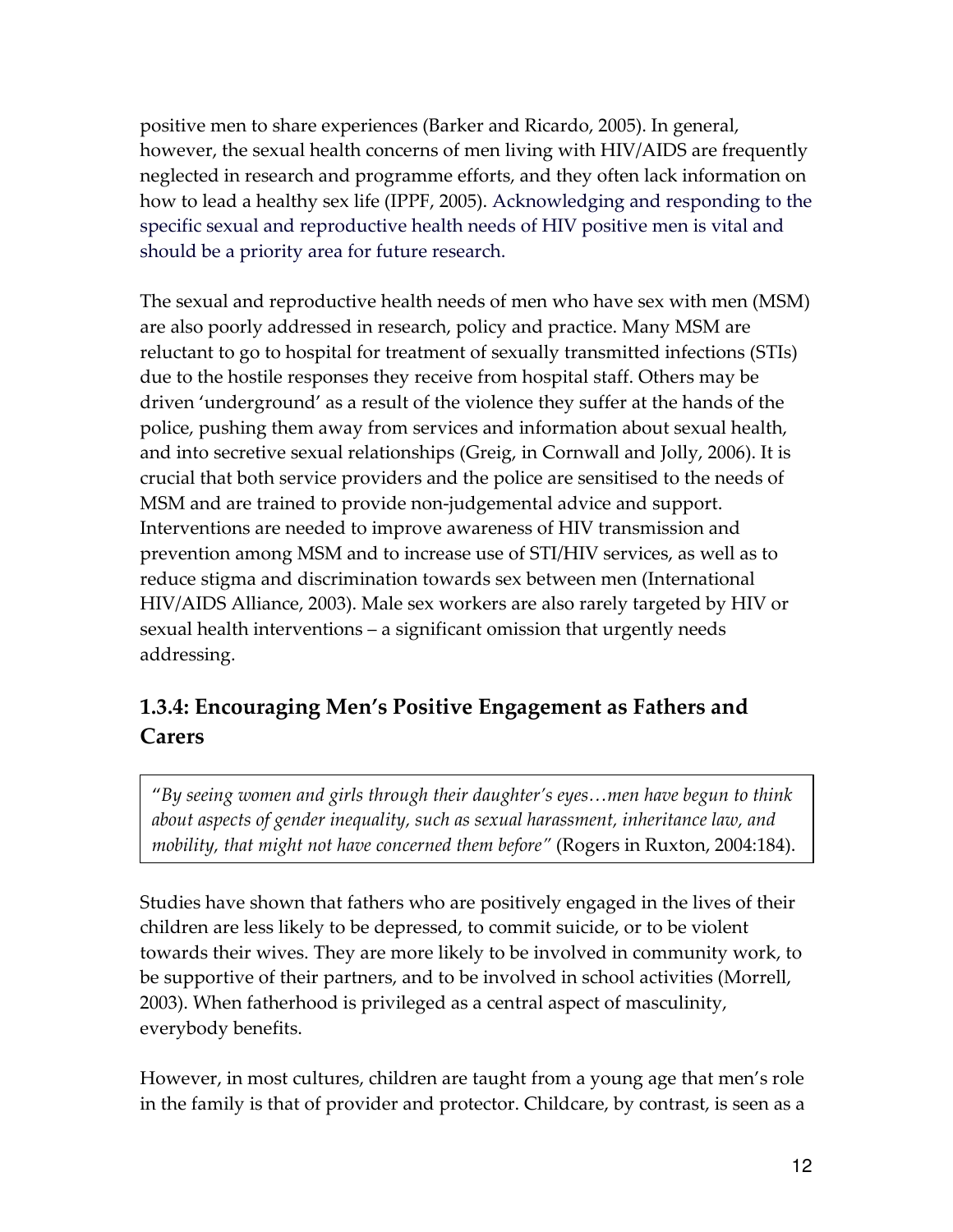'job for women'. Studies from a range of settings find that fathers contribute about one-third to one-forth of the time that mothers do to direct childcare (Population Council, 2001). Yet as increasing numbers of women enter the labour force, many women are being left with a double work-burden – being expected to earn an income in addition to carrying out their existing domestic chores and childcare responsibilities. As the AIDS epidemic leaves growing numbers of children vulnerable and orphaned, women's unpaid work burdens are intensifying. An important step in alleviating the burden of care and support borne by women is thus to challenge rigid ideas about masculinity which disassociate men from caring roles (Peacock, 2003). It is essential that interventions seek to engage men in childcare and domestic chores and encourage fathers and husbands to play a more active role in caring for and safeguarding their children's futures. For programmes to be effective, it is important that we listen to the voices of fathers, recognise their own needs and interests, and make it clear how men themselves will benefit when they are actively engaged as fathers (Barker, in Correia and Bannon, 2006).

**Salud y Genero**, discussed above, has found that talking about fatherhood is a good entry point for men who might feel threatened by topics such as violence, sexuality or alcohol. Fatherhood is seen as a socially desirable role for men in Mexico and it is central to male self-esteem. It is also a good point of intervention for strengthening equitable relationships through sharing in childcare (IGWG 2003). The "How Daddy Looks to Me" campaign was conducted at national level in 2000 with support from local, state and national government, and produced nearly a quarter of a million pictures from primary and pre-school children across the country which were displayed widely. Many drawings were about love, but a prominent number featured controlling attitudes and even violence. Very few of the drawings were about fathers' presence in domestic life. The objective of the campaign was to facilitate consciousness-raising among men in order to foster fuller paternal responsibility and emotional commitment towards children.

The Fatherhood Project in South Africa aims to promote positive images of men as fathers, and foster a more conducive policy and programmatic environment for men's involvement with their children. The project is based on a travelling photo exhibition which contains over a hundred images revealing the possibilities and challenges of men's closer involvement with their children (Barker and Ricardo, 2005).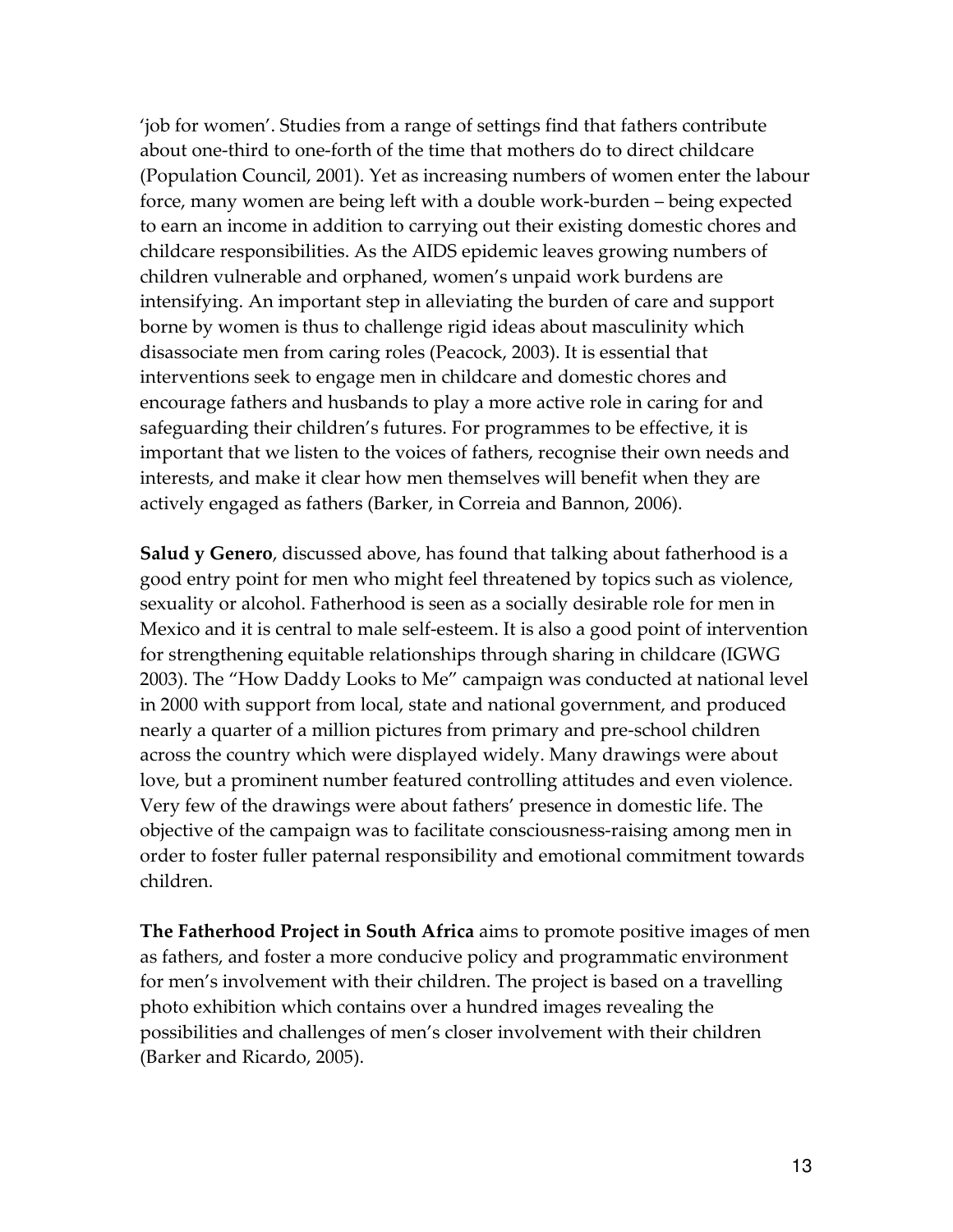In 1997, the PAPAI Institute <u>www.papai.org.br/</u> founded the first Brazilian Adolescent Father's Support Programme which provides information to help young men take on responsibility for their own sexuality and its consequences, and supports teenagers who are already parents. Weekly workshops are held in hospitals and public health centres with young fathers and the partners of pregnant adolescents, focusing on issues relating to pregnancy, childbirth, childcare, and paternal responsibilities. PAPAI also uses art education to encourage the participation of men in childcare - for example by bringing out a 3.5 metre-high mascot at public events which represents a young man carrying his child in a baby-bag (Lyra 2005).

## 1.3.5: Promoting More Gender-Equitable Institutional Cultures and Practices within Development Organisations

Why, if gender equality is essential for sustainable development, are so few men in development organisations working on gender issues? How can development organisations engage male staff more actively in gender equality work? What is the role of development organisations in promoting personal commitments to gender equality among staff?

These are all important questions. Yet even if individual male practitioners do commit to gender equality, they may work within organisations whose entrenched cultures and structures support male privilege. How, then, can development organisations build more equitable institutional cultures and practices?

"Development organisations have their part to play in promoting positive policy and practice. In particular, they must ensure that all staff, especially men, are committed to gender equality and feel confident and able to make their own contribution to achieving it" (Barbara Stocking, Director of Oxfam GB, in Ruxton 2004).

## Oxfam's Gender Equality and Men (GEM) project

http://www.oxfam.org.uk/what\_we\_do/issues/gender/gem/index.htm began in 2002 to assist Oxfam in exploring ways to advance gender equality and poverty reduction by incorporating men and boys more fully into its work on gender. The project included an internal advocacy component, designed to encourage men inside the organisation to think about their personal commitment to gender equality and about what that meant in practice for their day-to-day work. The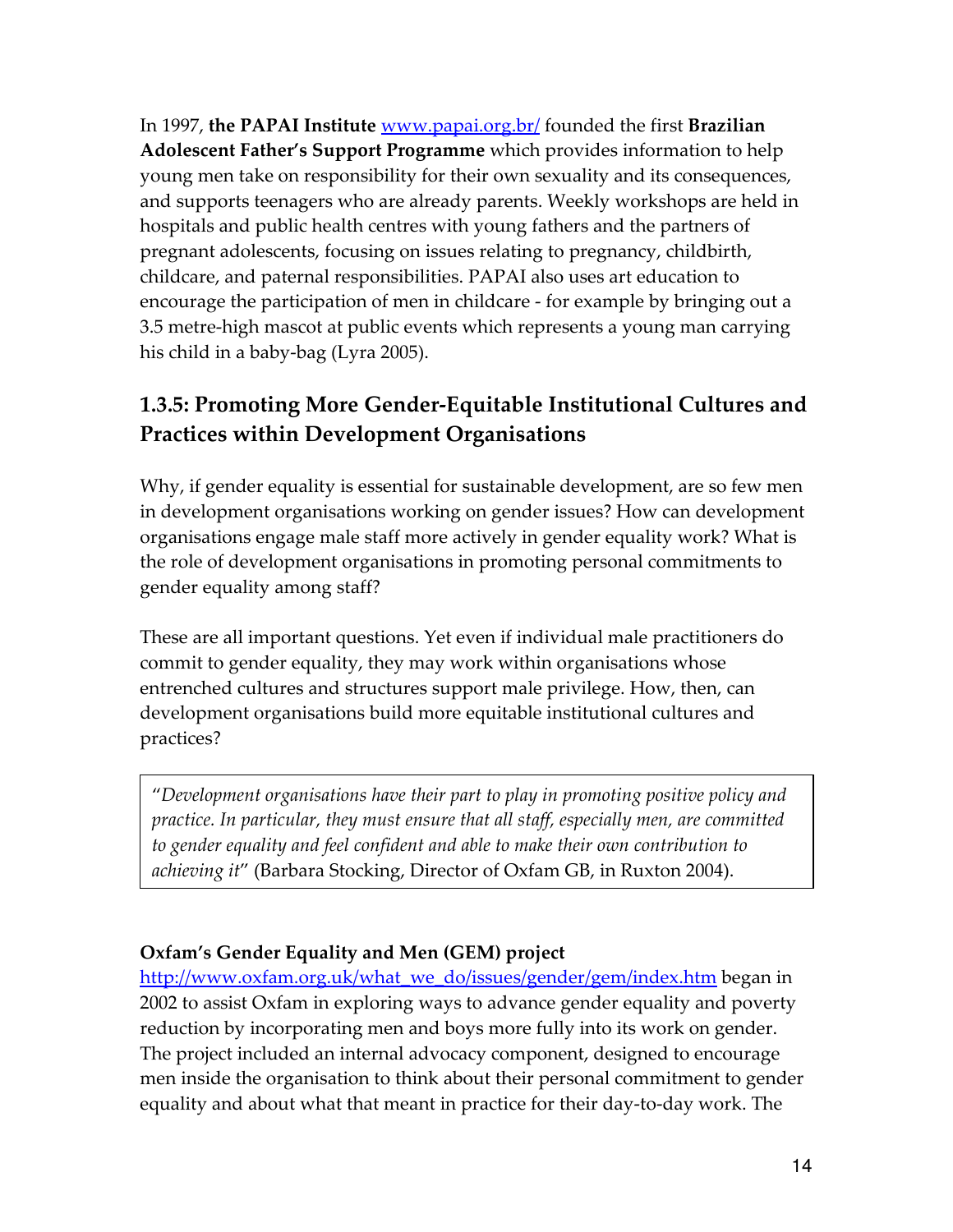GEM project aimed to highlight the fact that gender equality is not just an issue for the international programme, but should be a concern of everyone at Oxfam GB (Lang in Ruxton, 2004).

To encourage men's personal commitment to gender equality, an internal training session was created – 'The Gender Journey'. Men are actively recruited to the course, especially senior male managers, in order to create a pool of skilled men able to act as gender advocates in their departments (ibid). The aim of the course is to 'demystify' gender and to allow participants to make connections between their personal and professional commitments to gender equality.

## 1.4: Lessons Learned:

The examples outlined above show that positive approaches are clearly emerging to engage men in gender-equality work, although they remain largely small-scale and isolated. The aim of this concluding section is to identify lessons that can be drawn from these efforts, in order to promote more effective practice among development practitioners. It ends with some reflections on the gaps which remain in existing work on men and masculinities and highlights possible areas for future research.

1. Language that leaves men feeling blamed for things they have not done or for things they were taught to do, or feeling guilty for the violence of other men, will alienate men and boys and promote a backlash (Kaufman, 2004:25). Rather than blaming men, we need to engage them with positive messages. For example, White Ribbon posters attempt to affirm the positive, reaching out to men with messages like "You have the power to end violence against women in your community".

2. As well as reaching men with positive messages, it is important to identity existing gender-equitable behaviours among men and build upon these. Those men that stand up as advocates for women are at times ridiculed and are often lonely voices – more efforts should be made to support and connect them (Lang, 2003).

3. Gender training should be carried out to help men realise that it is okay not to conform to dominant forms of masculinity. While we often hold men responsible for what we see as negative behaviour towards women, some men do this mainly because they fear ridicule if they don't conform, usually from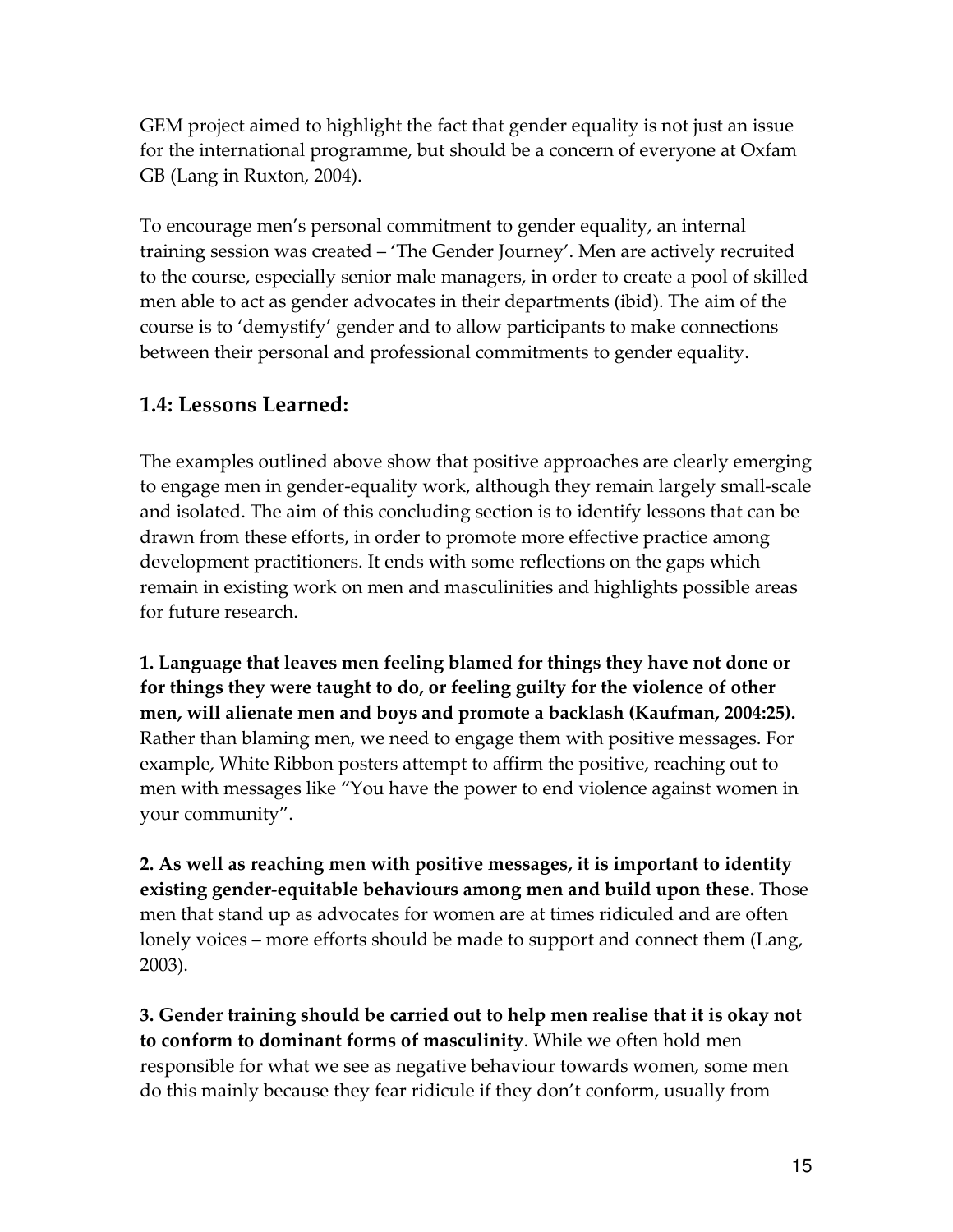their peers but from women too. This leaves them feeling vulnerable and isolated, not knowing to whom to turn to discuss such things. Appropriate gender training could address such issues in such a way as to help men work through their fears, change their behaviour and even perhaps challenge the dominant ways of being men. If they feel their fears are being addressed they may be more willing to listen to women's fears and engage with them. (For more information about carrying out gender training with boys and men please contact Colette Harris: C.Harris@ids.ac.uk).

4. Programmes should encourage men and boys to understand the oppressive effects of gender inequality on women. For example, campaigns should seek to establish links with women's organisations, to support these groups, and to encourage men to listen to women's needs and concerns (Kaufmann, 2004).

5. Interventions that appear to be 'top down' or 'foreign' have a high likelihood of failure. Instead, programmes should work from the ground up, identifying local traditions, norms and masculine characteristics that are conducive to ending violence (Lang, 2003).

6. Programmes must address men's particular needs and concerns. For example, sexual and reproductive health services should become more 'malefriendly' – by having male-only nights, separate entrances or waiting areas, hiring more male clinic staff, offering free condoms, and training staff to treat male patients with sensitivity.

7. Working with youth is crucial. Adolescence is a time when attitudes and values about 'correct' behaviours are often learned and internalised. It is also the time when young men are most receptive to more equitable versions of masculinity and to more informed perspectives regarding their roles and responsibilities in reproductive health and intimate relationships (Khan et al, 2005). Work within schools is important, including revising the curriculum to make it more gender-equitable (Morrell, 2003).

8. It is important to identify effective messengers (Ruxton, 2004). In Pakistan, for example, EngenderHealth trained barbers to provide messages to male clients on family planning and reproductive health (Mehta et al., in Ruxton, 2004). Male youth may be more receptive to messages if they are communicated via celebrities. However, care must be taken to avoid perpetuating 'macho' stereotypes which may further entrench destructive gender norms and hierarchies.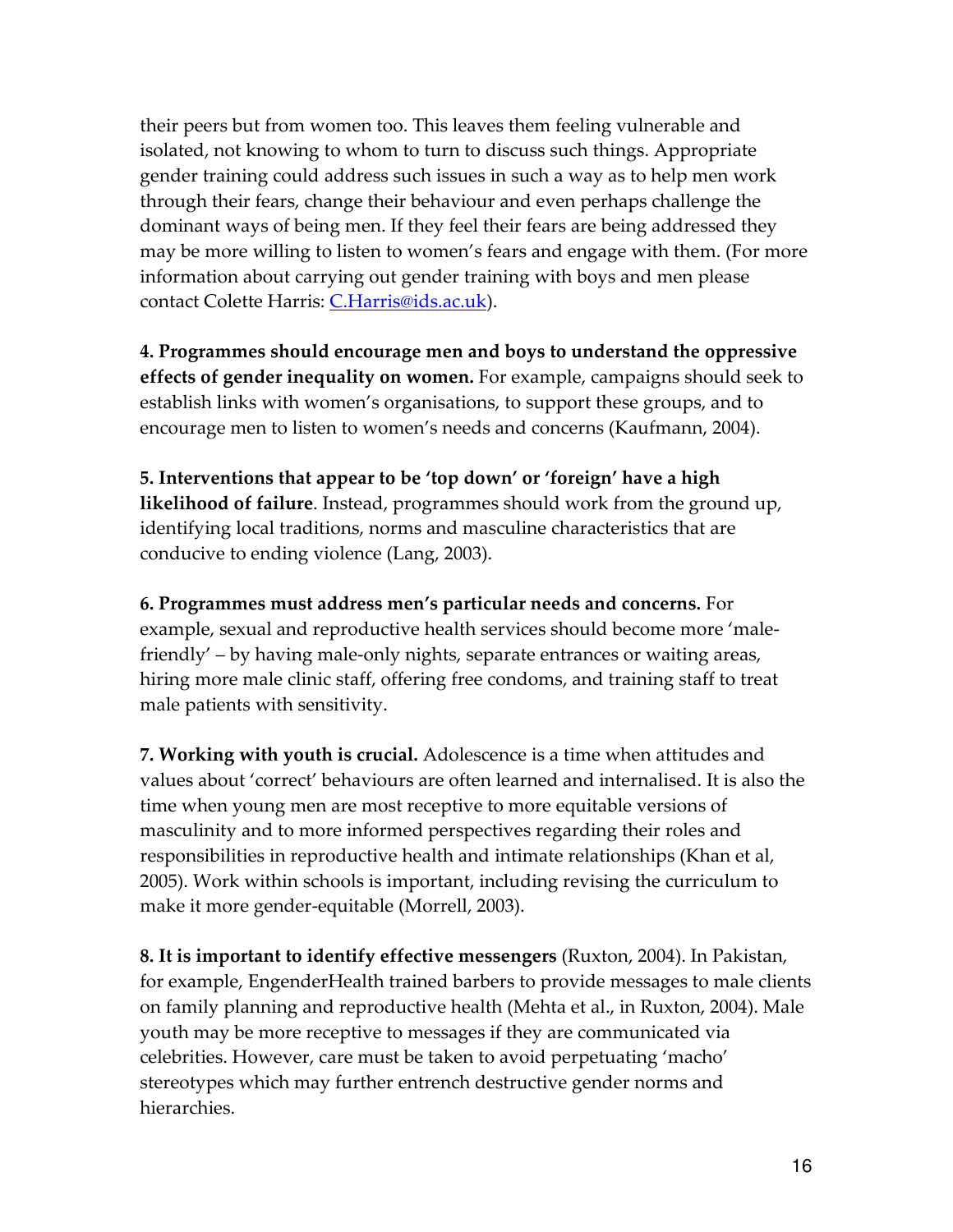**9. Reach men where they are.** Rather than creating new venues within which to engage men, interventions should target the areas where men already congregate – such as at sporting or religious events, or at bars or cafes (Mehta et al. in Ruxton, 2004).

10. Draw on men's sense of responsibility and positive engagement as fathers (Barker, 2005b). This requires that we listen to the voices of fathers, recognise their own needs and interests, and make it clear how men themselves will benefit when they are actively engaged as fathers.

11. Provide spaces where men can meet in private. This makes it more likely that they will lower their guard and express their anxieties and vulnerabilities.

12. Particular attention to the sexual and reproductive health needs of men who have sex with men (MSM) – including those in the sex industry – is urgently required. Interventions are needed to improve awareness of HIV transmission and prevention among MSM and to increase use of STI/HIV services, as well as to reduce stigma and discrimination towards sex between men. It is also crucial that service providers are sensitised to the needs of MSM and are trained to provide non-judgemental advice.

13. Scale-up and engage the public sector. Most existing initiatives are being carried out by NGOs which limits the number of young men who can be reached. Promising examples of engaging the public sector include MAP's collaboration with the South African armed forces and the police (Barker and Ricardo, 2005).

14. Better evaluation of existing efforts to engage men is required. It is essential that we develop ways to measure changes in men's attitudes and behaviours. Such evaluation is vital, both to refine programme approaches and for advocacy purposes – to prove to decision-makers that men's attitudes can change (Barker and Ricardo, 2005).

15. Development institutions should develop work with men by building more equitable institutional cultures and practices. Senior managers, particularly men, must be encouraged to become visible advocates of gender equality. This is key to changing the attitudes of staff members who may be unsure about new gender policies (Lang in Ruxton 2004).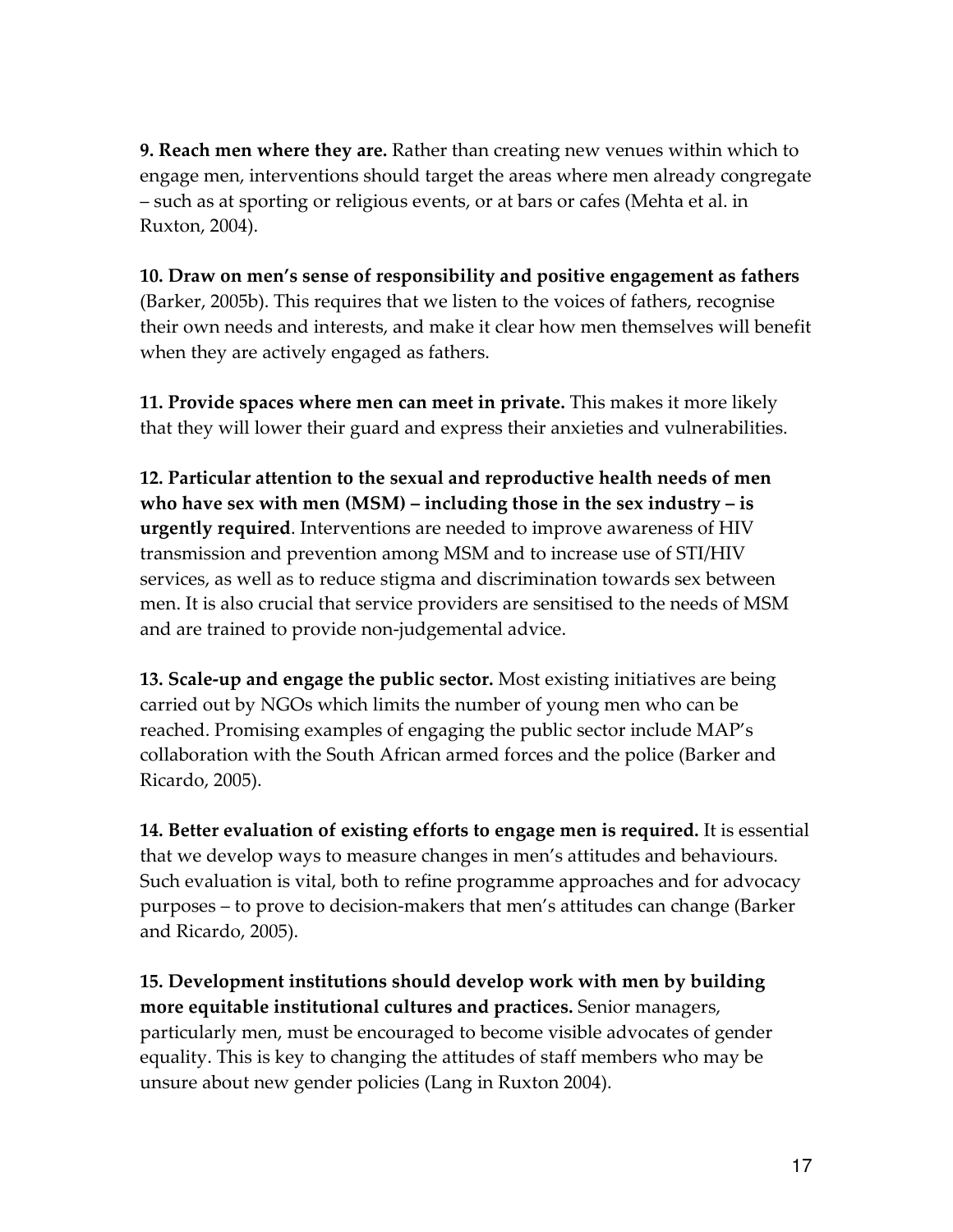16. Development organisations should lead by example by providing organisational support for family-friendly working practices – such as generous policies on paternity and maternity leave, flexible working hours for both women and men, and childcare provision (with both male and female staff). This demonstrates that gender-equitable behaviour at the household level is encouraged (Lang in Ruxton 2004).

## 1.5: Areas for Future Research

Much has been learnt over the last fifteen years about how best to engage men in the promotion of gender equality, and there are many causes for hope. Despite this, notable gaps remain in research and programme efforts, especially with regards to certain groups of men: men who have sex with men; men living with HIV/AIDS; men assuming the role of caregivers; men involved in substance abuse; men with disabilities; male sex workers; transgendered people. Dedicated efforts to understand and respond to the particular needs and vulnerabilities of these often marginalised groups are urgently required.

There is also a scarcity of accessible material on work with men in Islamic contexts. The study of gender in Muslim societies has almost always meant a study of women – with the question of the Hijab and the practice of female genital cutting receiving most scrutiny. By contrast, studies of Islamic masculinities are rare (Ouzgane, 2006). At a time when the complex relationship between Islam and gender has never been more critical, more research in this area is critical.

Finally, there remains a persistent focus in the men and masculinities literature on violence and sexual health, which reinforces unhelpful stereotypes of men as inherently violent and blameworthy. The masculinities – and GAD – agenda could fruitfully be extended into more 'traditional' realms of development such as the economy, politics and governance. Rather than focusing solely on 'harm reduction' – stopping men from infecting women with HIV or battering their wives, for example – issues such as who does the housework, or who gets paid less on account of their gender deserve greater attention. How can gender and development advocates encourage men's mobilisation around everyday inequities?

Achieving gender equality requires not only shifts in attitudes, but radically transformed power relations between and among women and men (Rogers, in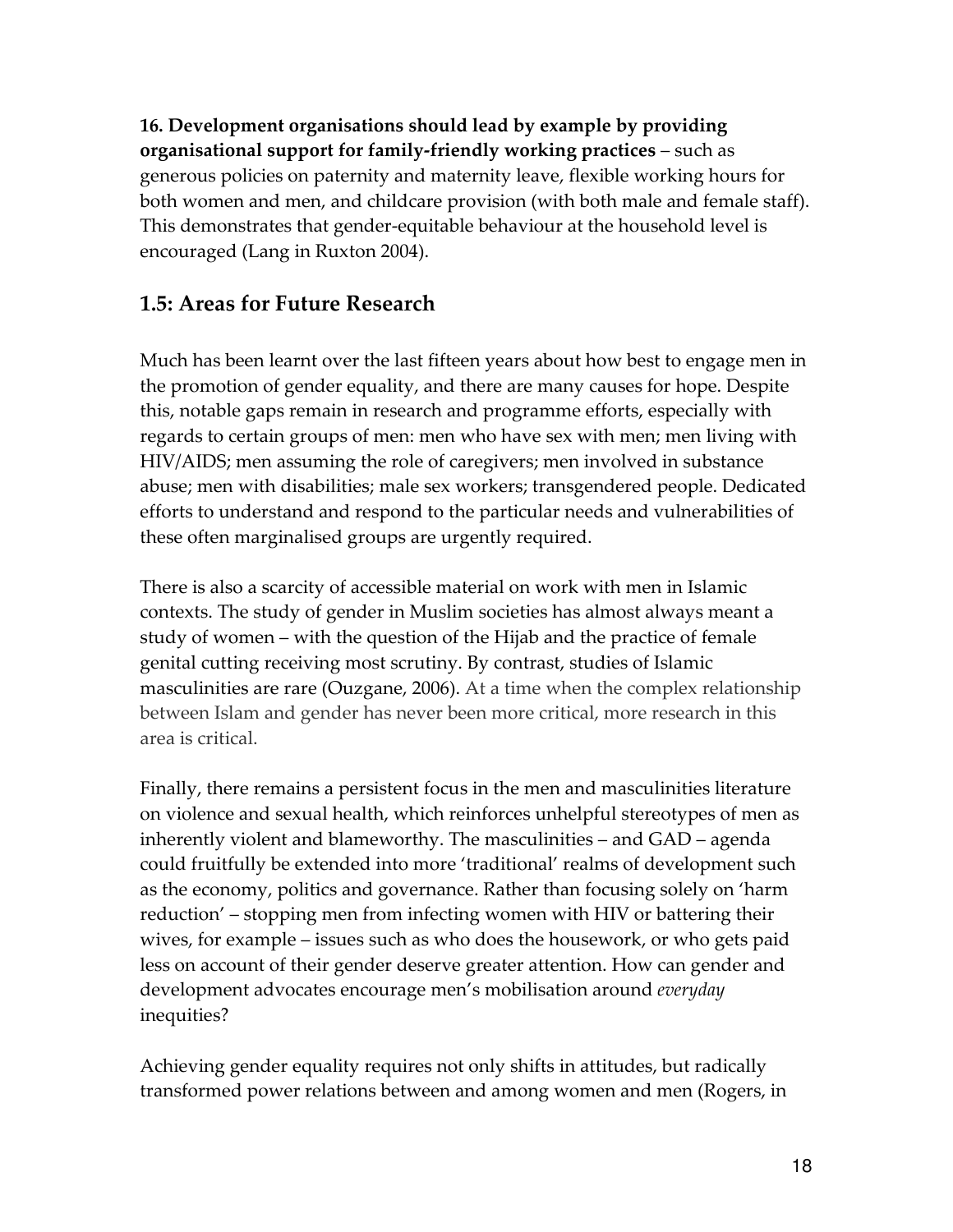Ruxton, 2004). This is only possible when both women and men work together towards the goal of gender equality, and support each other when they act outside of dominant gender roles or behaviours. We need to stop thinking in terms of a struggle of men and boys against women and girls or vice versa, and start thinking in terms of a struggle of all men, women and children against inequality and oppression (Karkara et al. 2005).

## Additional References (not included in the bibliography)

Flood, Michael (2005) Mainstreaming Men in Gender and Development, presentation to AusAID Gender Seminar Series, Canberra, December 8 2005 Greig, Alan (2005) HIV Prevention with Men: Toward Gender Equality and Social *<u>Iustice</u>* Harris, Colette (2004) Control and Subversion: Gender Relations in Tajikistan, Pluto Press: London Lang, James (forthcoming) The Role of Men and Boys in Achieving Gender Equality, the United Nations Division for the Advancement of Women (UNDAW) Peacock, Dean (2002) Men as Partners: South African Men Respond to Violence Against Women and HIV/AIDS, EngenderHealth Silberschmidt, Margrethe (2004), 'Masculinities, Sexuality and Socio-Economic Change in Rural and Urban East Africa', in Signe Arnfred (ed) Re-thinking

Sexualities in Africa, Sweden: Nordiska Afrikaininstitutet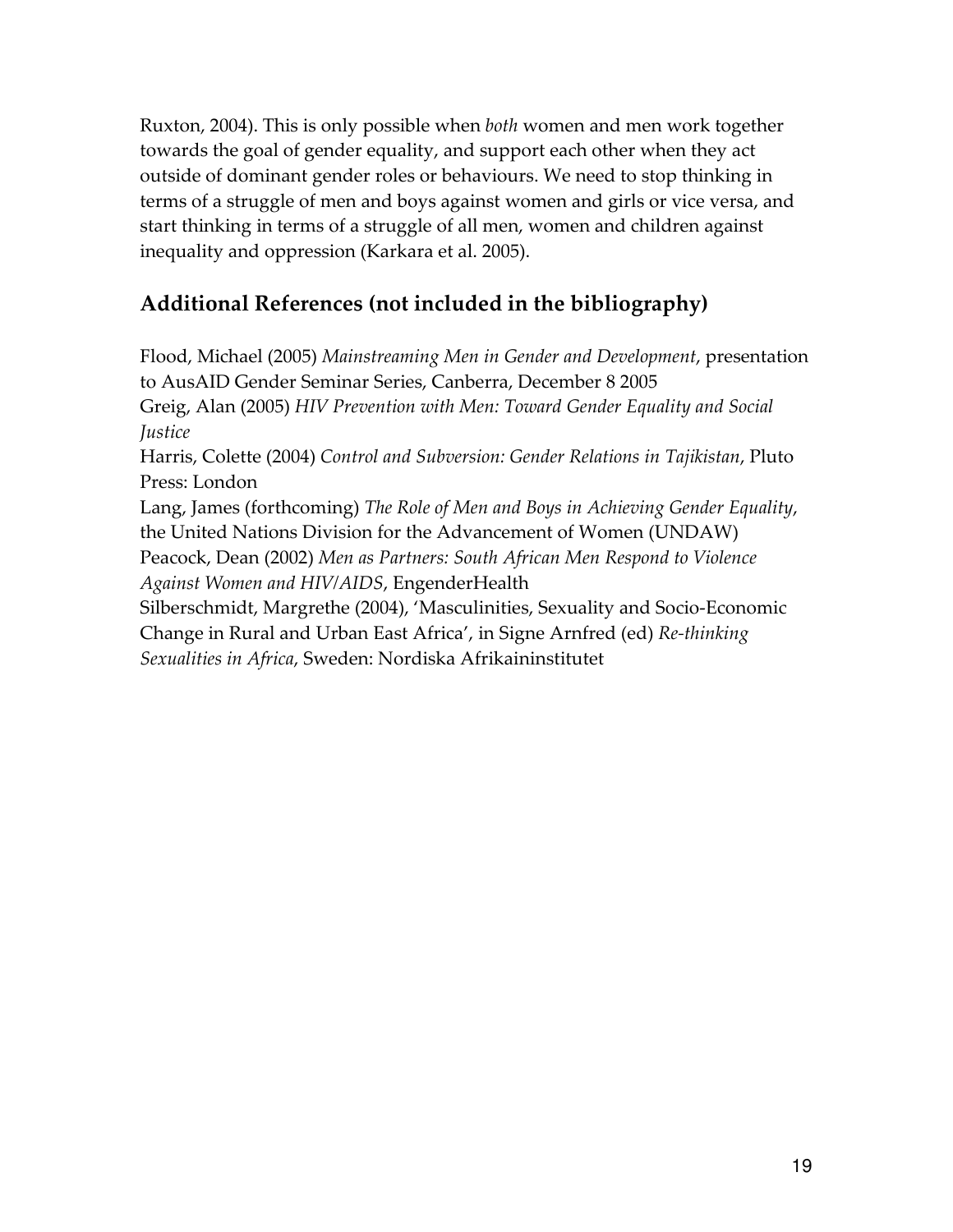## 2.1: Why Involve Men in Gender and Development?

#### Cornwall, Andrea (2000) 'Missing Men? Reflections on Men, Masculinities and Gender in GAD', IDS Bulletin 31:2

\_\_\_\_\_\_\_\_\_\_\_\_\_\_\_\_\_\_\_\_\_\_\_\_\_\_\_\_\_\_\_\_\_\_\_\_\_\_\_\_\_\_\_\_\_\_\_\_\_\_\_\_\_\_

http://www.ids.ac.uk/ids/particip/research/gender/missmen.pdf

Gender and Development (GAD) discourse is peppered with the promise of a new focus, beyond the narrow concern solely with women of the Women in Development (WID) movement. The GAD approach focuses on the category 'women', but also on 'women and men', in order to highlight the socially and historically constructed relations between the categories. However, a focus on men and their identities, roles, or relations – on men as men – has remained absent from this picture. It is with those missing men that this paper is concerned. The paper explores the ways in which the term 'gender' and 'gender relations' are used in GAD and goes on to examine in more depth how and why men as men are still being missed in GAD, drawing some tentative conclusions. It seeks to explore some of the taken-for-granted assumptions that underlie the polarities on which much of GAD discourse is based. By doing so, it hopes to open up space for reflection about women and men, gender relations and indeed the concept of gender itself, moving the field beyond the static stereotypes that continue to pervade it.

## Chant, Sylvia and Gutmann, Matthew (2000) Mainstreaming Men into Gender and Development: Debates, Reflections and Experiences, Oxfam Working Papers: Oxfam GB

http://www.oxfam.org.uk/what\_we\_do/resources/wp\_mainstreamingmen.htm This collection of Oxfam Working Papers provides a critical review of the desirability, potential, and prospects for a more male-inclusive approach to gender and development (GAD). The collection is made up of six chapters which flag-up some of the key issues and potential controversies surrounding engaging men and masculinities in gender and development work. The chapters review the evolution from 'women in development' to 'gender and development' policy approaches, and consider reasons for including men in work on gender. It is now widely recognised, for example, that women-only approaches to development have limited impacts on gender relations. Involving men may therefore be a more effective strategy for reducing gender inequalities. Another chapter analyses how far the issue of 'men in development' has featured in the actual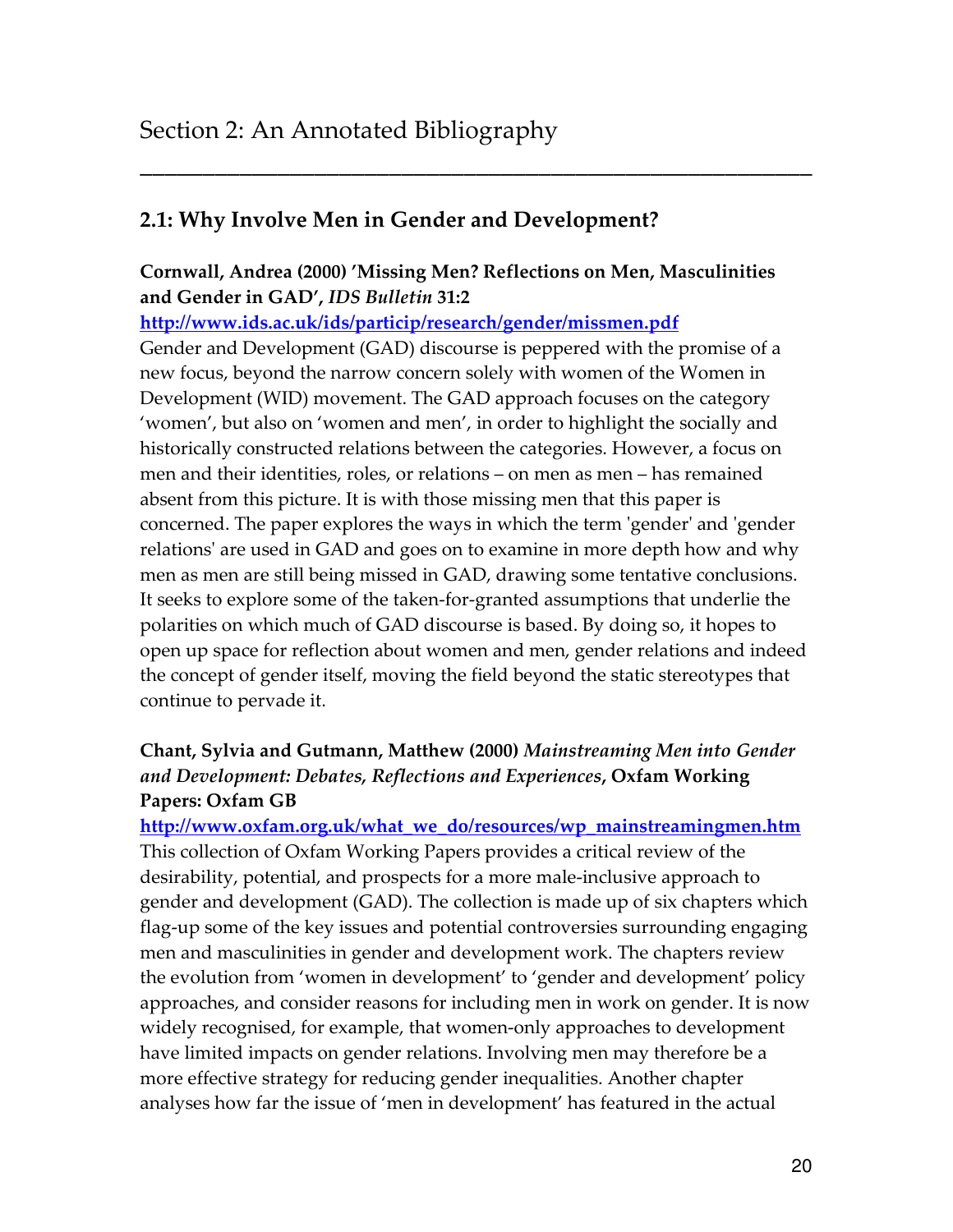gender and development practices of development organisations. Moving beyond some of the 'whys' and 'wherefores', the final chapter considers the ways in which gender and development policy might realistically move towards a more male-inclusive approach. Drawing men together in workshops to discuss gender-based inequality is a potential way forward. Using fathering as a point of entry for involving men in GAD offers another possibility.

### Grieg, Alan, Kimmel, Michael, Lang, James (2000) Men, Masculinities and Development: Broadening our Work Towards Gender Equality, United Nations Development Programme (UNDP), Gender and Development Monograph Series, No. 10

http://www.health.columbia.edu/pdfs/men\_masculinities.pdf#search=%22grei g%20men%20and%20masculinities%22

If the different roles and responsibilities attributed to men and women are not 'natural' but are socially constructed, then they can be changed by society, by us. As part of a United Nations' Gender in Development Monograph Series, this document explores the different meanings given to the term 'masculinity' and considers the implications for the effectiveness of development programmes. The paper makes a number of recommendations to support the efforts of development institutions to challenge gender hierarchies in the areas of production and social reproduction, poverty, governance, violence and conflict, health, and the workplace. For example, involving men in work on gender equality and health must look beyond programmes targeted at men's behaviour. There is a need to initiate dialogues between women and men about the links between inequality and morbidity and mortality, and the role that traditional ideas of masculinity play in maintaining such inequalities.

## Ruxton, Sandy (ed) (2004) Gender Equality and Men: Learning from Practice,

Oxfam GB http://www.oxfam.org.uk/what\_we\_do/resources/geneqmen.htm In international debates on gender equality there is a growing emphasis on men, not only as holders of privileges or as perpetrators of violence, but also as potential and actual contributors to gender equality. Based on examples from a range of countries, this book aims to share knowledge and experience of work with men on gender equality in programmes run by Oxfam GB and other development organisations. A range of key issues are addressed, including the value of engaging men in gender equality and anti-poverty work; the difficulties that are likely to arise – both for men and women – and how they can be overcome; practical evidence from different sectors (for example, in relation to sustainable livelihoods, gender-based violence, sexual and reproductive health); lessons about the impact of including men in gender analysis and action; and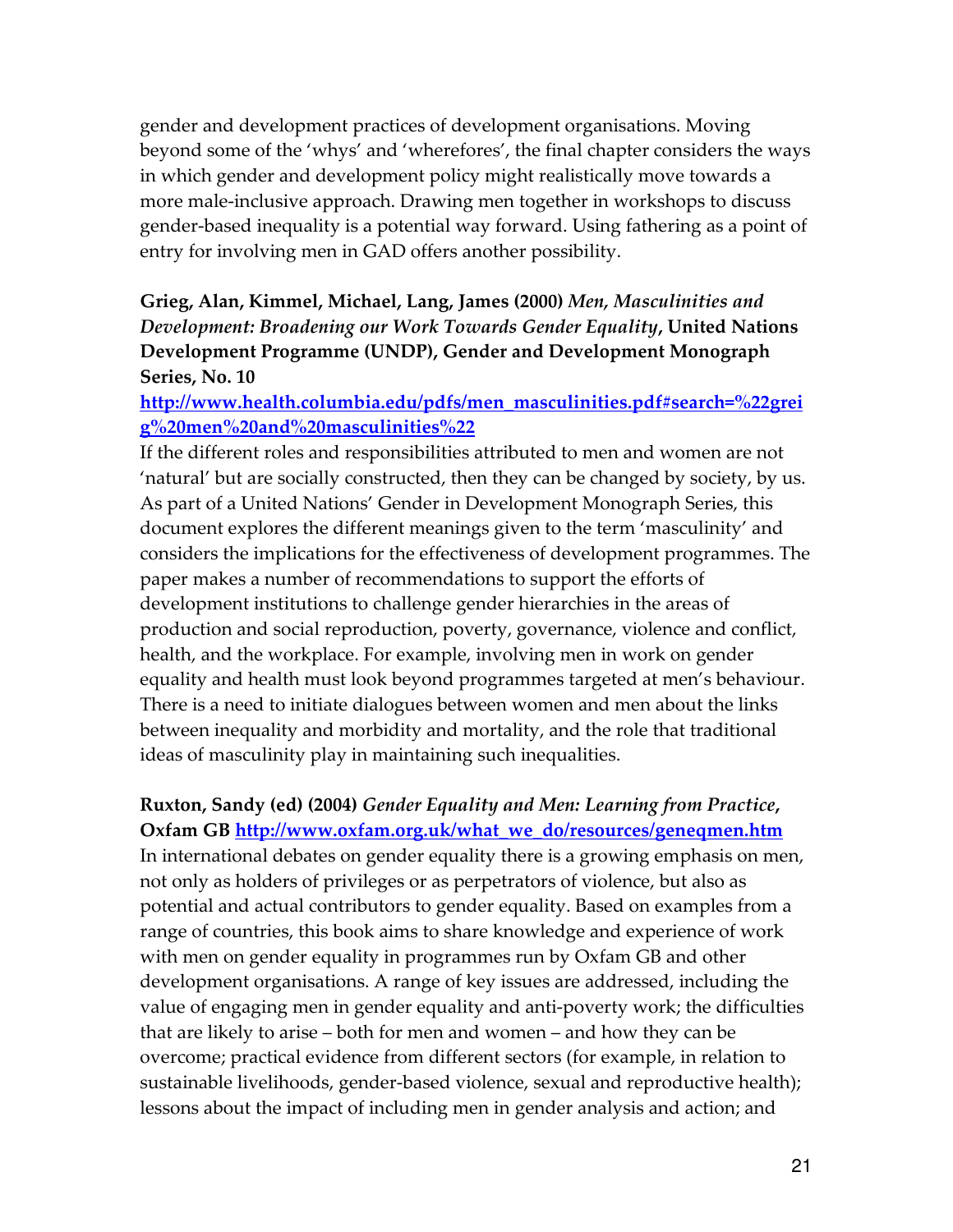future strategies and directions for development organisations and practitioners. A consistent conclusion from the book's contributors is that it is essential to engage men with positive messages that promote their awareness and understanding of gender equality. Other recommendations include the need to identify effective messengers (for example celebrities or sportsmen); create spaces where men can meet in private to talk openly and honestly about their fears and anxieties; and build institutional cultures that are committed to working with men.

### Barker, Gary and Ricardo, Christine (2005) Young Men and the Construction of Masculinity in Sub-Saharan Africa: Implications for HIV/AIDS, Conflict and Violence, Social Development Papers: Conflict Prevention and Reconstruction, Paper No. 26/June 2005, Washington: The World Bank

http://www.promundo.org.br/Pesquisa/Young%20Men%20SubSaharan\_Web.p df

In the literature on conflict and HIV/AIDS, African men are often presented in simplistic and explicitly negative terms. It is generally taken for granted that those who use weapons are men whilst those who suffer the consequences of conflict are women, and that men always hold power in sexual relationships whilst women are always powerless. Certainly, African women and girls have been made vulnerable by the behaviour of men and boys in conflict settings and in sexual relationships. Yet the fact that gender hierarchies also oppress some men is seldom discussed. What of the men who are survivors and victims of violence, or who are displaced or orphaned due to conflict? What of the men who are brothers or husbands of women who have been sexually abused during conflict? This paper argues that applying a more sophisticated gender analysis as it relates to conflict and HIV/AIDS is essential in order to understand how both women and men are made vulnerable by rigid ideas of masculinity and by gender hierarchies. References are made to alternative, non-violent forms of masculinity in Africa and to elements of traditional gender socialisation (the process by which individuals learn and teach others about the roles and behaviours that are expected of a women or man in a given society) which promote more gender-equitable attitudes on the part of young men. Included are examples of young men whose stories reveal ways in which men can question and counter prevailing norms of masculinity. A summary is also provided of promising programmes for including men in the promotion of gender-equity.

Summary adapted from the resource.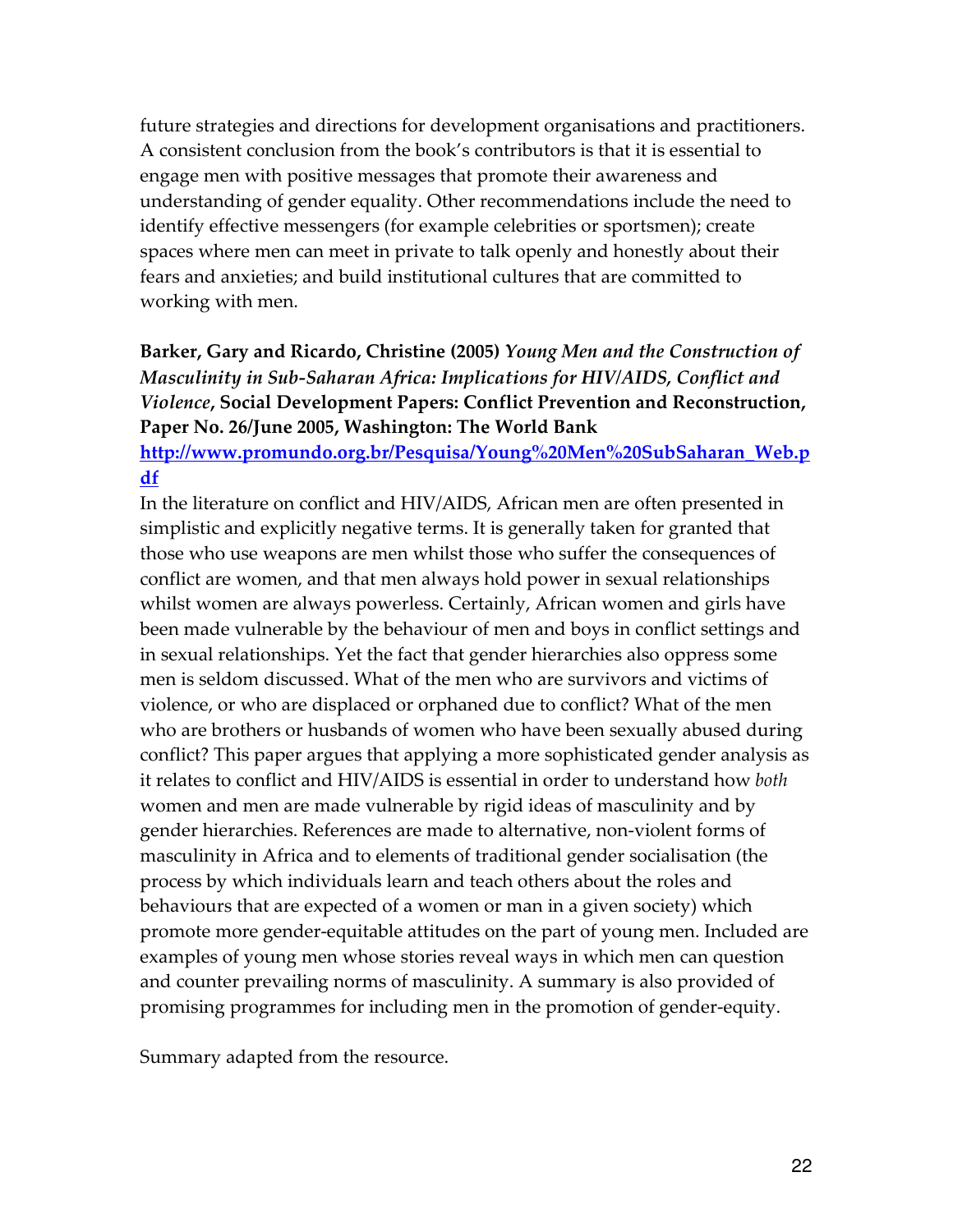## Ouzgane, Lahoucine and Morrell, Robert (eds) (2005) African Masculinities: Men in Africa from the Late Nineteenth Century to the Present, Basingstoke: Palgrave Macmillan

Men have tended to be overlooked, taken for granted, or treated as a unified, homogeneous category in much of the existing literature on gender in Africa. This book is made up of an interdisciplinary collection of essays which seek to deepen understanding of how African masculinities are formed in specific historical, cultural and social contexts. The essays are united by two fundamental principles: that you cannot generalise about all men in Africa, and that masculine behaviours in Africa are not unchanging. This suggests the possibility of the emergence of new - and less violent and oppressive - ways of being masculine. The first section considers the influence of context and power on different interpretations of masculinity and questions whether Western feminist concepts are relevant for understanding gender in African contexts. Section two looks at how ideas about masculinity are reinforced or challenged in literature and the popular media. The third section explores the formation of masculinity in different contexts, focusing on gender inequalities, violence and sexuality. Finally, the concluding section examines how different versions of masculinity come about, and shows that the construction of new masculine identities is always associated with contestation. To purchase a copy of this publication contact: Palgrave Macmillan Ltd, Houndmills, Basingstoke, Hampshire RG21 6XS, Tel: +44 (0)1256 329242 or go to:

http://www.palgrave.com/products//Catalogue.aspx?is=1403965870

Summary adapted from the resource.

#### Ouzgane, Lahoucine (ed) (2006) Islamic Masculinities, Zed Books Ltd

The study of gender in Muslim societies has almost always meant a study of women – with Muslim women's oppression, the question of the Hijab, and the practice of female genital cutting receiving most scrutiny. By contrast, studies of Islamic masculinities are rare. This collection of essays is designed to help fill this gap by exploring key debates about men and masculinities, including issues ranging from the experiences of couples at infertility clinics in Egypt to the trials of Iraqi conscripts. The essays are divided into three main sections: masculinities and religion, masculinities and the Palestinian-Israeli conflict, and masculinities and social practice. More broadly, they are based on the premise that masculinities are constructed by particular social and historic contexts, thus there is a need to recognise the diversity of masculinities that exist in the Muslim world. They also emphasise the importance of thinking about local realities, religious and political agendas, the consequences of Western colonialism and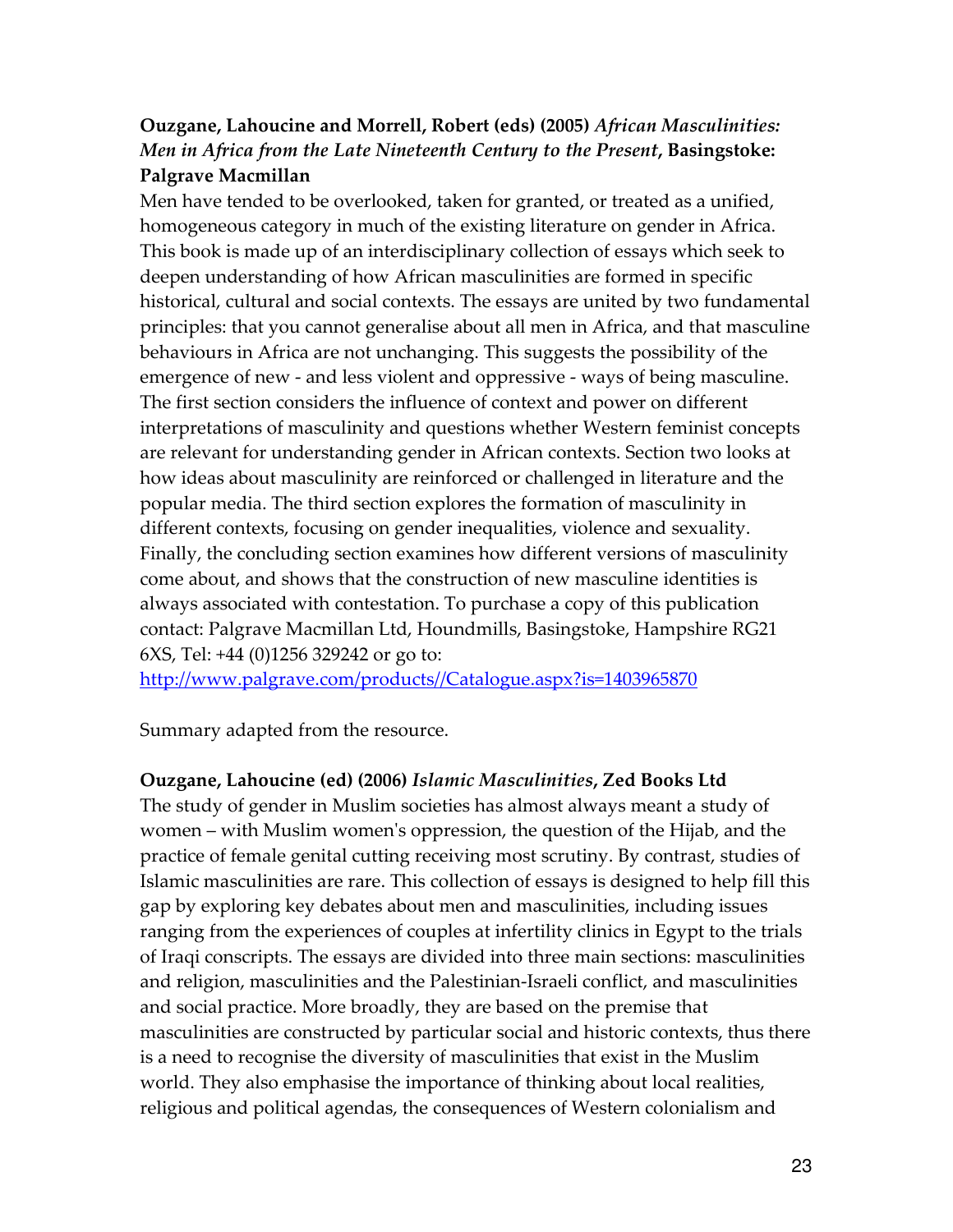imperialism, and the marked effects of globalisation. This book is available to buy from <u>www.zedbooks.co.uk</u>. Alternatively hard copies are available from the British Library of Development Studies (BLDS) which offers a document delivery and inter-library loan service, see: http://blds.ids.ac.uk/blds/docdel.html

Summary adapted from the resource.

## 2.2: Strategies for Change

## 2.2.1: Men as Partners against Gender-Based Violence

Bhandari, Neha (2005) Strategies and Tools for Working with Men and Boys to End Violence Against Girls, Boys, Women and Other Men, United Nations Development Fund for Women (UNIFEM) and Save the Children Sweden http://www.siyanda.org/docs/Working\_with\_men\_and\_boys\_1may06.pdf A number of organisations in South and Central Asia have recognised the urgent need to include boys and men in efforts to combat gender-based violence in the region. Yet there have been few opportunities for them to come together to work collectively on this important issue. To begin this process, UNIFEM and Save the Children Sweden, organised a three-day workshop in 2004 on 'Strategies and Tools for Working with Men and Boys to end Violence against Girls, Boys, Women and other Men'. The workshop aimed to increase knowledge of processes and practical tools for working with boys and men to combat genderbased violence in the region, such as promoting positive parenting, creating support groups for men and boys, addressing the media, and challenging discriminatory laws. The workshop also produced a South Asian work-plan on promoting partnership with men and boys to end violence against girls, boys, women and other men. Participants discussed the idea of starting up White Ribbon Campaigns - a campaign which originated in Canada to engage men and boys in the struggle to end men's violence against women - in their own countries. They also decided to incorporate the issue of men's involvement in ending gender-based violence into existing campaigns and programmes, such as International Women's Day.

Summary adapted from the resource.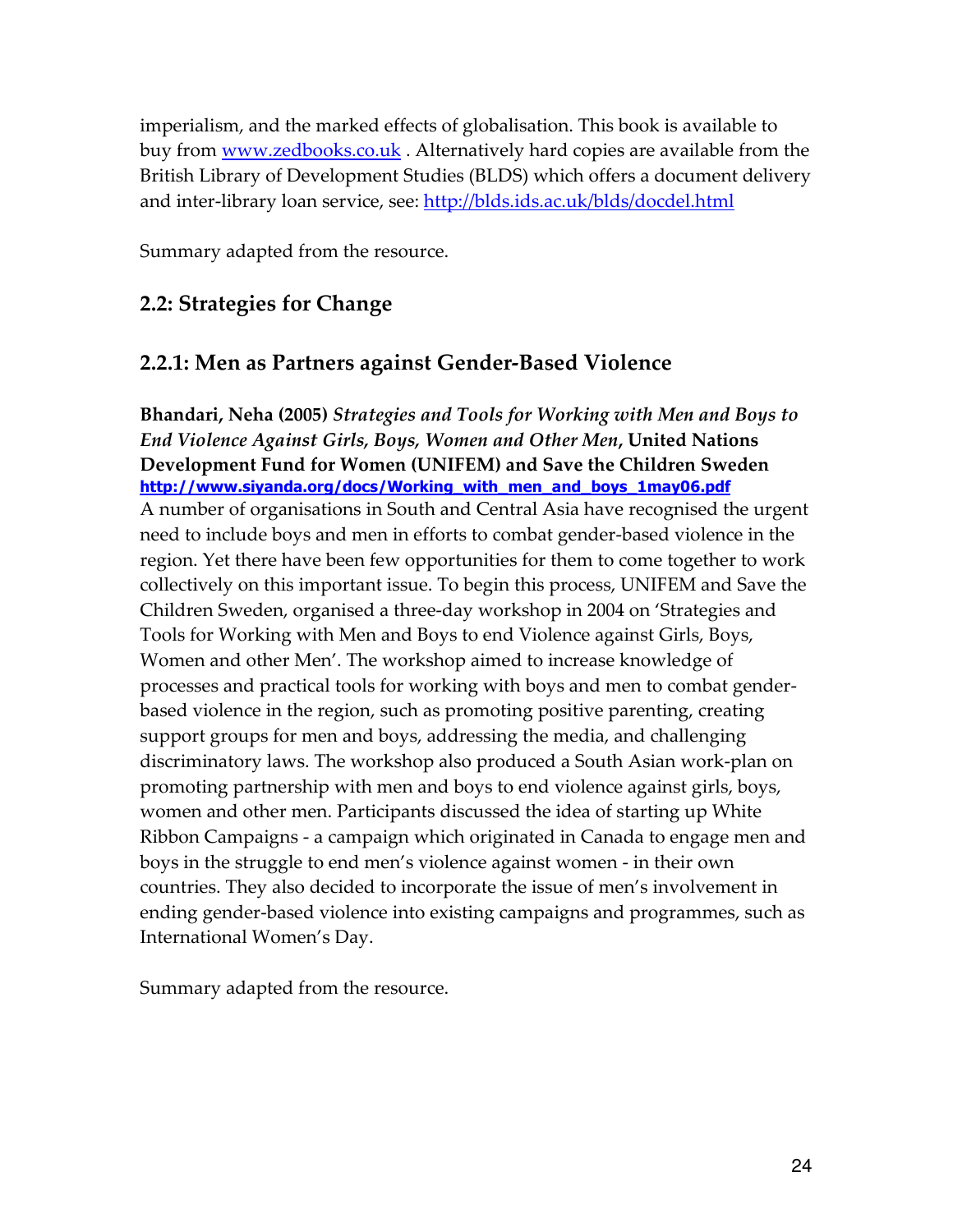#### Campuzuno, Giuseppe (2006)'Reclaiming Travesti Histories' in Andrea Cornwall and Susie Jolly, Sexuality Matters, IDS Bulletin 37:5

http://www.siyanda.org/docs/Reclaiming\_Travesti\_Histories-Campazuno.doc In pre-colonial Peru the distinctions between male and female were far more flexible than they are today. A traditional 'travesti' or transgender/transvestite identity and culture existed and played an important role in Andean religion and society. Colonial and subsequently development influences suppressed these identities and communities, although the Peruvian travesti remained. In contemporary Peru travestis face violence from the public and police, as well as economic exclusion and discrimination by health services. Travestis have assimilated the worst of both gender roles. Sometimes they are seen as male and thus fair game for violence from the police. However, they have also assumed some aspects of the stereotypical woman, such as body transformation even at the cost of their health, choosing 'macho' and possibly violent partners, and passivity in sex. Travestis need a new kind of post-feminism to enable them to make active choices about which genders they wish to claim, and to live out their chosen genders in ways that validate themselves. Rights are needed for all people to choose and transit between gender identities whether male, female, or a combination.

## Ferguson, Harry, et al (2004) Ending Gender-Based Violence: A Call for Global Action to Involve Men, Stockholm: Swedish International Development Cooperation Development Agency (Sida)

#### http://www.sida.se/shared/jsp/download.jsp?f=SVI34602.pdf&a=3108

When men are confronted with the problem of violence against women they often dismiss it with: "Don't look at me! I don't do that kind of thing!" Yet men's violence is a worldwide problem. Despite this, there are men in many parts of the world who are themselves seeking ways to challenge stereotypical models of masculinity and are seeking to engage other men in reducing gender-based violence. In this context, research on masculinity has a major role to play: which socially constructed gender roles make some men violent and how can they be demolished? In this report, seven researchers write about the links between masculinity and violence. These acts of violence are committed not only against women and children, but also against other men. The writers suggest a number of ways in which men can be involved in working to combat men's violence. For example, the development of a greater awareness of gender issues among men and increased involvement in the care of children may prove fruitful strategies. Greater cohesion among different levels of policy response is also necessary. At the community level, for example, services providers and civil leaders should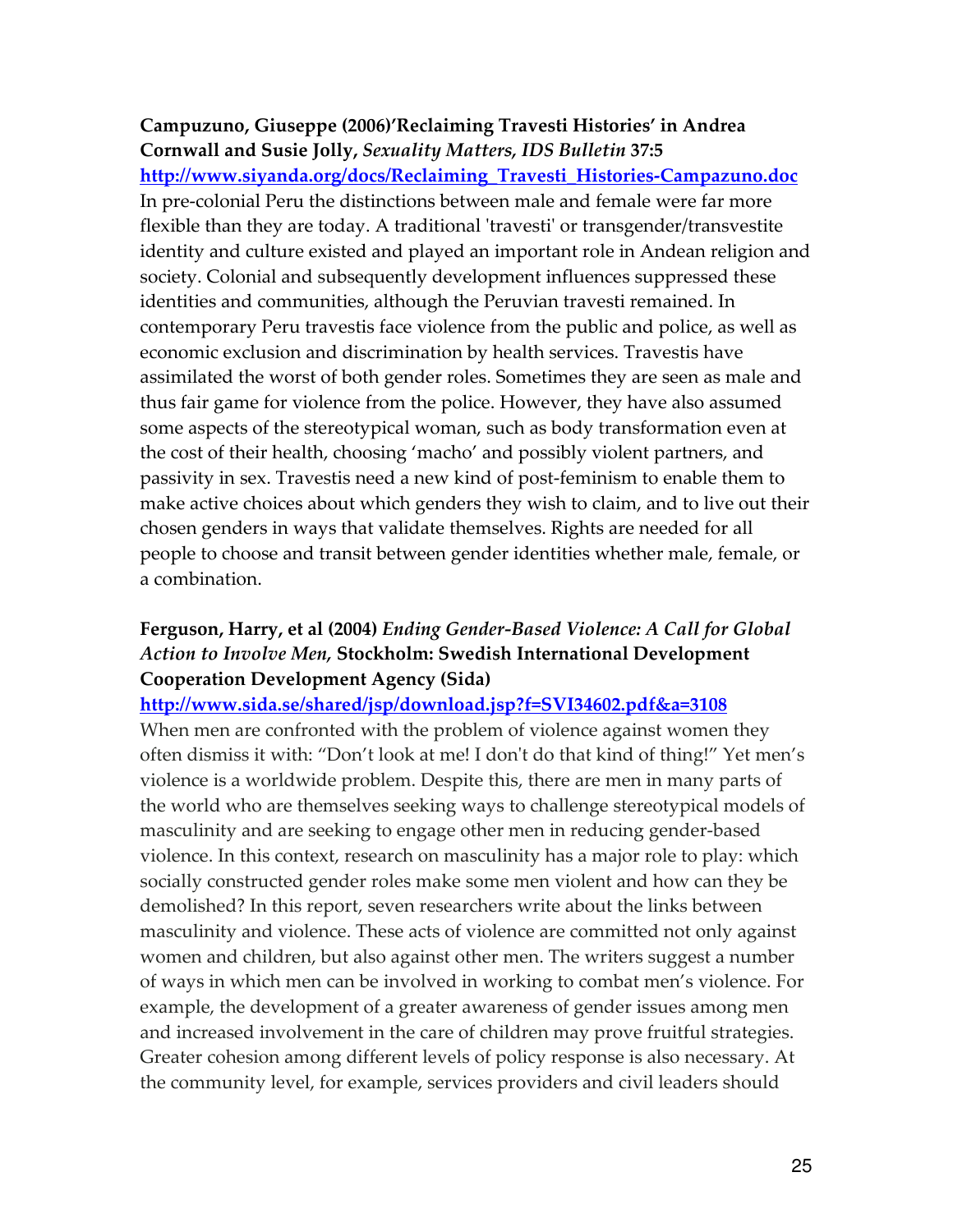coordinate their efforts to ensure more effective services with a consistent message of basic rights, peace and equality.

Summary adapted from the resource.

## Karkara, Ravi, Karlsson, Lena and Malik, Bela (2005) Working with Men and Boys to Promote Gender Equality and to End Violence Against Boys and Girls¸ Save the Children Sweden-Denmark, Regional Programme for South and Central Asia, Kathmandu

http://www.siyanda.org/docs/SCS\_Regional\_Workshop\_Report\_March\_2004\_L ong2.pdf

Interventions that treat men as the villains and women as the victims have not taken us far. Not all masculinities (or ways of being a man) are harmful to men, women and children. This was the starting point for a three-day workshop organised by the South and Central Asia office of Save the Children-Sweden, which was held in Kathmandu in March 2004 on 'strengthening partnership with men and boys to promote gender equality and end violence against girls and boys'. Around thirty participants from the region met and shared their practical experiences of and theoretical insights into working with men and boys. This resource includes an overview of the workshop, a discussion of frameworks and approaches for working with men and boys, a description of the work that is currently being carried out on these issues, and a discussion of ways to take this work forward. Recommendations highlight the need to increase knowledge on gender issues among professionals and in the school curriculum. Efforts should also be made to promote programmes for men on parenting and responsible sexual behaviour. Programmes should stress the benefits for all members in society of men playing a more active role in nurturing their children and abandoning the culture of violence as a proof of masculinity.

Summary adapted from the resource.

## Kaufman, Michael (2004), 'Transforming our Initiatives for Gender Equality by Addressing and Involving Men and Boys: a Framework for Analysis and Action', in Sandy Ruxton (ed), Gender Equality and Men: Learning from Practice, London: Oxfam GB

http://www.oxfam.org.uk/what\_we\_do/resources/downloads/gem-6.pdf Leaving out boys and men from gender and development work is a recipe for failure. But how can we effectively involve men in practice? This chapter discusses a framework for addressing and involving men in gender equality initiatives, drawing on examples from the White Ribbon Campaign, a campaign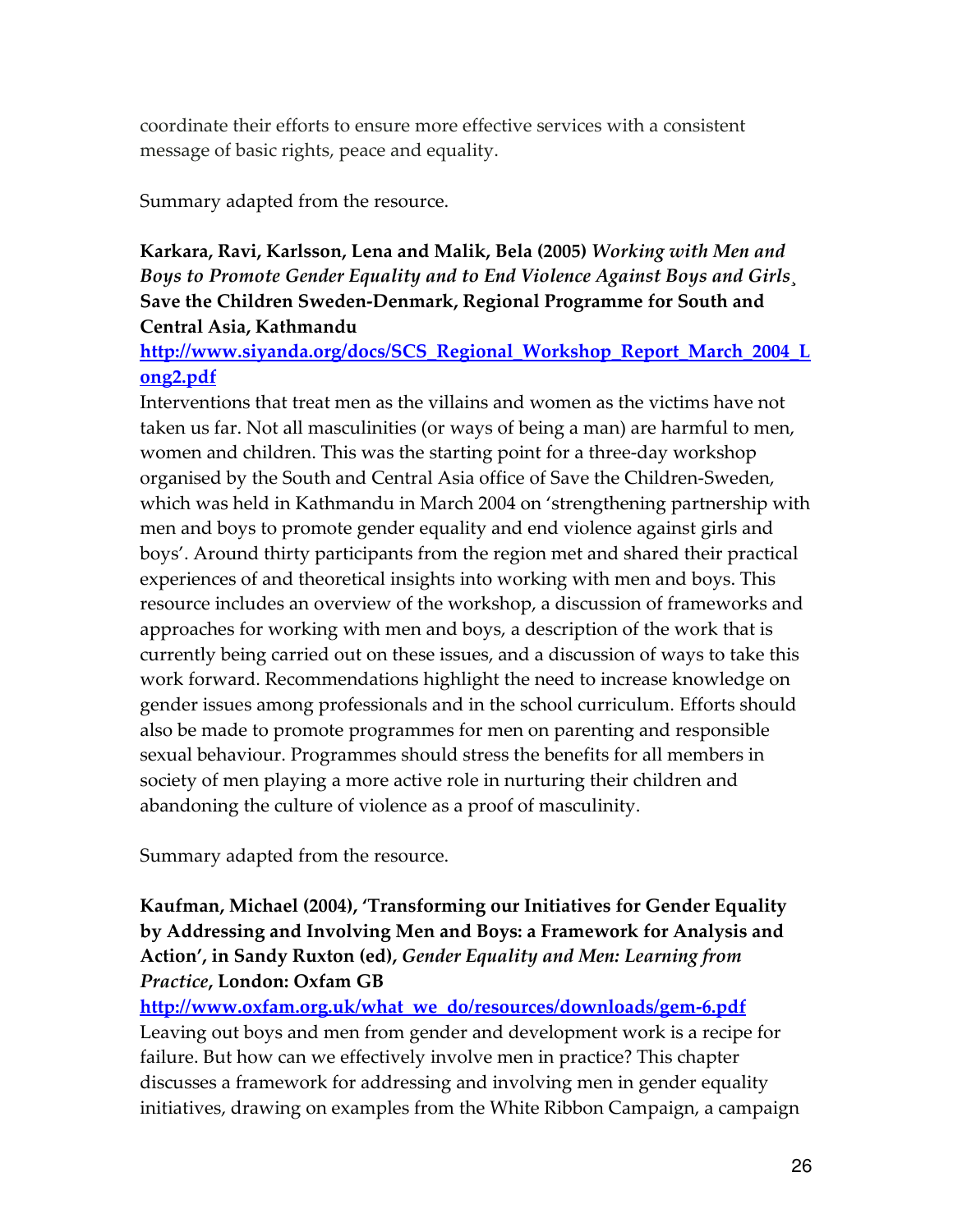that aims to engage men and boys in the struggle to end men's violence against women. For example, it is important that interventions use the language of responsibility rather than blame. Language that leaves men feeling blamed for things they have not done or for things they were taught to do, or feeling guilty for the violence of other men, will alienate men and boys and promote a backlash. Rather, we must challenge men and boys to take responsibility for change and focus on the positive benefits to all. White Ribbon posters attempt to affirm the positive, reaching out to men with messages like "You have the power to end violence against women in your community". Encouraging men to take responsibility for their use of violence must also be combined with compassion and empathy with men and boys and a desire to create spaces for these men to change their lives.

Summary adapted from the resource.

Lang, James (2003) 'Working with Men to End Gender-Based Violence: Lessons for the South Asian Context', background paper prepared for the United Nations Economic and Social Commission for Asia and the Pacific's (UNESCAP) Sub-regional Training Workshop on The Elimination of Violence Against Women in Partnership With Men, New Delhi, India, 2-5 December 2003

#### http://www.unescap.org/esid/GAD/Publication/DiscussionPapers/15/series15 main-text.pdf

Compared with women, men – especially young men – are overwhelmingly involved in all types of violence. Cultural ideas about what it means to be a man often support this violence. But that is not to say that violence is a natural condition for men, or a natural part of being a man. Men are taught to use violence and at times are encouraged to use it. This paper was prepared for a 2003 UNESCAP Sub-regional Training Workshop on the Elimination of Violence Against Women in Partnership with Men. It argues that rather than categorically blaming and shaming men, programmes should start with a recognition that not all men use violence. There are alternative versions of masculinity that are displayed by and open for men. Those men that stand up as advocates for women are at times ridiculed and are often lonely voices – more efforts should be made to support and connect them. Interventions that appear to be 'top down' or 'foreign' also have a high likelihood of failure. Instead, programmes should work from the ground up, identifying local traditions, norms and masculine characteristics that are conducive to ending violence – while at the same time not allowing for 'culture' to be an excuse for the violence of individuals. Summary adapted from the author.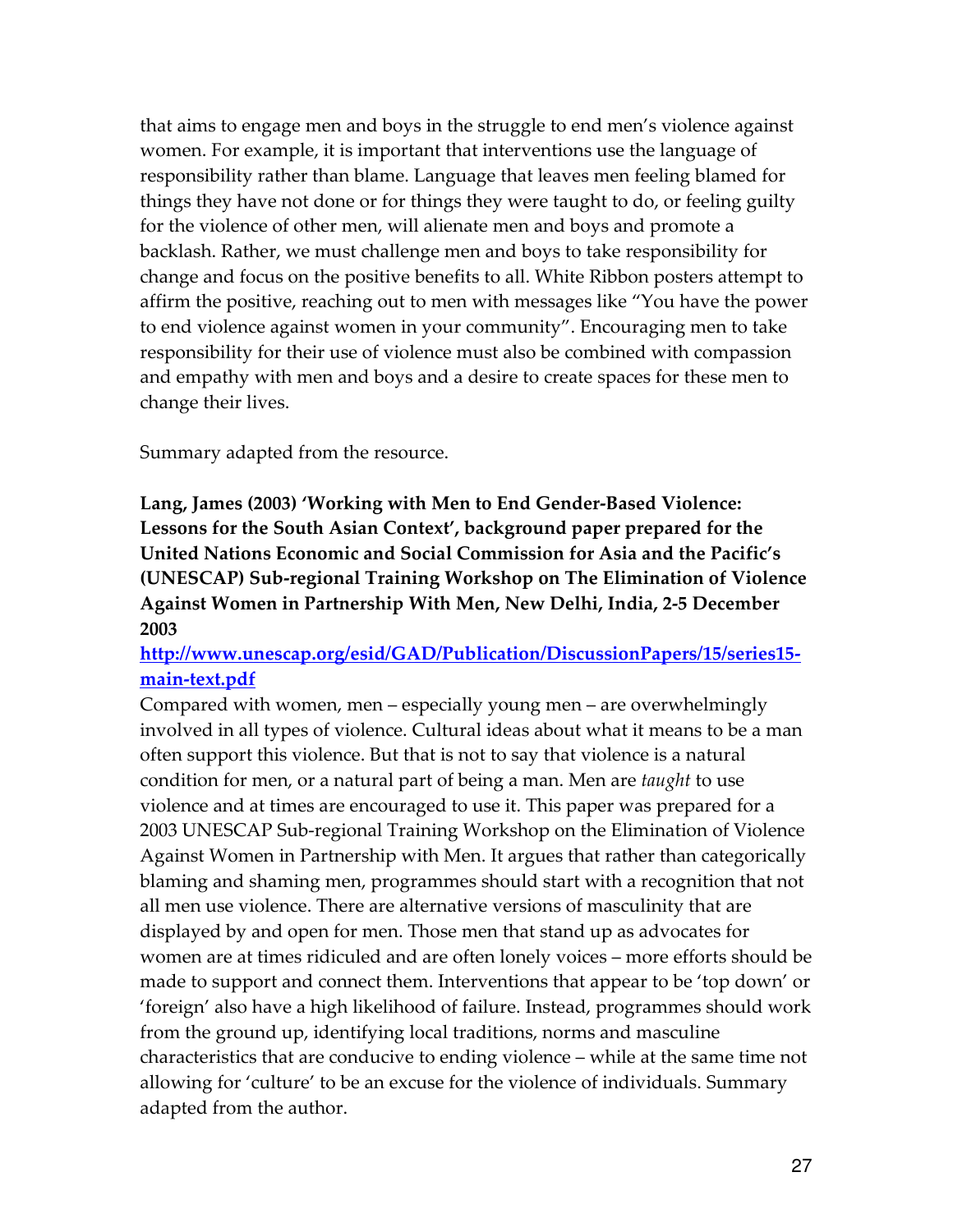Summary adapted from the resource.

## United Nations Economic and Social Commission for Asia and the Pacific (UNESCAP) (2003) 'Involving Men in Eliminating Violence Against Women: Examples of Good Practices', background paper prepared for UNESCAP's Sub-regional Training Workshop on The Elimination of Violence http://www.unescap.org/esid/GAD/Publication/DiscussionPapers/15/series15-

main-text.pdf (go to page 21 of the document)

The importance of involving men in movements and initiatives to end violence against women is increasingly recognised by international and civil society organisations. But what strategies actually work to engage men in practice? In December 2003, the United Nations Economic and Social Commission for Asia and the Pacific (UNESCAP) organised a Sub-regional Training Workshop on the Elimination of Violence Against Women in Partnership with Men. This paper was prepared for the workshop and highlights good practices of organisations and networks working with men to end violence against women in the region. In addition to United Nations' programmes, the paper describes the work of: Rozan, an NGO in Pakistan; the Fiji Women's Crisis Centre; the Man's Action to Stop Violence against Women (MASVAW) network in India; the Cambodia Men's Network; and the White Ribbon Campaign. The initiatives described reveal the need to make men more aware of the benefits of the elimination of violence against women, both for themselves and for societies as a whole. Efforts must be made to avoid alienating men: men must be provided spaces where they are made to feel comfortable in sharing their feelings and expressing their fears. The resource also includes an extensive inventory of organisations and initiatives working in partnership with men to end violence against women in the UNESCAP region.

Summary adapted from the resource.

## Welsh, Patrick (2001) Men aren't from Mars. Unlearning Machismo in Nicaragua, London: Catholic Institute for International Relations

'Machismo' is a deep-rooted socio-cultural model of masculinity in Nicaragua and in most of Latin America. It is built on the assumption that men are superior to women and it dictates men's attitudes, behaviour and values. This publication documents a pioneering effort by the Managua-based Centre for Popular Education and Communications (CANTERA) to encourage men to tackle the very roots of machismo. Rather than accepting the idea that men and women come from 'different planets', participants are encouraged to examine and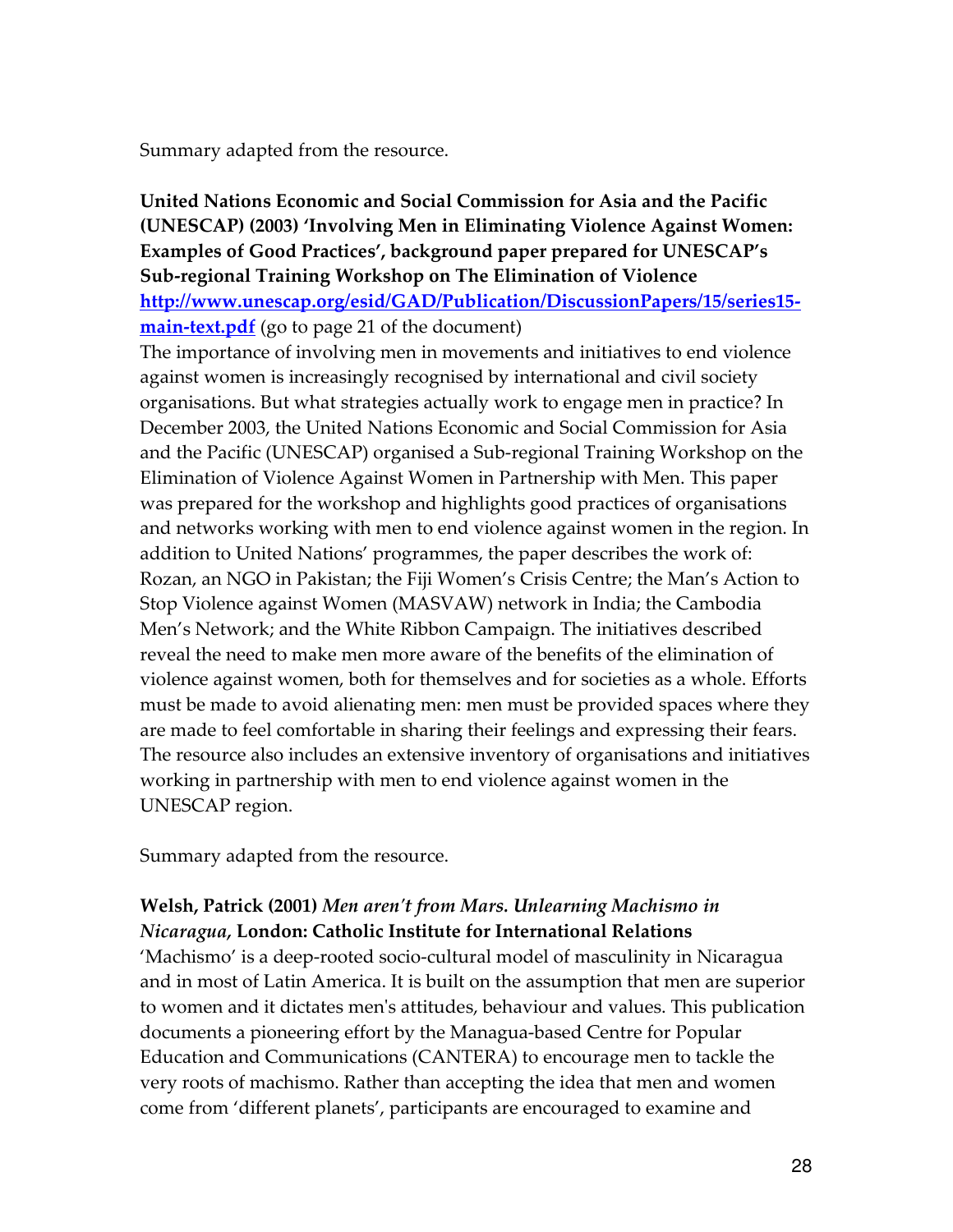unlearn their own society's rules about being a man. For example, CANTERA runs a course on 'Masculinity and Popular Education', which covers issues such as: male identities, gender theory, violence (types, causes and effects), sex and sexuality, homosexuality and homophobia, relationships with women, self image and self esteem, fatherhood, interpersonal communication and mental health. The first three workshops are attended only by men, but the last workshop brings men together with the women who take part in a parallel course. This shared space allows the joint discussion of aspirations, fears, proposals and strategies. Both men and women tended to agree that the courses had served as a catalyst for changes in the way that men perceived their masculinity, resulting in greater participation by men in domestic chores, improved relations in the workplace, and a reduction in discriminatory practices.

Summary adapted from the resource.

## 2.2.2: Strengthening Men's Resistance to Violence and Conflict

## Barker, Gary (2005) Dying to be Men: Youth, Masculinity and Social Exclusion, London: Routledge, Taylor and Francis Group

Young men are on the front lines of civil unrest, riots and gang warfare worldwide. The principal causes of death for young men are violence and traffic accidents, both of which are directly related to how boys are socialised (i.e., taught how to become a member of society). Because they are trying to live up to certain rigid models of masculinity they are, literally, dying to be men. Largely urban-based, this violence is clearly related to social exclusion, unemployment, and limited educational opportunities, as well as to the prevailing ideas about male identity in these contexts. Based on field research in the US, the Caribbean, Brazil and Nigeria, this book explores how male identity is shaped in poor urban settings, what the implications are for social policy, and what forms of intervention are most effective. In particular, it asks: What makes resistance to violent and rigid views about masculinity possible? Possible answers include: having family members who present alternative, non-violent views about gender roles such as a father who was involved in the care of his children; experiencing personal pain as a result of violent versions of masculinity and having been able to reflect on this loss; and having a group of peers who also question traditional views about manhood. To purchase a copy of this publication contact: Taylor & Francis Customer Services, ITPS, Cheriton House, North Way, Andover, Hampshire, SP10 5BE, UK. Email: **book.orders@tandf.co.uk**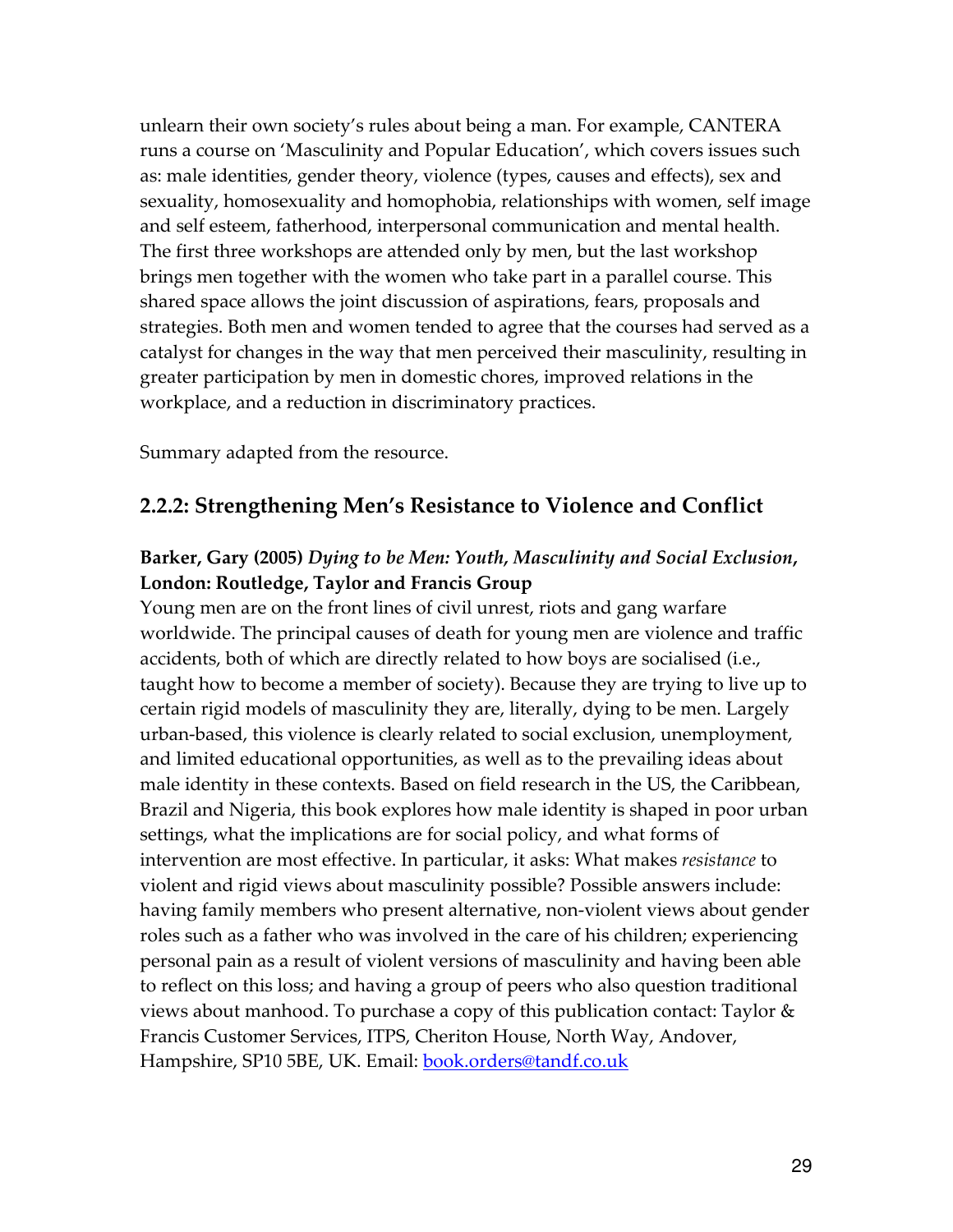Summary adapted from the resource.

## Dolan, Chris (2003) 'Collapsing Masculinities and Weak States: A Case Study of Northern Uganda', in Frances Cleaver (ed), Masculinities Matter! Men, Gender and Development, London: Zed Books

Men's lived experiences of masculinity are diverse. Despite this, men are often taught that they should aspire to and judge themselves by certain fixed ideas about what it means to be a man. In northern Uganda, men are expected to become husbands and fathers (preferably educated), provide for the material needs of their families, and ensure the physical protection of their wives and children. Yet it is difficult for the majority of men to fulfil these social expectations, especially in the northern Ugandan context of ongoing war and internal displacement. 50 per cent of the population is internally displaced and has limited access to subsistence farming, income-generating opportunities, education, employment, or legal and physical protection from the state. For men looking to marry, the absence of cattle (due to cattle raiding) or cash to provide bride payments is a serious obstacle. Where men do manage to marry and have children, their role as protector of physical security is severely compromised. This creates a gap between society's expectations of masculinity and the reality of what real men can achieve, which can result in widespread feelings of fear, humiliation and frustration, often expressed in violence against themselves and others. In other words, violence becomes the last resort for those who are unable to fulfil society's idea of what being a man is all about. Interventions therefore need to work with men to develop alternative masculine identities, and must simultaneously address the role of the state in undermining these alternatives.

Summary adapted from the resource.

## Widmer, Mirielle (with Gary Barker. and Cate Buchanan) (2006) 'Hitting the Target: Men and Guns', Revcon Policy Brief, June 2006 http://www.hdcentre.org/datastore/Small%20arms/UN%20Process/MenandGu

ns.pdf

Across cultures, most acts of violence are committed by men. Men and boys also account for the overwhelming majority of firearm-related injuries and deaths. Men often feel the need to publicly demonstrate that they are 'real men', and a gun is helpful in making this point. Recognising the link between masculinities, youth, and gun violence is not about demonising men, however. On the contrary, attention has to be given to men's resilience – the factors that lead the majority of men, even in settings where armed violence is prevalent, to resist resorting to gun violence. We need to examine why most men and boys avoid or decide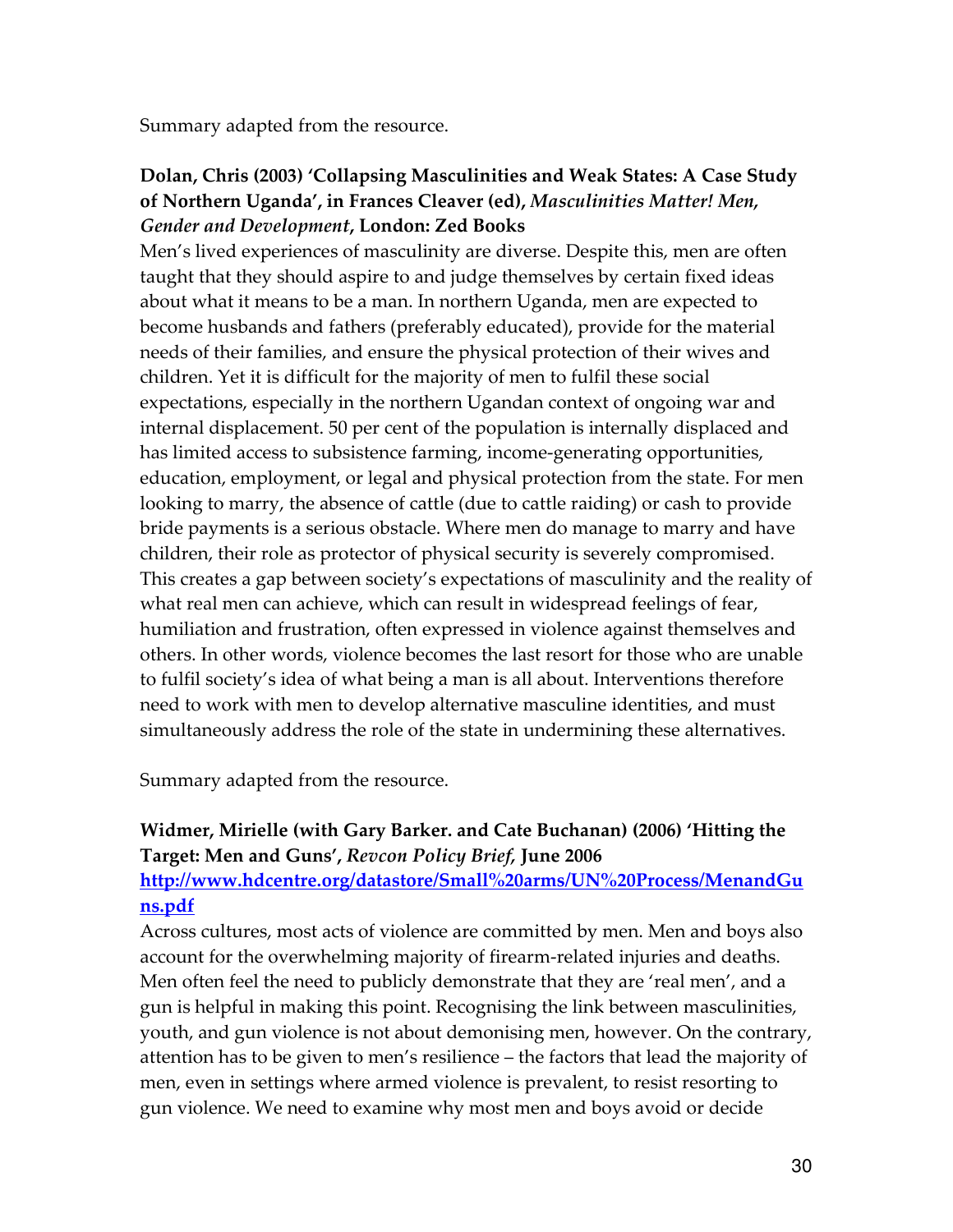against armed violence. Are there strategies that can be put in place to bolster such resiliency? This policy brief explores the diverse roles that men and boys play in relation to guns – as perpetrators, victims, survivors and agents of change. Two main approaches are outlined to dissociate masculinities, guns and violence. The first one seeks to restrict access to guns by those most likely to misuse them, through awareness-raising programmes, community policing or strengthened legislation. Alternatively, other programmes focus on reducing the propensity to violence, either through working with perpetrators of violence, or by promoting alternative notions of masculinity based on non-violence and care. Social, economic and political empowerment of youth - male and female - is another important violence prevention strategy, particularly in situations recovering from war.

Summary adapted from the resource.

## 2.3 Fostering Constructive Male Involvement in Sexual and Reproductive Health and Rights

## Gosine, Andil (2006) 'Race', Culture, Power, Sex, Desire, Love: Writing in 'Men who have Sex with Men' in Andrea Cornwall and Susie Jolly Sexuality Matters, IDS Bulletin 37:5

http://www.siyanda.org/docs/Race Culture Power Sex Desire-Gosine.doc Many names are given to identities and practices that suggest or involve sexual activity between men: queer, gay, homosexual, dandy, batty man, queen, bachelor, fag and so on. In international development, however, 'Men who have sex with men' (MSM) has fast become the preferred term to describe same-sex desire by men. This term was originally proposed as an alternative to 'gay' or 'bisexual' by grassroots activists and health care workers concerned about the impact of sexually transmitted diseases in their communities. This was a radical gesture at the time, a sharp refusal of the ways in which sexual orientation and sexual behaviour was being talked about and understood by organisations led by white, gay-identified men. However, the term has now been appropriated by the development industry and its implications and effects have altered. MSM is now used as a catch-all category for non-western and non-white men with same-sex practices. The focus is placed on their sexual interactions and potential for spreading disease, while their emotions, love, and desires are ignored.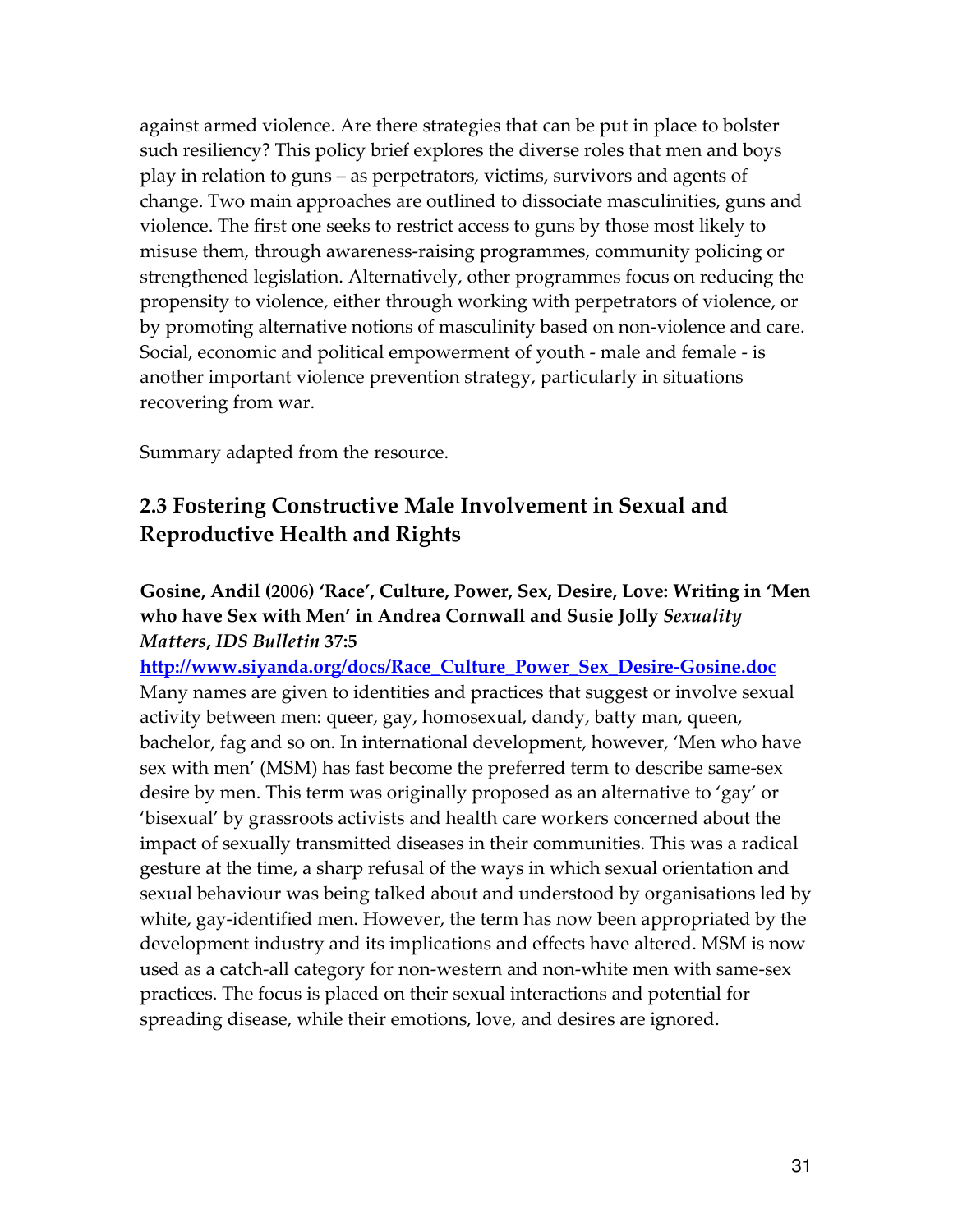## Greig, Alan (2006) 'Sex and the Rights of Man', in Andrea Cornwall and Susie Jolly, Sexuality Matters, IDS Bulletin 37:5

#### http://www.siyanda.org/docs/Sex\_and\_the\_Rights\_of\_Man-Greig.doc

This paper explores the subject of sexual rights and the claims about such rights as they are made by and for men. It asks: what can men's interest be in the social and sexual revolution being proposed by advocates of sexual rights? The first answer to this question is to recognise that some men's sexual rights have long been violated. Those men who have sex with other men are especially vulnerable to such violation. But what about men who do appear to conform to dominant stereotypes of masculinity? What can be said of their sexual rights? Even these men may suffer sexual violence, as shown by figures on non-consensual heterosexual experiences reported by boys and men. Furthermore, gender socialisation (the process by which individuals learn and teach others about the roles and behaviours that are expected of them as a women or man in a given society) may inhibit men's ability to experience joy, dignity, autonomy and safety in their sexual lives. For example, gender socialisation dictates that men should be confident and take control in sexual relations, leaving no space for admission of the anxieties that many feel. However, it is also important to consider the privileges that ensue to men who conform to prevailing ideas about masculinity and sexuality. It is crucial both to recognise the gender constraints that shape men's sexual attitudes and behaviours, at the same time as holding men accountable for the choices and decisions that they do make within their sexual lives.

Summary adapted from the resource.

Harris, Colette (2006) 'Changing Perceptions and Practices: Grappling with Manhood in Ecuador' in Real life responses to HIV and AIDS: Balancing Diversity and Local Context with Broader Solutions, id21 Insights No. 64, November 2006 (forthcoming) http://www.id21.org/insights/index.html This short paper describes a project in rural Ecuador that worked with a youth group to reduce gender-based power imbalances. Graphics, role plays and focus group discussions helped group members to reduce their consumption of alcohol and stop coercing each other into having sex with multiple partners. Some learning points are outlined.

- Young people engaged with the project because of interesting exercises that encouraged them to think about their lives from fresh viewpoints.
- Peer pressure around masculinity was the most significant issue for both men and women.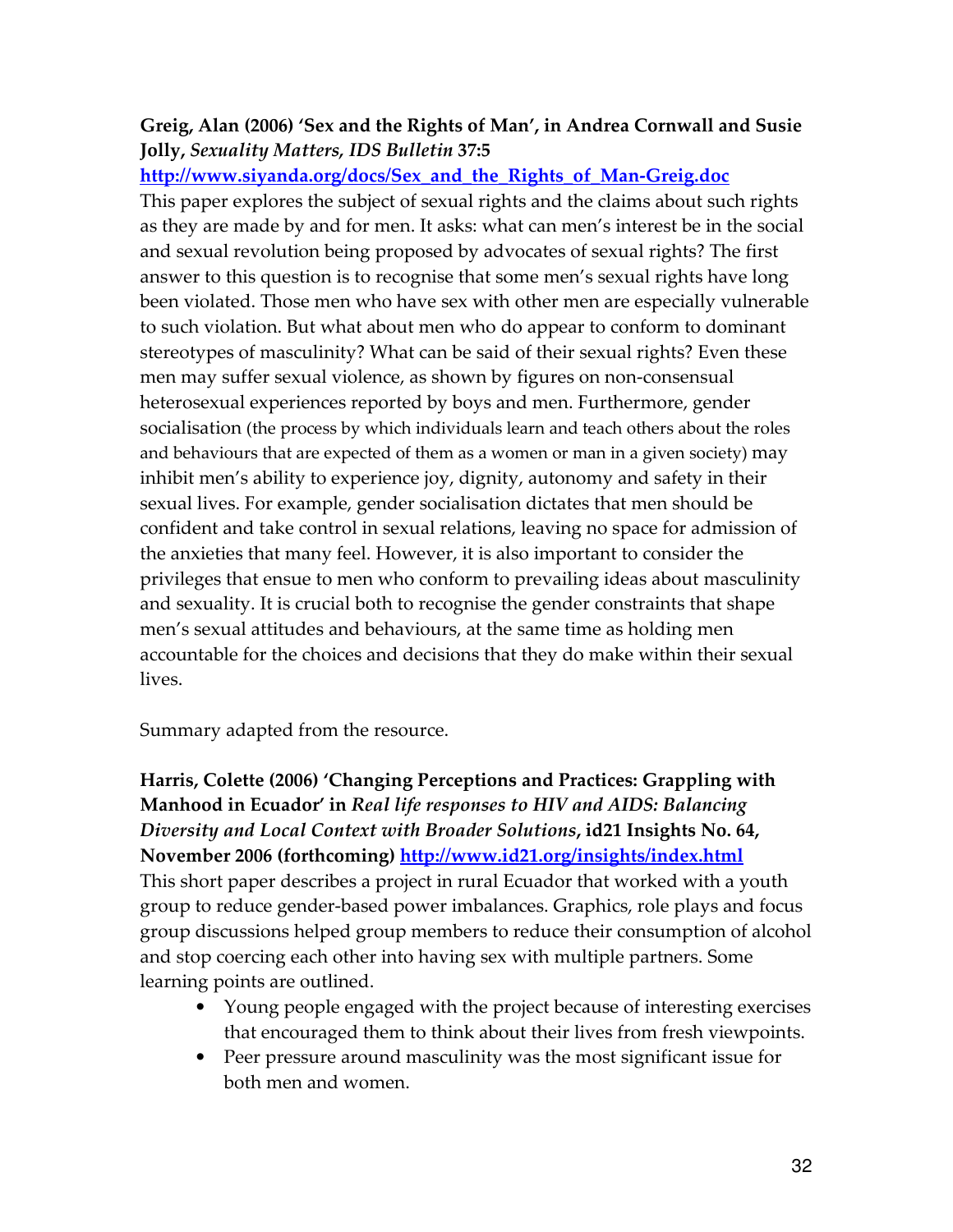- The project helped its male participants realise the potential negative consequences of the ways they would do almost anything to avoid mockery on the grounds of not being 'real men'.
- Agreeing to stop peer pressure around certain masculinity issues had a major impact on the behaviour of those who had felt coerced into conformity and even made some difference to that of the rest.

This approach can only work if there is a large group of men involved who all support each other. Women's participation is also vital, both to support their menfolk's decisions and to make corresponding changes in their own gender identities.

Summary adapted from the resource.

Hazra, Anupam (2006) 'Enhancing Sensuality for Safer Sex among Men in India' in Andrea Cornwall and Susie Jolly, Sexuality Matters, IDS Bulletin 37:5 http://www.siyanda.org/docs/Enhancing Sensuality for Safer Sex-Hazra.doc Stigma and legal sanctions against homosexuality, as well as gender norms among men who have sex with men, lead to an emphasis on aggression, power play and penetration in male-to-male sex in India. This in turn contributes to low levels of condom use among men who have sex with men (MSM) and transgender people, and increases the risk of HIV and ill-health. This paper explores the potential for the promotion of more sensuous, pleasurable, and communicative sex which could also be safer. The paper draws on the author's research as well as on his personal experience working as a masseur in Kolkata Massage parlours which provide commercial sexual services to male clients. The findings are being used to develop behaviour change communication (BCC) strategies and material to promote elements of sensuousness in male-to-male sex. Strategies are proposed for creating safer social and sexual spaces for MSM, including those working in the sex industry. Improving the quality of sex education in progressive schools or colleges is one suggestion. Students should be taught that sex is more than just penile-vaginal penetration and messages should be designed such that the students develop a non-aggressive notion of sex, and learn to respect gender equity and variations in gender and sexuality. Other strategies include: making condom use appear uncomplicated and trendy; making non-penetrative sex appear more desirable; and sharing experiences of safe, pleasurable sex.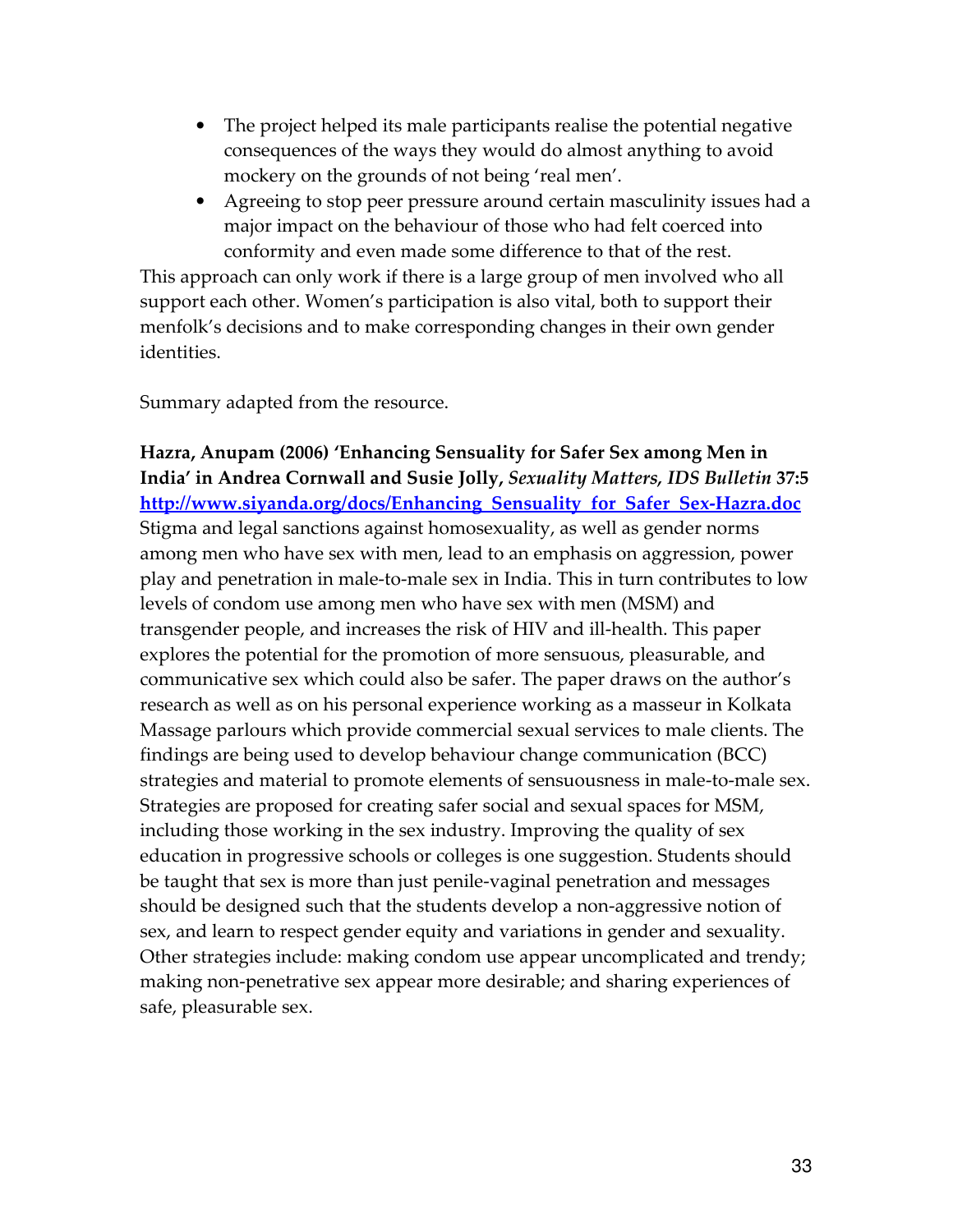Interagency Gender Working Group (IGWG) Subcommittee on Men and Reproductive Health (2003) Involving Men to Address Gender Inequities: Three Case Studies, http://www.prb.org/pdf/InvolvMenToAddressGendr.pdf How can development organisations most constructively engage men in reproductive health issues? This report by the IGWG Men and Reproductive Health Subcommittee describes three programmes which have worked with men and young people to improve reproductive health for both men and women. The Mexican-based NGO, Salud y Género, uses participatory and awareness-raising exercises to help men examine the consequences of 'masculine' behaviours such as risk-taking and the inability to express emotions. The Society for the Integrated Development of the Himalayas (SIDH) in India focuses on genderawareness education as a means of improving gender equity in its work with young people in the villages of the Central Himalayas. The Stepping Stones programme, which has been widely used throughout Africa and Asia, is a communication, relationships and life-skills training package which works with men and women to prevent transmission of HIV and improve reproductive wellbeing. Each of the programmes illustrates ways in which men are challenged to examine their assumptions about masculinity, and the effect of these assumptions on their own health and that of their female partners. Lessons are drawn from each initiative. For SIDH, for example, the inclusion of women in "male involvement" projects is seen as essential to provide men with the opportunity to communicate directly with women on difficult reproductive health issues. For Stepping Stones, promoting positive relations among men is particularly important in order to create mutual support and positive peer pressure for behaviour change.

Summary adapted from the resource.

## International HIV/AIDS Alliance (2003) Working With Men, Responding to AIDS: Gender, Sexuality and HIV – A Case Study Collection, http://synkronweb.aidsalliance.org/graphics/secretariat/publications/wwm1103 \_working\_with\_men.pdf

Across the world, people working on HIV/AIDS are recognising the importance of working with men in order to have a real impact on the epidemic. There are many reasons why it is important to work with men. Some of these reasons are to do with the power that men have and some are to do with the problems that they face. This case study collection, produced by the International HIV/AIDS Alliance, presents experiences and lessons from a range of different projects that are working with men to enable them to change their attitudes and behaviour. By highlighting experiences and lessons from the field in the form of case studies,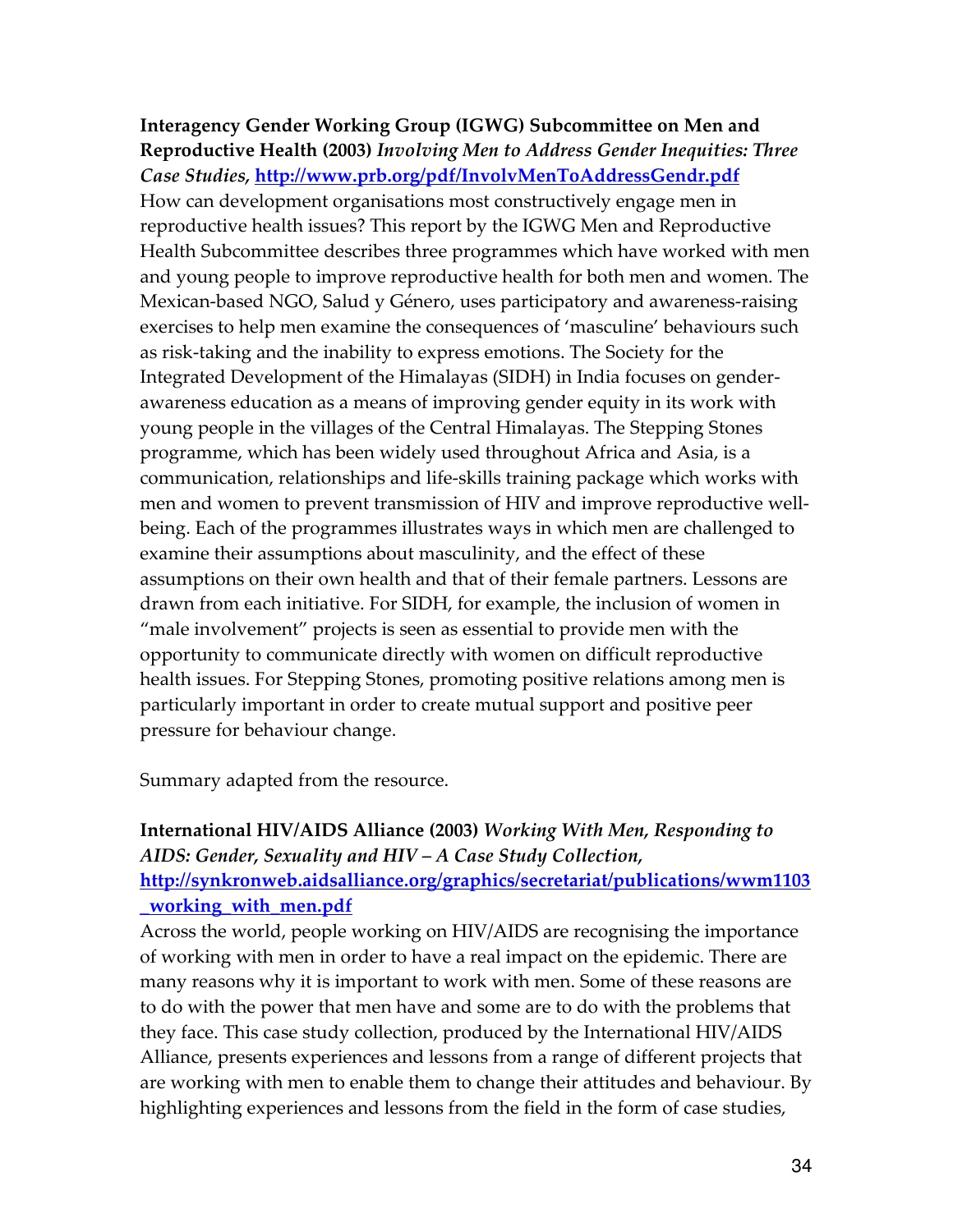this collection offers inspiration, ideas and models for working with different kinds of men in a range of contexts. The case studies describe work being carried out with men on issues such as: gender norms and roles; sexuality; HIV risk through injecting drugs; living with HIV/AIDS; health and social welfare problems; and violence. A range of possible strategies are outlined for working with men, including: outreach work; peer education; counselling (including voluntary counselling and testing); policy advocacy; training; community mobilisation; and arts, theatre and the media. Summary adapted from the resource.

Summary adapted from the resource.

#### Khan, Shivanda, Khan, Sharful Islam and Hollerbach, Paula (2005) In Their Own Words: The Formulation of Sexual and Health-Related Behaviour Among Young Men in Bangladesh. Summary Report, Catalyst Consortium http://synergyaids.org/documents/Bangladeshsummaryrprt06.pdf

Adolescence is a time when attitudes and values about 'correct' behaviours are often learned and internalised. For boys, these can include viewing women as sex objects, condoning violence to obtain sex, and equating sexual 'prowess' (or skills) and multiple sexual partners with 'manhood'. Yet the formative years of adolescence are also a time when young men are most receptive to more equitable versions of masculinity and to more informed perspectives on their roles and responsibilities in reproductive health and intimate relationships. The urgent question that needs to be asked is: how can we reach boys with reproductive health information before they become sexually active? This paper documents the findings of a study on the formation of sexual and reproductive health-related behaviour among young men in Bangladesh. The objectives of the study were to understand adolescent male decision making regarding sexual behaviours and gender relationships, and to explore the impact of cultural and social expectations of masculinity on this behaviour. Several recommendations are made. Staff in family planning clinics should be sensitised and trained to understand men's health issues and provide non-judgmental advice on both medical and psychological concerns. A range of confidential support and counselling systems should also be developed for feminised males (kothis and hijras) and other men who have sex with men. Most importantly, services need to correspond to men's health needs as they themselves perceive them. Only then are they likely to attract young men as clients and ensure future opportunities for male involvement in other aspects of reproductive health care.

Summary adapted from the resource.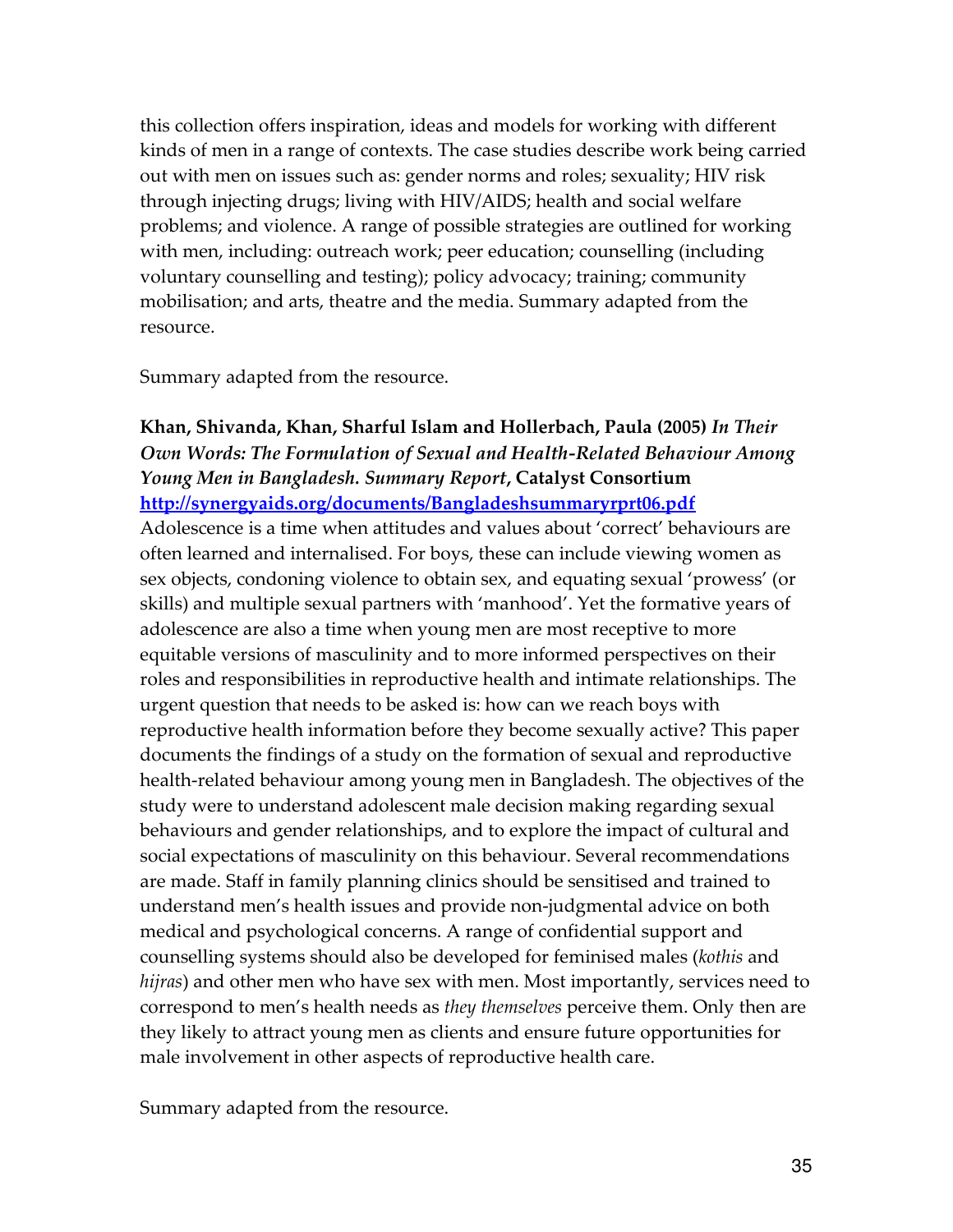#### Mai, Nick, Worton, Michael, and Wilson-Tagoe, Nana (eds) (2004) Albanian Masculinities, Sex work and Migration: Homosexuality, AIDS and other Moral Threats, London: UCL Press

http://www.siyanda.org/search/summary.cfm?nn=1828&ST=SS&Keywords=sex% 20work&SUBJECT=0&Donor=&StartRow=1&Ref=Sim

Extensive interviews with Albanian migrants, including sex workers, in Italy and Greece, provide the groundwork for this piece. Particularly in the early postcommunist years, migration to undertake sex work emerged as an important strategy of survival for many Albanian young men, despite the stigma associated with homosexuality. If these men see themselves as gay they may be relatively at ease with their work. However, many see homosexuality as the identity of their 'despised' clients and feel that this work makes them less 'manly'. In order to regain a masculine self-image some Albanian male sex workers play the traditional role of financial supporter and/or exploiter of a female partner. While they often use condoms with clients, they are less likely to use condoms with their female partners, many of whom are sex workers themselves. Albanian male sex workers, however, are rarely targeted by HIV interventions. Due to the lack of recognition of male sex workers, they are categorised by the state as gay rather than as sex workers. Yet NGOs working for the rights of gay people often consider them to be migrants rather than members of their gay community. And the sex workers themselves often do not see themselves as gay. They therefore fall through the gaps of any targeted HIV/AIDS programmes. Such dynamics have serious implications for the spread of HIV/AIDS in Albania, a country with high population mobility and low condom use. This publication is available from Cavendish Publishing Limited, The Glass House, Wharton Street, London, WC1X 9PX, United Kingdom, Tel: +44 (0)20 72788000, Fax: +44 (0)20 72788080, info@cavendishpublishing.com.

Niang, Cheikh Ibrahim, Diagne, Moustapha, Niang, Youssoupha, Moreau, Amadou Moudy, Gomis, Dominique, Diouf, Mayé, Seck, Karim, Wade, Abdoulaye Sidibé, Tapsoba, Placide and Castle, Chris (2002) Meeting the Sexual Health Needs of Men Who have Sex with Men in Senegal, Population Council, http://www.popcouncil.org/pdfs/horizons/msmsenegal.pdf This study explores the health situation and needs of men who have sex with men (MSM) in Senegal. Many MSM identify as either 'Ibis', who act feminine and are less dominant in sexual encounters, or 'Yoos', who are generally the dominant penetrative partner during sex and who do not consider themselves to be homosexuals. MSM and their partners are at risk of HIV because although most interviewed knew that condoms reduce risk, the majority did not use them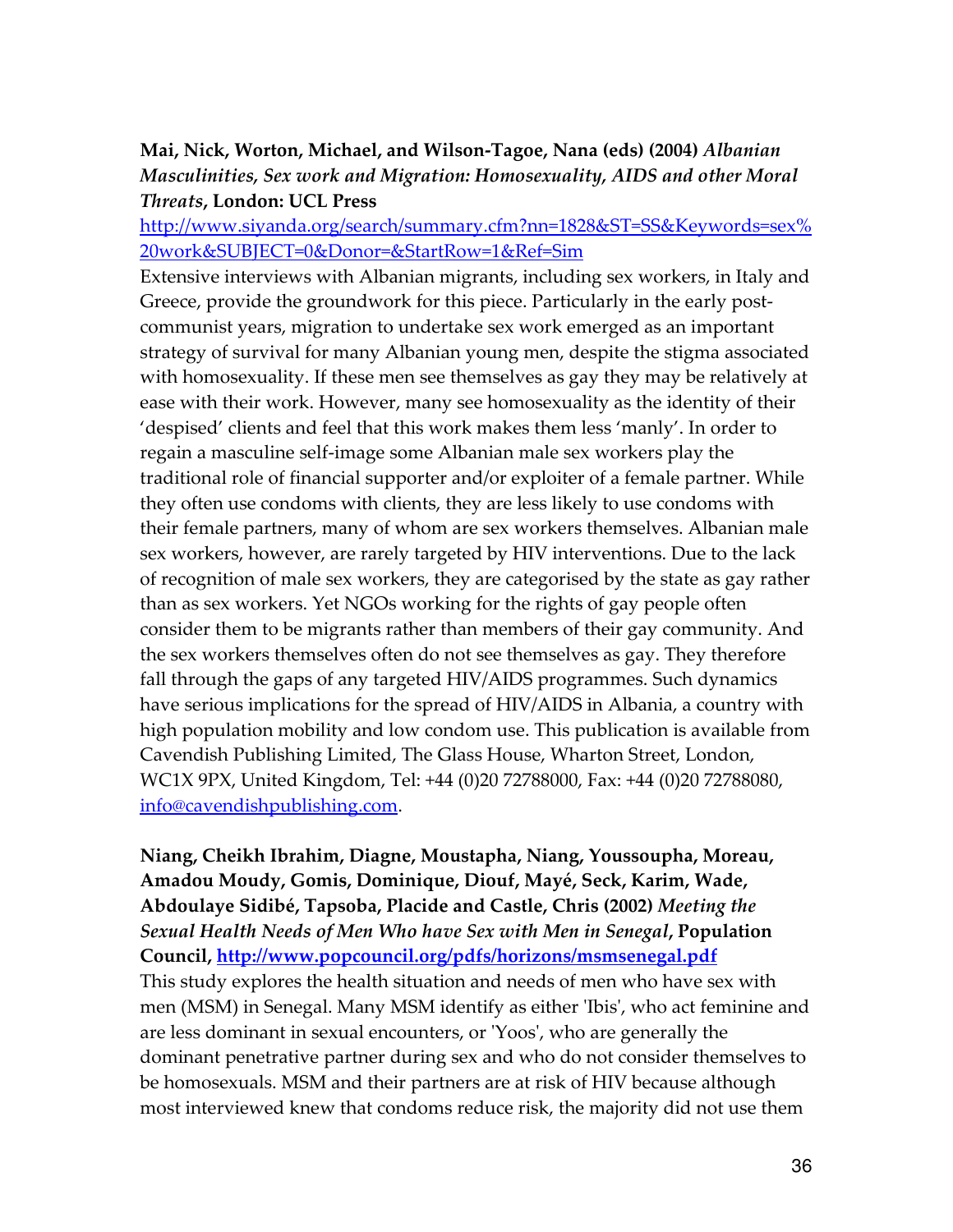because they felt that they reduced pleasure. 'Ibis', by contrast, are at risk of HIV because they are not in a position to ask for condom use from a dominant partner. Of the MSM who were interviewed, eighty eight percent had had vaginal sex with women and nearly a fifth had had anal sex. Yet they were reluctant to go to hospital for treatment of sexually transmitted infections (STIs), particularly anal symptoms, as hospital staff treated them with scorn, ignored them or did not respect their confidentiality. Respondents identified a number of strategies for meeting the needs of MSM for prevention and care, including training peer educators, holding community workshops, making condoms available in places frequented by MSM, and reducing the stigmatisation and discrimination among health professionals through sensitivity training.

Summary adapted from the resource.

#### Olavarría, José (2003) Sexual and Reproductive Rights of Men, FLACSO-Chile (Spanish - Derechos Sexuales y Reproductivos de los Hombres.) http://www.flacso.cl/flacso/biblos.php?code=619

The global debate around sexual and reproductive rights has been heavily women-focused. In Chile, men are still largely invisible when it comes to child rearing: public policies have focused primarily on the relationship between mothers and children, and women are considered to have prime responsibility for child-rearing. Recommendations are made to better integrate men in sexual and reproductive health initiatives in Chile, including: introduce contraception campaigns and programmes that focus on men; implement initiatives promoting men's participation in pre-natal care and birth; promote the inclusion of men in professions related to reproduction such as Obstetrics, Nursing, Nutrition, Nursery teaching, and so on; and carry out public educational campaigns on sexuality and fatherhood, sexually transmitted infections (STI) and HIV/AIDS, and domestic violence. This document is available in Spanish.

Pan American Health Organisation (PAHO), United Nations Population Fund (UNFPA), Nicaraguan Health Ministry (February 2004) Promoting Men's Participation in Sexual and Reproductive Health Programmes, Summary of the Final Report – Nicaragua (Spanish - Promoción de la participación de los hombres en programas de salud sexual y reproductiva, resumen del informe final – Nicaragua)

http://www.ops.org.ni/Publicaciones/Estudio%20OPS%20salud%20sexual%20 y%20reproductiva.pdf

There is now more awareness of the implications of men's attitudes and behaviours on the spread of sexually transmitted infections (including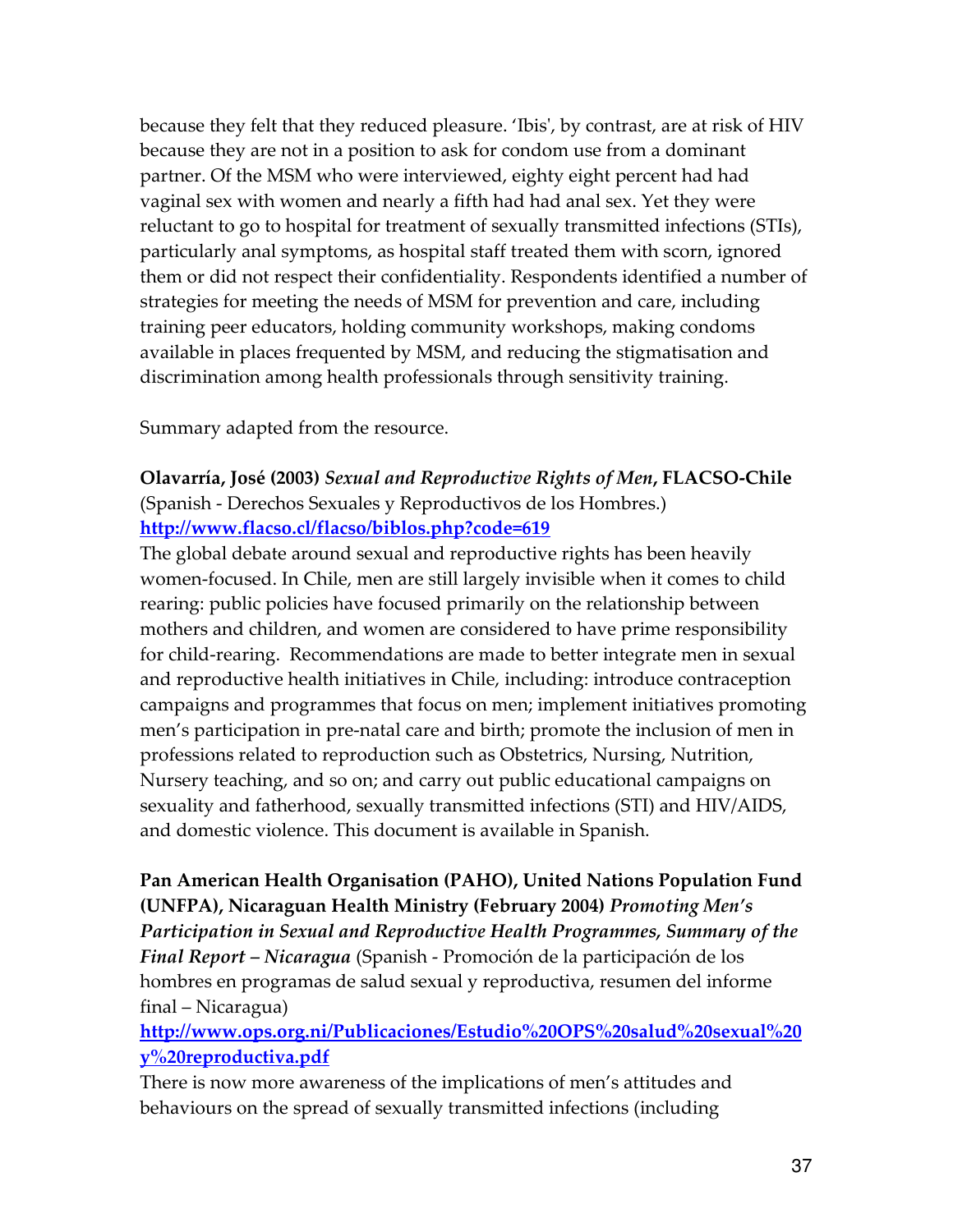HIV/AIDS), early or unwanted pregnancies, maternal mortality, and children's social and economic neglect. There is also greater emphasis on the importance of bringing men's specific needs and concerns around sexuality, reproduction and fatherhood into the equation, and of seeing men as part of the solution to reproductive and sexual health problems rather than simply the problem. This document contains the findings of a study conducted in Nicaragua on the involvement of men in sexual and reproductive health. Findings revealed that men's attitudes towards women are often conservative and patriarchal: for instance, men are seen as the ones who make decisions and have the last word, and are seen as having more sexual needs than women. Almost half of the men interviewed accepted and justified violence against women. Although the majority of men interviewed expressed the importance of sharing responsibility for the upbringing of their children, in practice, those who do not live with their children have very little contact with them. Recommendations emphasised the importance of designing initiatives to promote men's participation in sexual and reproductive health which take into account diversity (i.e. age, urban/rural, regional) and have specific strategies for each different group of men targeted. Another recommendation is to promote initiatives that encourage men's active participation in pre- and post-natal care by showing them how they can contribute meaningfully. This document is available in Spanish.

## 2.2.4: Encouraging Men's Positive Engagement as Fathers and Carers

Barker, Gary (2006) 'Men's Participation as Fathers in Latin America and the Caribbean: Critical Review of the Literature and Policy Options', in Ian Bannon and Maria Correia (eds) The Other Half of Gender: Men's Issues in Development, The International Bank for Reconstruction and Development/ The World Bank: 43-72

http://wwwwds.worldbank.org/external/default/WDSContentServer/IW3P/IB/2 006/06/20/000090341\_20060620141950/Rendered/PDF/365000Other0ha101OFFICI AL0USE0ONLY1.pdf

Whether starting from a perspective of gender equity, child well-being, or men's self-interest, more engaged fatherhood is likely to bring positive results. Yet efforts in Latin America and the Caribbean to encourage men's involvement as fathers have been hindered by numerous assumptions. Many of the policy and programme initiatives that have emerged in the region have been framed around idealised views of what being a father means – views that may not contribute to promoting family or child well-being or gender equity. Moreover, only a handful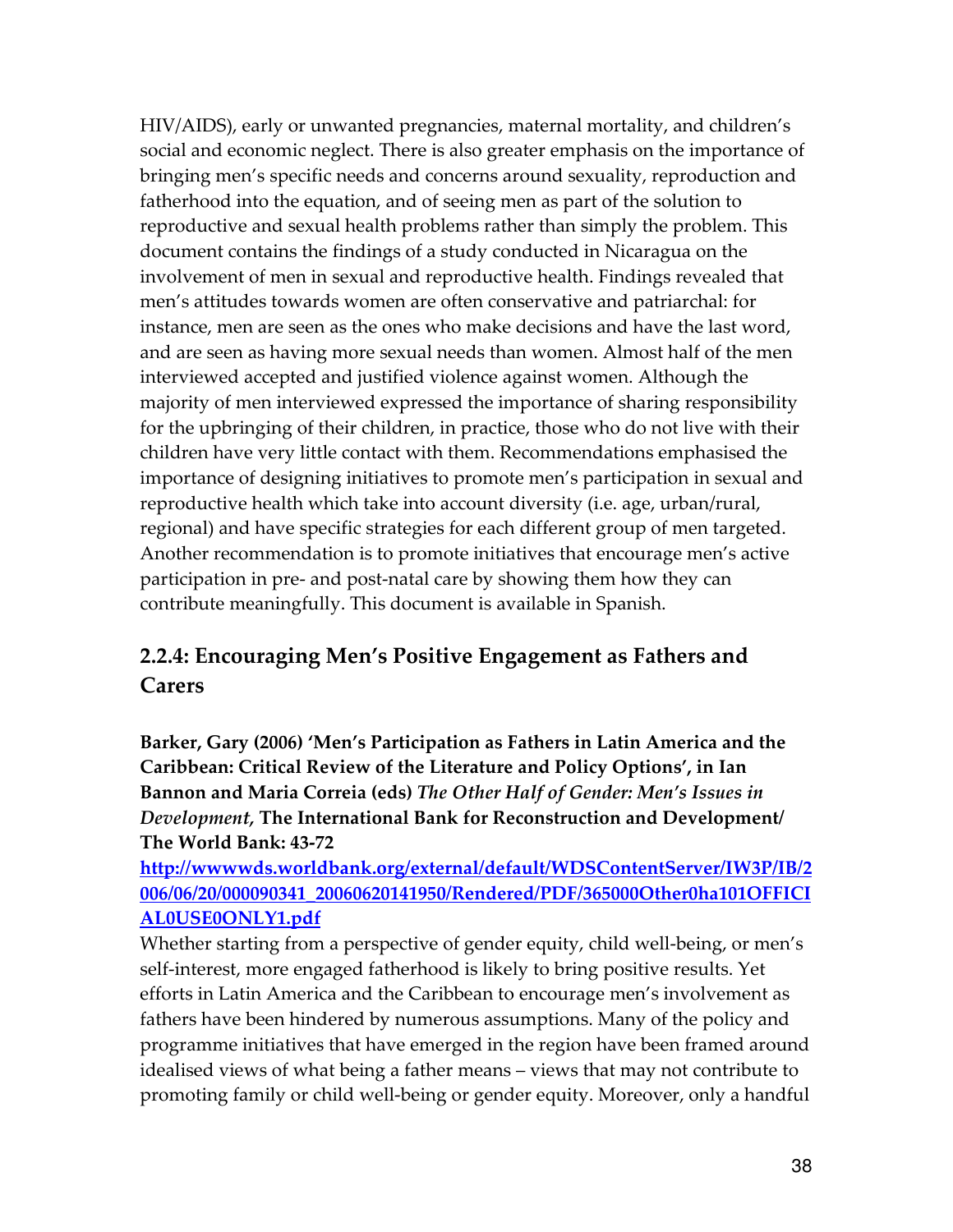of these initiatives have grown out of a concern for gender equity, that is, of engaging men in child care, child support, and domestic chores. These assumptions about men make it difficult to design effective programmes and policies to encourage fathers' participation. It is important that we listen to the voices of fathers, recognise their own needs and interests, and make it clear how men themselves will benefit when they are actively engaged as fathers. This chapter provides an overview of men's participation as fathers in Latin America and the Caribbean, concluding with programme, policy, and research considerations for governments and development agencies. New policies should include men in early child development initiatives and contain a focus on recruiting men as caregivers. Ministries of health should begin to include men in maternal-child health initiatives. Future research should focus not only on traditional, married fathers but also on alternative situations, for example, families in which men serve as surrogate fathers or stepfathers and families in which fathers live apart from their children.

Summary adapted from the resource.

## Economic Commission for Latin America and the Caribbean (ECLAC) (2002), Reproductive Education and Responsible Fatherhood in Central America (Spanish - Educación reproductiva y paternidad responsable en el istmo centroamericano)

http://www.eclac.org/cgi-

## bin/getProd.asp?xml=/publicaciones/sinsigla/xml/6/11766/P11766.xml&xsl=/me xico/tpl/p10f.xsl&base=/mexico/tpl/top-bottom.xslt

What are the links between fatherhood and poverty? What can be done to change gender patterns of behaviour around parenthood? This programme on Reproductive Education and Responsible Fatherhood, carried out by the Mexican office of the Economic Commission for Latin America and the Caribbean (ECLAC), explores the social and economic factors which prohibit men from being responsible fathers. It also addresses the implications this has on women's economical and emotional status and on their children's well-being, such as lower levels of education, earlier insertion into the labour force, high levels of malnutrition and childhood illnesses, and teenage pregnancies. This resource includes country reports on reproductive education and responsible fatherhood in Costa Rica, El Salvador, Guatemala, Honduras and Nicaragua, and a regional report summing up the findings of the country reports. It also includes a training manual to support trainers in developing and running capacity building initiatives in key social sectors and institutions and a document making a first attempt to design indicators of responsible fatherhood to measure the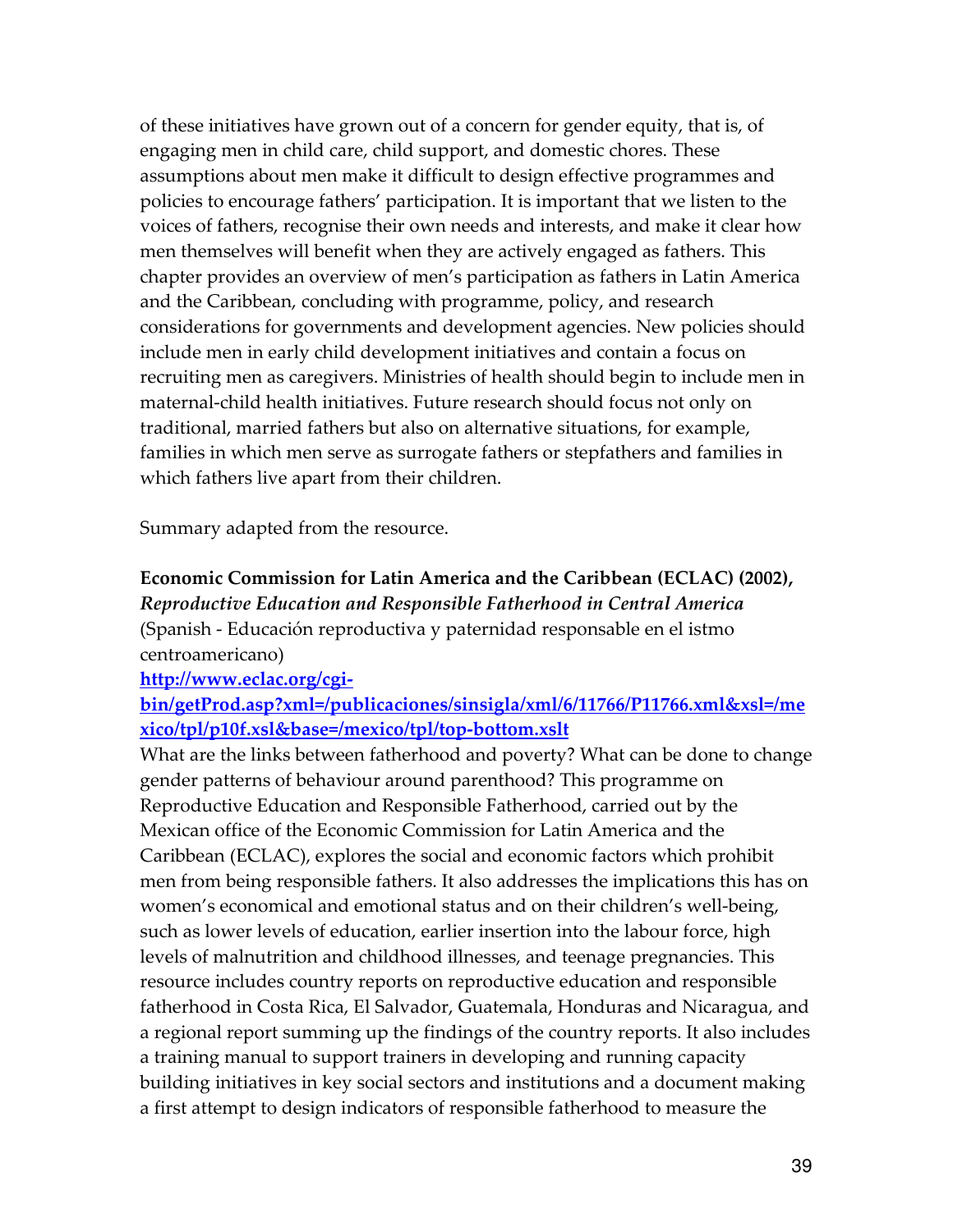implementation of initiatives in public policies. This Document is available in Spanish.

### Enda Synergie Genre et Développement (ENDA-SYNFEV) and Réseau Siggil Jigéen (2002) Joint Parenting, Advocacy in Senegal, (French and English) (French- Parenté conjointe, Plaidoyer au Sénégal)

http://www.famafrique.org/parenteconjointe/accueil.html

What advocacy mechanisms and initiatives can be put in place to encourage men to take joint responsibility for their families? This project on 'Joint Parenting Advocacy in Senegal' was carried out by ENDA Tiers-Monde with the support of the Acacia Initiative of the International Development Research Centre (IDRC). It aims to use information and communication technologies (ICT) to raise public awareness of benefits of joint parenting and to prepare the grounds for a legislative change. The project includes research, information and communications initiatives, as well as training and advocacy. It has been implemented jointly with various civil society and human rights organisations, public authorities and elected representatives, and in association with the media and with regional and international ICT networks. A series of radio broadcasting programmes in French, and in the local language – Wolof, were also produced and are available to download from the site. Recommendations from the programme emphasise the need to build the internal capacity of women's organisations in Senegal, to form alliances and facilitate networking to promote gender equality, and to carry out more research on the impact of ICTs on social change in Senegal. All outputs of the project can be accessed from the website, which is in French. Some documents are also available in English.

## International Planned Parenthood Federation (IPPF) and The Global Network of People Living with HIV/AIDS (GNP+) (2005) Fulfilling Fatherhood: Experiences from HIV Positive Fathers,

#### http://www.ippf.org/downloads/HIV/FulfillingFatherhood.pdf

HIV positive fathers often play a pivotal – and positive – role in shaping the lives of their children and families. This is one clear message from these personal accounts by thirteen HIV positive fathers from across the globe. Yet these stories also attest to the complexities of fathering within the context of HIV/AIDS, particularly the difficulty of disclosing an HIV positive status to your own children. Men living with HIV also have specific sexual health concerns which are frequently neglected, and they often lack information on how to have a healthy sex life. Acknowledging and responding to the sexual and reproductive health issues and desires of HIV positive men and fathers is vital. For example, counselling and testing for sexually transmitted infections needs to become more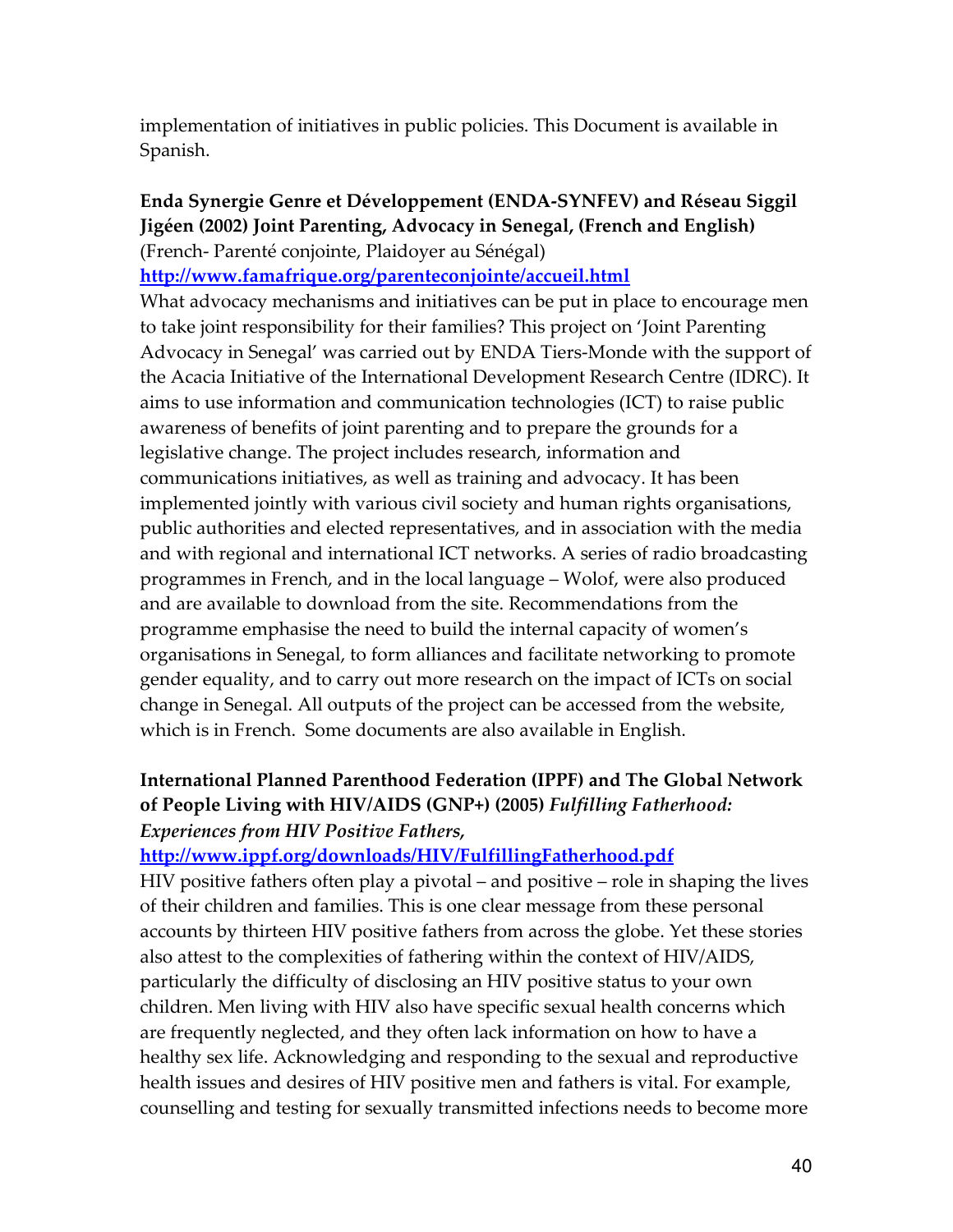'man-friendly'. Fathers also need therapy groups and a place to share challenges and support as positive fathers. Most importantly, more needs to be done to promote a positive image of positive fathers.

Summary adapted from the resource.

## Lyra, Jorge and Medrado, Benedito (2005) Inclusion of Men and Boys in the Public Actions of Reproductive Health in Brazil,

http://www.siyanda.org/docs/lyra\_medrado\_meninclusion.doc

In Brazil, little attention has been given to men's participation in reproductive health – particularly in relation to pregnancy and child care. This paper emphasises the importance of developing strategies to involve both the mother and father in reproductive health issues. It describes the work of the PAPAI Institute (Programa de Apoio ao Pai), which founded the first Brazilian Adolescent Fathers' Support Programme. The programme aims to provide information to help young men take on responsibility for their own sexuality and its consequences, and to support teenagers who are already parents. Weekly workshops are held in hospitals and public health centres with young fathers and the partners of pregnant adolescents, focusing on issues relating to pregnancy, childbirth, childcare, and paternal responsibilities. PAPAI also uses art education to encourage the participation of men in childcare - for example by bringing out a 3.5 metre-high mascot at public events which represents a young man carrying his child in a baby-bag.

Summary adapted from the resource.

## Morrell, Robert (2003) Youth, Fathers and Masculinity in South Africa Today, United Nations,

#### http://www.staysafe.co.za/data/attachments/AgendaMarch05.doc

Fathers who are positively engaged in the lives of their children are less likely to be depressed, to commit suicide, or to beat their wives. They are more likely to be involved in community work, to be supportive of their partners, and to be involved in school activities. When fatherhood is privileged as a central aspect of masculinity, everybody benefits. This paper describes new emerging masculine identities which have developed in response to the critique of traditional models, and which emphasise tolerance, domestic responsibility, and sensitivity. These new models have led to a growing acceptance of the importance of families for men, and of men for families. The paper goes on to argue that it is particularly crucial to teach male youth to be caring and supportive, and suggests that the schooling system offers the best chance to instil these values in boys –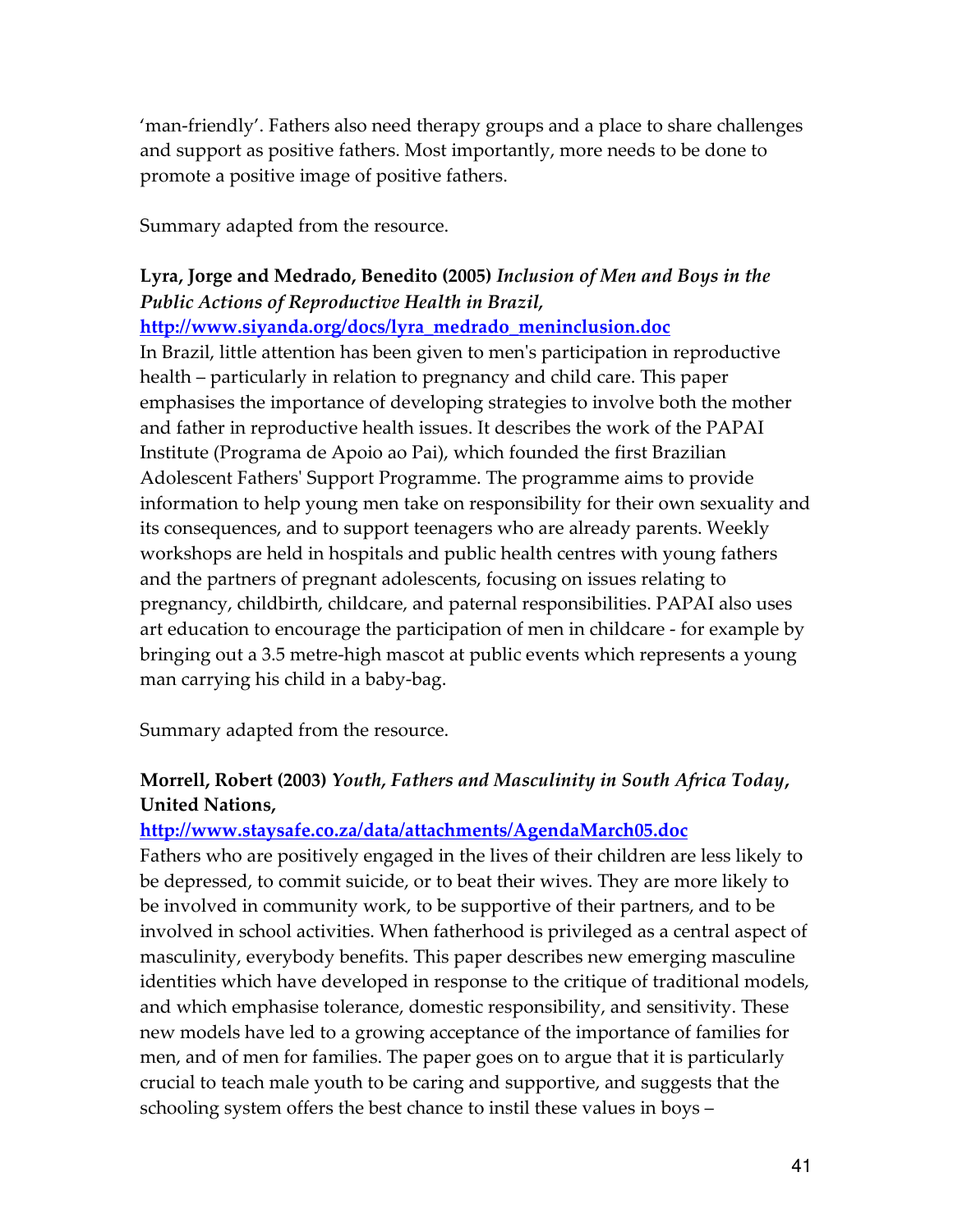particularly in the context of AIDS where young men increasingly have to provide care to sick family members. This will enable new gender roles to be created and will contribute to a more caring and responsible society.

Summary adapted from the resource.

## Peacock, Dean (2003) 'Men as Partners: Promoting Men's Involvement in Care and Support Activities for People Living with HIV/AIDS', paper prepared for the United Nations Expert Group Meeting on "The role of men and boys in achieving gender equality", Brazil, 21 to 24 October 2003

http://www.un.org/womenwatch/daw/egm/men-boys2003/EP5-Peacock.pdf In South Africa, as in many parts of the world, men often act in ways that leave women and girls disproportionately shouldering the burden of providing care and support to people living with HIV/AIDS. Despite this, little has been done to date to develop interventions that explicitly encourage men to play a more active role in caring for their partners and children. This paper, which was written for the UN Expert Group Meeting on "The role of men and boys in achieving gender equality", argues that an important step in alleviating the burden of care and support borne by women is to challenge rigid ideas about masculinity which disassociate men from caring roles. It is also important to create opportunities for men to learn the skills necessary to provide care to people living with AIDS. For example, at a recent Men and Partners (MAP) workshop in Johannesburg, the male participants were encouraged to take part in a cooking competition. Most importantly, effective interventions need to present men as potential partners capable of playing a positive role in the health and well being of their partners, families and communities.

Summary adapted from the resource.

## 2.2.5: Promoting More Equitable Institutional Cultures and Practices within Development Organisations

Lang, James, and Smith, Sue (2004) 'Evolving the Gender Agenda: The Responsibilities and Challenges for Development Organisations', in Sandy Ruxton (ed), Gender Equality and Men: Learning from Practice, London: Oxfam, http://www.oxfam.org.uk/what\_we\_do/resources/downloads/geneqmen/gem\_l ang.pdf

If gender equality is necessary for sustainable development, why are so few men in development organisations working on gender issues? This paper describes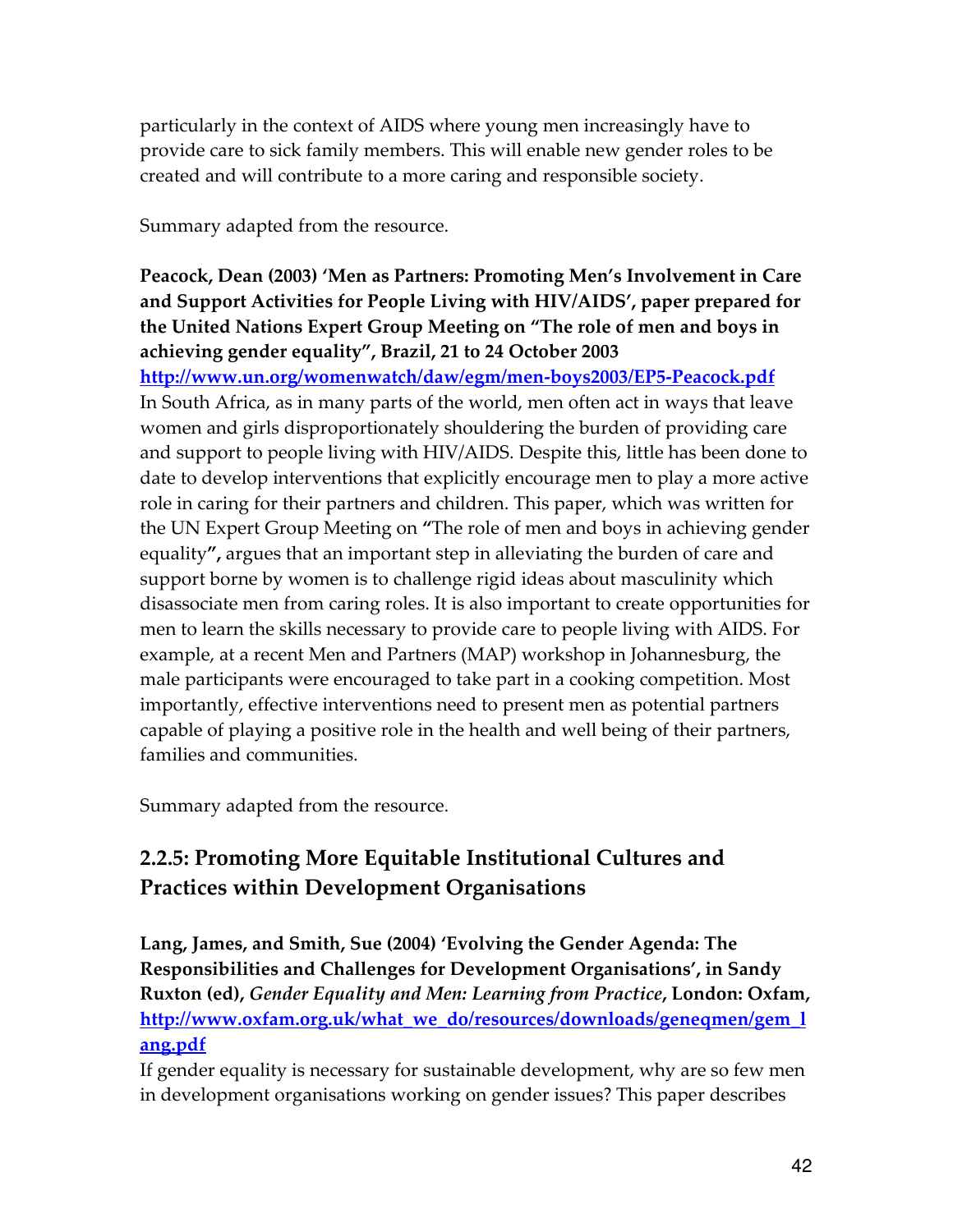internal lobbying and capacity-building initiatives within the United Nations Development Programme (UNDP), and the UK-based NGO, Oxfam GB. These initiatives are, respectively, the UN Working Group on Men and Gender Equality, and the Gender Equality and Men (GEM) project. The paper highlights the constraints – conceptual, structural, policy and personal – to greater male involvement. It argues that in order to overcome these constraints, development organisations should lead by example in implementing organisational policies in relation to, for example, paternity and maternity leave, flexible working hours for both women and men, childcare provision (with male and female staff), and sexual harassment. Special attention should be given to policies that encourage more flexible gender roles, such as increased opportunities for childcare for men. To ensure fertile ground for these policies to take root, it is important that more senior managers, particularly men, become involved as active champions in the cause of gender equality. Male managers as positive gender self-aware role models are key to changing the attitudes of those who may be unsure or ambivalent about new gender policies.

Summary adapted from the resource.

## Rogers, Sharon (2004) 'What Men Think About Gender Equality: Lessons from Oxfam GB Staff in Delhi and Dhaka', in Sandy Ruxton (ed), Gender Equality and Men: Learning from Practice, London: Oxfam GB http://www.oxfam.org.uk/what\_we\_do/resources/downloads/geneqmen/gem\_r

#### ogers.pdf

How can development organisations promote greater personal commitment to gender equality among male staff? This article explores what male Oxfam staff in Bangladesh and India think about gender equality. Interviews and group discussions were held, which revealed that the strongest factor motivating men to support gender equality is seeing the effects of gender discrimination on the women they know. The main barrier was a general belief that 'gender equality' often translates into 'women's advancement' to the exclusion of men. Several recommendations emerged from the discussions, such as the importance of considering attitudes to gender equality during recruitment processes. Staff members emphasised, however, that gender equality is not just about increasing the numbers of female staff in an organisation. Instead of using job advertisements that state, 'women are especially encouraged to apply', one man suggested alternative language, such as 'This organisation promotes gender equality'. Including training in gender analysis as part of all inductions was also seen as important. All of the men strongly recommended that organisations like Oxfam should create opportunities for sharing views about family life and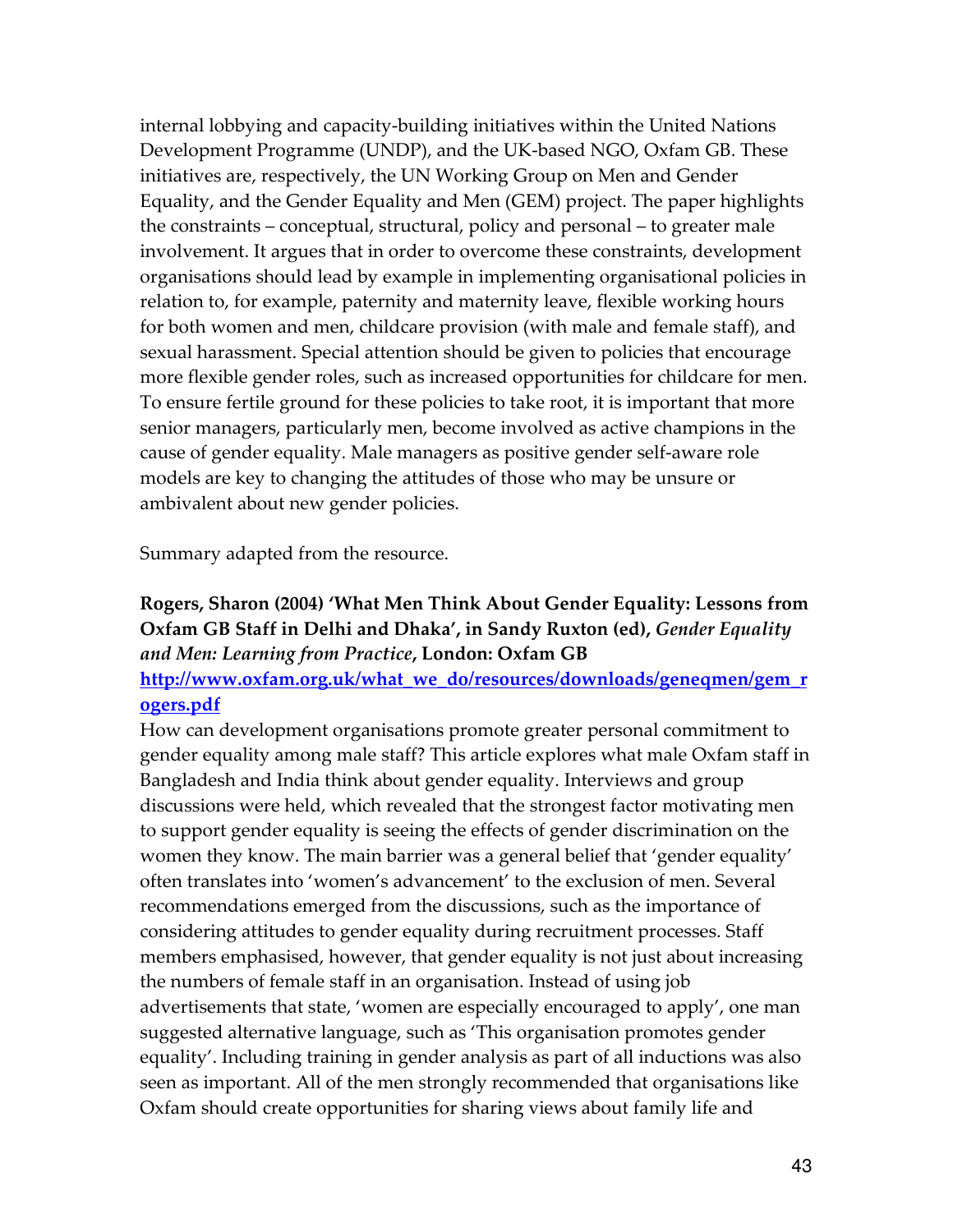gender relations outside the office. Specific suggestions for taking this forward included having men-only discussions every two months, with men and women coming together twice a year to discuss gender issues. Another suggestion was to hold workshops focused on gender equality 'beyond our programme of work', to promote the message: "Treat women as equals not only at work, but also at home, in your personal lives".

Summary adapted from the resource

## 2.3: Practical Tools, Manuals, and Training Materials

Avellan, Hector (ed) (2003) You Win Some You Lose Some: Men and the Home in Times of Migration (in Spanish), Managua: Impresiones Helios, (Spanish- ¿Cuanto Gané, Cuanto Perdí? - Hombres y Hogares en Tiempos de Migración) http://www.siyanda.org/docs/avellan\_cuantogane.DOC

This handbook for men migrating from Nicaragua to Costa Rica encourages them to consider issues of masculinity, relationships, fatherhood and gender equality. Differences in women's and men's migration from Nicaragua to Costa Rica are explored. For example, nine out of ten women send money home, while only six out of ten men do. The booklet argues that "real" men take responsibility for their families and see themselves as neither superior nor inferior to women. Men are encouraged to show affection to their children and not to hit them, and to take over childcare tasks if their wives migrate. The strains migration can put on men's relationships with their partners are discussed, and it is suggested that machismo (the association of masculinity with strength, aggression and domination of women) will exacerbate these strains, while greater equality can help reduce them. Explanations, key facts, and a list of useful contacts are included, as well as questions for reflection, such as 'how does acting macho benefit men?'

Summary adapted from the resource.

CANTERA (1995) 'Men, Violence and Social Crisis', Training in Popular Education and Masculinities second workshop, 11th and 12th May 1995, Managua (Spanish- Curso de Masculinidad y Educación Popular "Hombre, Violencia Y Crisis Social")

http://www.europrofem.org/02.info/22contri/2.05.es/4es.viol/01es\_vio.htm The workshop on 'Men, Violence and Social Crisis' is part of a course on masculinities held by CANTERA, a Nicaraguan non-governmental organisation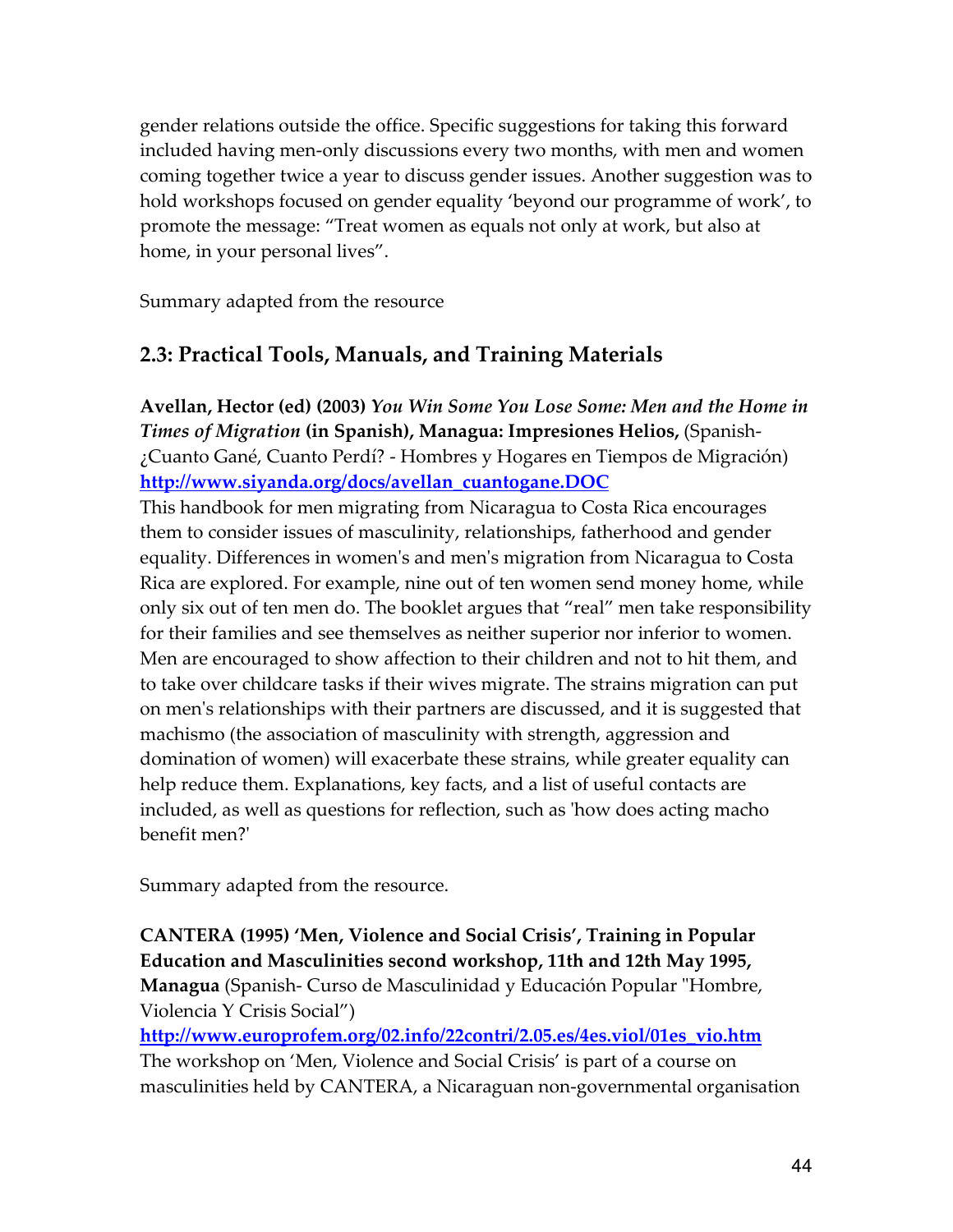working to end gender-based violence through popular education workshops (see Networking and Contact Details section). The objective of the workshop is to analyse the roots of men's violence and assess the effects that it has on them, their families, and the community. This document presents the proceedings of the workshop and some of the tools used. Children's games were analysed to determine how much violence is built into them and to see how this influences the way that ideas about masculinity are constructed among children. The document also looks at how violence is differently experienced by men and women. Some new non-violent practices are proposed, including at the personal, family, social and political levels and in the workplace. At the personal level, for instance, it is important to be self-reflective in order to change violent attitudes and behaviour towards other people and to accept that other people are entitled to having different views from one's own. At the family level, recommendations emphasise the importance of building new loving relationships with partners and children, and learning to listen and be more democratic. The training manual is available in Spanish.

Family Violence Prevention Fund, Online Toolkit for Working with Men and Boys to End Gender-Based Violence, http://toolkit.endabuse.org/Home In November 2003, the anti-violence NGO in the United States – the Family Violence Prevention Fund – launched an online toolkit for working with men and boys to end gender-based violence. It provides readings, case studies, handouts, exercises, and other resources in the form of a 10-lesson workplan. Issues addressed include: why work with men and boys; examples of good practices and programmes; work with young men and work with schools; and cross cultural solidarity. Anyone is welcome to use these materials, whether they are already working with men and boys to prevent gender-based violence, or are simply investigating the possibilities.

Summary adapted from the resource.

#### Instituto Promundo, The Program H Manual Series http://www.promundo.org.br/396

Program H stimulates young men to question traditional masculine gender norms (the culturally accepted definitions for being a man in a given society). It promotes discussion and reflection about both the 'costs' of traditional versions of masculinity for both men and women, and the advantages of gender equitable behaviours, such as better care of men's own health. Program H, which has been replicated in several parts of Brazil and throughout the world, has developed 5 training manuals which aim to support young men to question traditional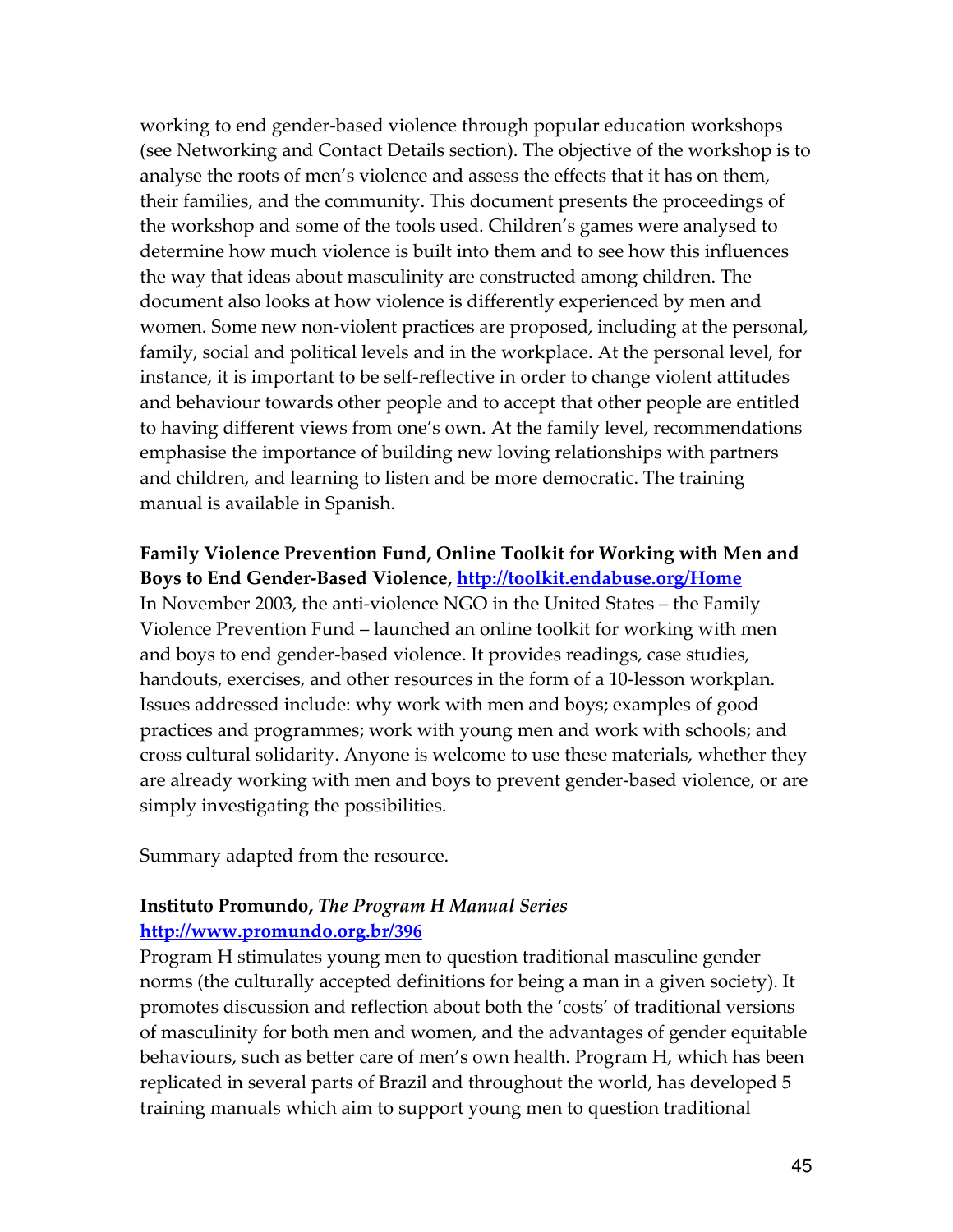gender norms. The five volumes are: Sexuality and Reproductive Health; Fatherhood and Care-giving; From Violence to Peaceful Coexistence; Reasons and Emotions; and Preventing and Living with HIV/AIDS. Each manual contains a theoretical introduction to each theme, a description of the group activities and a list of references for further research. Manuals are available in:

English: http://www.promundo.org.br/396 Spanish: http://www.promundo.org.br/396?locale=es

Portuguese: http://www.promundo.org.br/396?locale=pt\_BR

## International HIV/AIDS Alliance (2003) Between Men: HIV/STI Prevention for Men Who Have Sex with Men, Key Population Series

## http://synkronweb.aidsalliance.org/graphics/secretariat/publications/msm0803 \_between\_men\_Eng.pdf

Sex between men is one of the primary ways in which HIV and other sexually transmitted infections (STIs) are passed on. Yet official indifference or hostility means that there are few prevention and care programmes for men who have sex with men in developing countries. It also means that little research has been undertaken to discover how many men are at risk and how best to provide them with the information they need to protect themselves and their sexual partners. "Between Men" gives an overview of basic issues for men who have sex with men in the context of HIV and other STIs. The booklet also provides ideas for developing prevention programmes with and for these men. It is intended for people or organisations who provide support to non-governmental organisations (NGOs) starting HIV/STI prevention work with and for men who have sex with men. The resource is structured into four main sections. The first section discusses why and how men have sex with men, and social and personal issues such as dealing with homophobia. The second section looks at sexual health and HIV prevention, and considers how to assess vulnerability and risk. It also discusses what to consider when designing HIV/STI prevention programmes for and with men who have sex with men – such as the need for skills-building in the use of condoms and lubricants. Section three outlines strategies and activities to enable men who have sex with men to develop HIV/STI prevention and care programmes themselves. The final section lists useful resources for further contacts and information.

Summary adapted from the resource.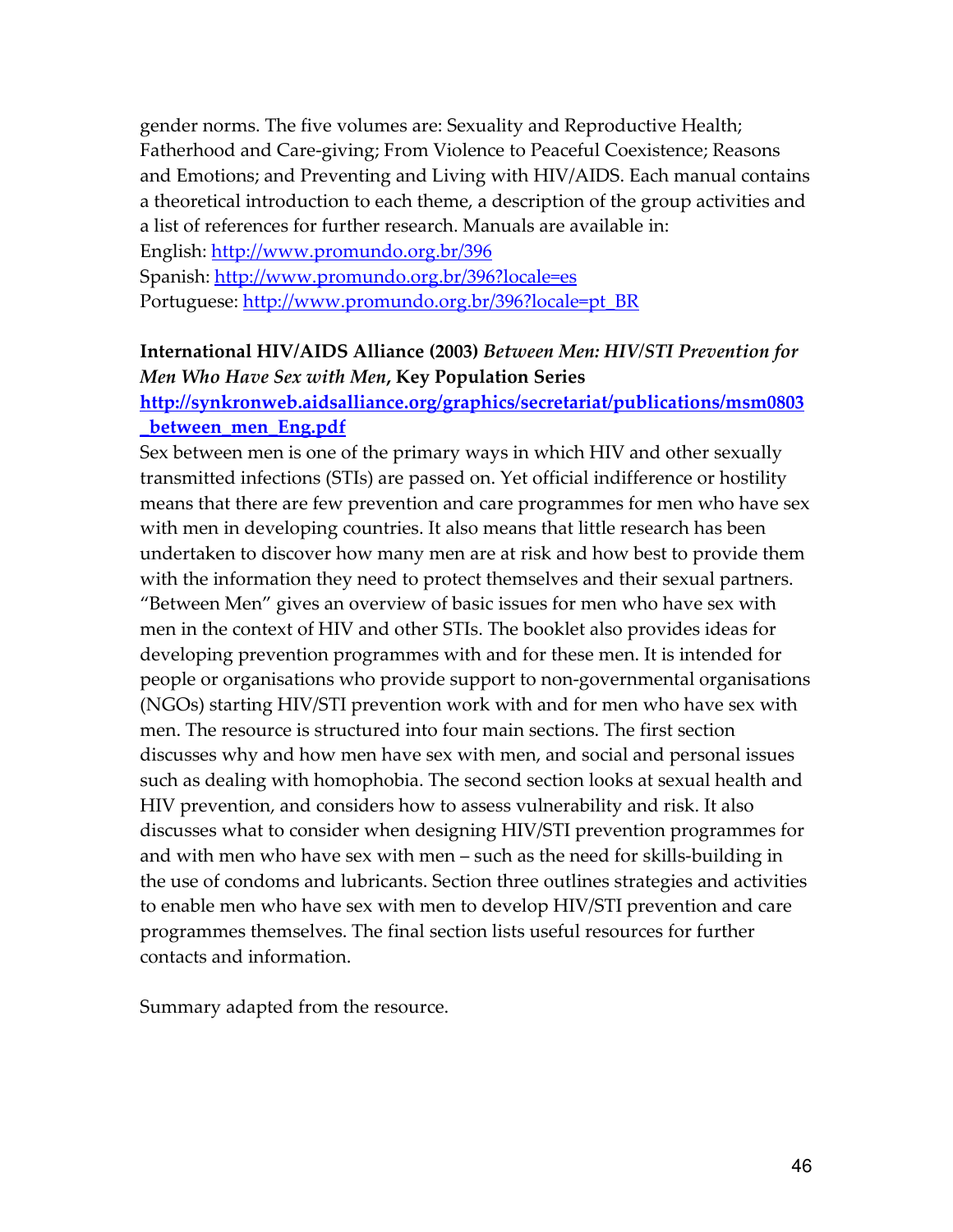## Khanna, Renu, Singh, Satish Kumar, Fernandes, Audrey, and Pawar, Anand (2005) Working With Men on Gender, Sexuality, Violence and Health: Trainers' Manual, Shaj, Sahayog and Thapi

### http://www.sahayogindia.org/English%20manual.pdf

This manual is a resource for trainers working with men and boys around issues of citizenship, rights, gender, sexuality, violence and health in India. The content is guided by a social justice and equity perspective and is 'male-centred' in its approach. There are six distinct modules: Equity and Equality, Gender, Sexuality, Health, Violence, and Facilitation Skills. Each module includes the different sessions' aims, activities, handouts and facilitation notes. Facilitators' notes include the theoretical issues that need to be highlighted, as well as specific experiences and struggles that facilitators may need to share as role models of gender-sensitive men. References for further reading are also given. Videos, discussions and case studies form part of the training. Summary adapted from the resource.

Summary adapted from the resource.

## The Naz Foundation (India) Trust (2001) Training Manual: An Introduction to Promoting Sexual Health for Men who have Sex with Men http://www.aidsalliance.org/sw7370.asp

South Asia currently has very few services addressing the needs of men who have sex with men (MSM) and gay men, and many experience discrimination when accessing mainstream health care services. This means there is a major gap in services for a large group of people living with HIV and other sexually transmitted diseases. This manual, published in India by the International HIV/AIDS Alliance in collaboration with the Naz Foundation (India) Trust, is intended for non-governmental and community-based organisations in South Asia wanting to develop health services for MSM and gay men. The manual is divided into two parts. Part one raises awareness of issues affecting MSM and gay men in relation to their sexual health; part two focuses on how to integrate issues related to MSM and gay men into NGO programmes. The exercises use a variety of tools which include: case studies, role-plays, small group work, brainstorms and other learning techniques.

Summary adapted from the resource.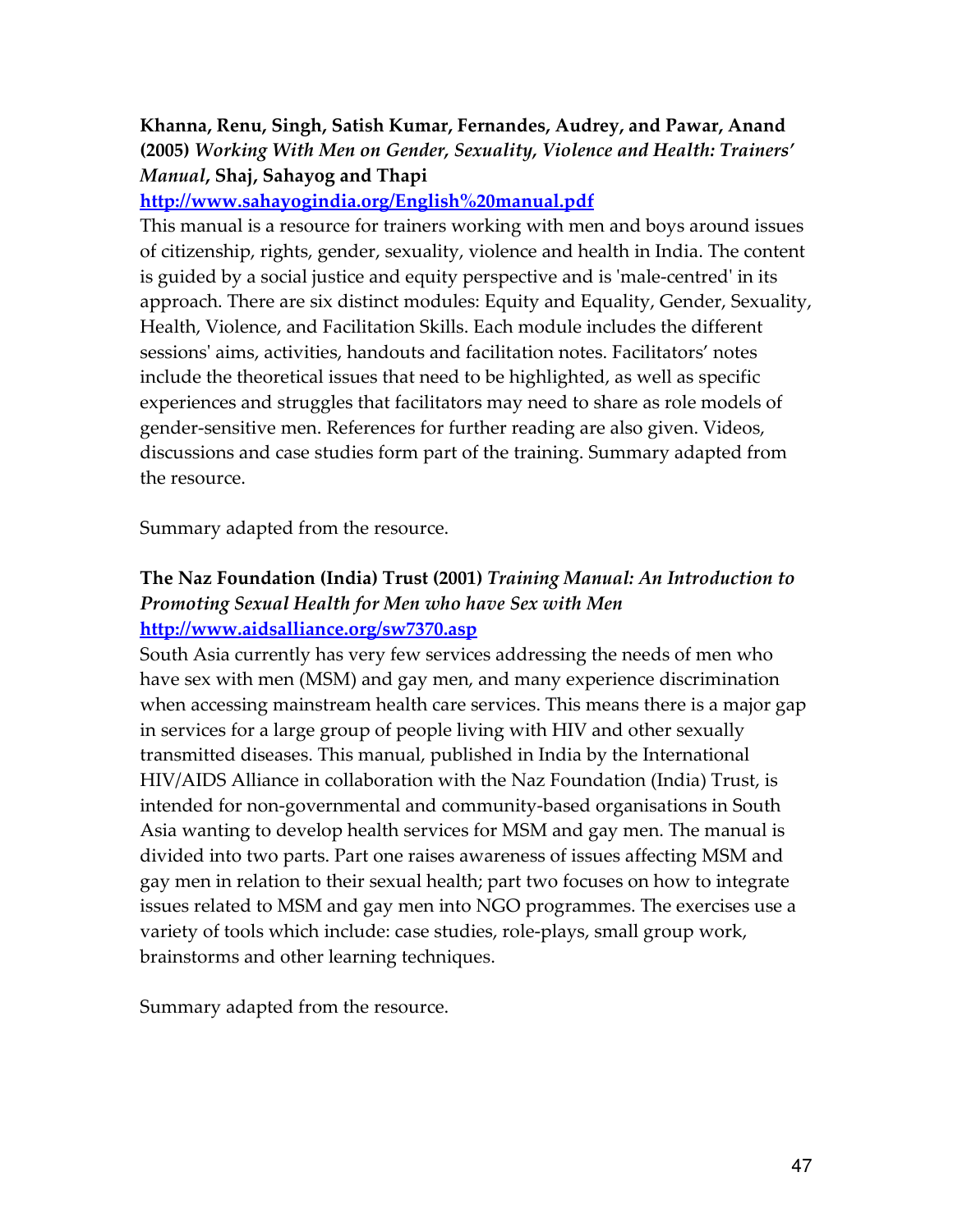# 3.1: Networking and Contact Details

## Global

| EngenderHealth                           | Engender Health works internationally to         |
|------------------------------------------|--------------------------------------------------|
| 440 Ninth Avenue                         | support and strengthen reproductive health       |
| New York, NY 10001                       | services for women and men, making them          |
| USA                                      | safe, available and sustainable. It provides     |
| Tel: +1 212-561 8000                     | technical assistance, training, and information, |
| Fax: +1 212-561 8067                     | with a focus on practical solutions that improve |
| E-mail: info@engenderhealth.org          | services where resources are scarce. Men As      |
| http://www.engenderhealth.org/index.html | Partners is an initiative of EngenderHealth and  |
|                                          | the Planned Parenthood Association of South      |
|                                          | Africa. It aims to improve men's awareness and   |
|                                          | support of their partners reproductive health    |
|                                          | choices; increase awareness and responsibility   |
|                                          | for prevention of sexually transmitted disease   |
|                                          | and HIV/AIDS; increase understanding of          |
|                                          | gender equity and healthy relationships;         |
|                                          | increase awareness of and strive to prevent      |
|                                          | domestic and sexual violence and to improve      |
|                                          | men's access to reproductive health              |
|                                          | information and services                         |
|                                          |                                                  |
| MenEngage                                | MenEngage is a new global alliance of non-       |
| Rua México, 31 / 1502                    | governmental organisations working to engage     |
| Centro                                   | men and boys in gender equality. The network     |
| Rio de Janeiro - RJ                      | aims to influence public policies and stimulate  |
| Cep. 20031-144                           | joint initiatives among different international  |
| Brasil                                   | organisations. MenEngage members are: Save       |
| Tel/Fax: +55 21 2544 3114                | the Children Sweden, Family Violence             |
| E-mail: promundo@promundo.org.br         | Prevention Fund, Promundo, Engender Health,      |
| www.promundo.org.br/296?locale=en_US     | Sahoyog and International Planned Parenthood     |
|                                          | Foundation, London.                              |
|                                          |                                                  |
| The Naz Foundation International         | The Naz Foundation International (NFI) is an     |
| UK Office                                | international non-governmental organisation,     |
| Kim Mulji, Executive Director            | whose primary aim is to improve the sexual       |
| Palingswick House, 241 King Street       | health and human rights of marginalised males    |
| London W6 9LP, United Kingdom            | who have sex with males (MSM), their partners    |
| Tel: +44 (0) 20 8563 0191                | and families in South Asia. Since 1996, NFI has  |
| Fax: +44 (0) 20 8741 9841                | supported the development of some 27 self-       |

\_\_\_\_\_\_\_\_\_\_\_\_\_\_\_\_\_\_\_\_\_\_\_\_\_\_\_\_\_\_\_\_\_\_\_\_\_\_\_\_\_\_\_\_\_\_\_\_\_\_\_\_\_\_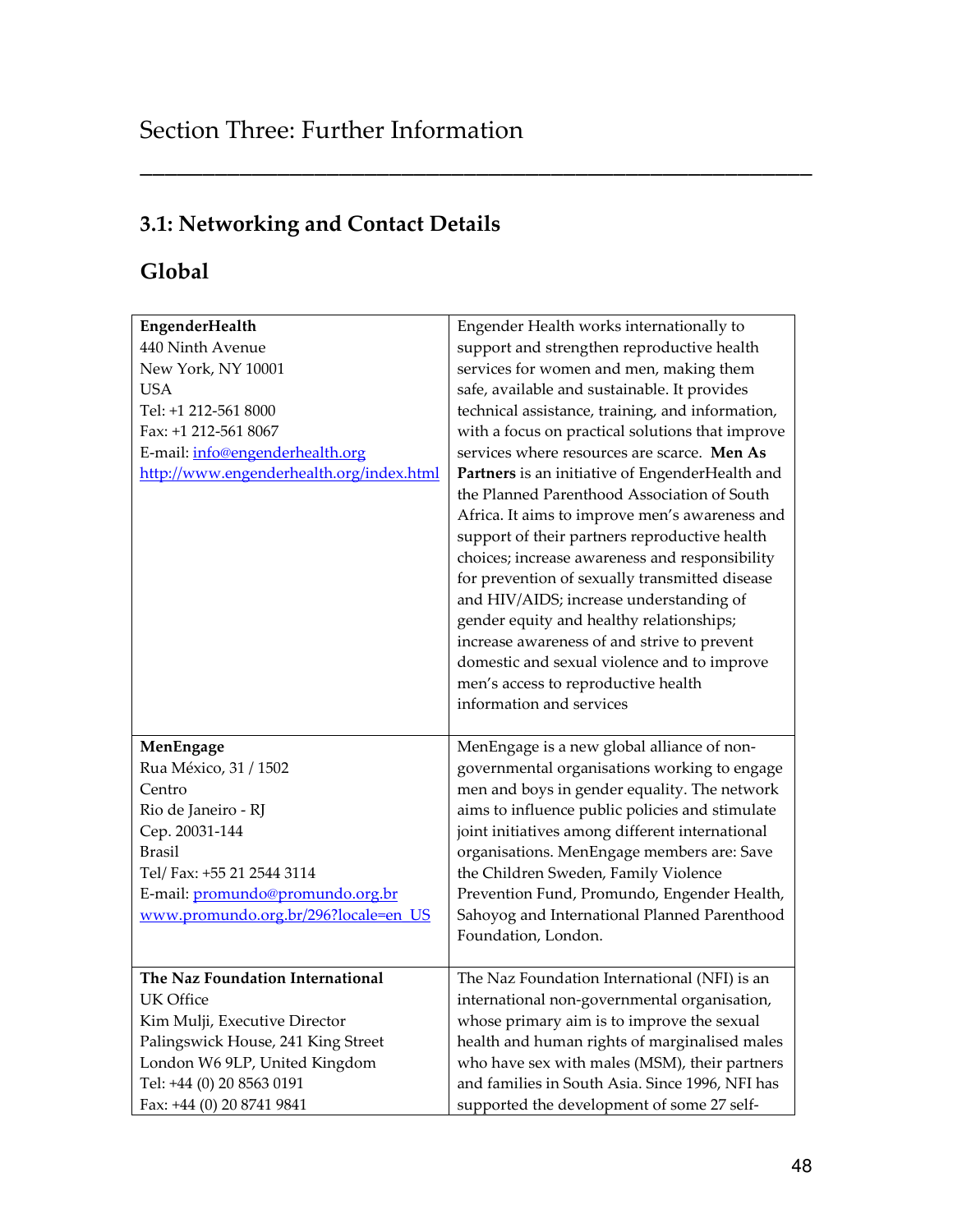| E-mail: kim@nfi.net                                                                                                                                                                                                                                                                                                            | help sexual health projects in the region<br>administered by 17 MSM agencies. Between<br>them these projects have reached well over half<br>a million MSM, primarily low-income males.                                                                                                                                                                                                                                                                                                                                               |
|--------------------------------------------------------------------------------------------------------------------------------------------------------------------------------------------------------------------------------------------------------------------------------------------------------------------------------|--------------------------------------------------------------------------------------------------------------------------------------------------------------------------------------------------------------------------------------------------------------------------------------------------------------------------------------------------------------------------------------------------------------------------------------------------------------------------------------------------------------------------------------|
| <b>OXFAM's Gender Equality and Men</b><br>(GEM) Project<br>C/o Oxfam UK,<br>Oxfam House,<br>John Smith Drive,<br>Oxford OX4 2JY<br>For more information go to:<br>http://www.oxfam.org.uk/what we do/iss<br>ues/gender/gem/index.htm                                                                                           | The Gender Equality and Men (GEM) project<br>started in 2002. GEM undertakes various<br>activities including regional workshops on men<br>and masculinities in the UK, East Asia and<br>South Africa; an internal course ("the Gender<br>Journey") that has trained a number of key<br>male advocates of gender equality; piloting<br>new approaches to work with men in<br>Azerbaijan, Georgia, Albania, and the Negev<br>Desert (Israel) and policy and practice change<br>at different levels of government (Yemen and<br>the UK) |
| <b>Stepping Stones</b><br>E-mail: info@steppingstonesfeedback.org<br>www.steppingstonesfeedback.org                                                                                                                                                                                                                            | Stepping Stones is a life-skills, communication,<br>and relationships training package. Specifically<br>related to social norms, the workshop series<br>seeks to transform gender relations; curb<br>gender-based violence; increase understanding<br>of how stigma and social constraints limit the<br>lives and health of others with whom<br>participants share their lives; and instil an<br>appreciation of the effects of individual<br>behaviour on others.                                                                   |
| <b>UNICEF</b><br>Contact: Ruth Hayward, Senior Adviser,<br>Ending Violence Against Women and Girls<br>Gender, Participation and Partnerships<br>Programme Division<br>3 UN Plaza<br>New York, NY 10017<br><b>United States</b><br>Tel: +1 212 824 6650<br>Fax:+1 212 824 6486<br>E-mail: rhayward@unicef.org<br>www.unicef.org | UNICEF, dedicated to the fulfilment of<br>children's human rights, emphasises the need<br>to end discrimination and violence throughout<br>the life cycle. Attention to the role of men as<br>non-sexist fathers or as activists against gender<br>violence is evident in some UNICEF-supported<br>work at country level - particularly in Namibia,<br>Vietnam, the Caribbean and South Asia                                                                                                                                         |
| The White Ribbon Campaign<br>365 Bloor St. East, Suite 203<br>Toronto, Ontario<br>Canada M4W 3L4<br>Tel: +1 416 920 6684                                                                                                                                                                                                       | The WRC is an educational organisation and<br>advocacy campaign working to end men's<br>silence about men's violence against women. It<br>focuses on educational work in schools,<br>workplaces and communities, and provides                                                                                                                                                                                                                                                                                                        |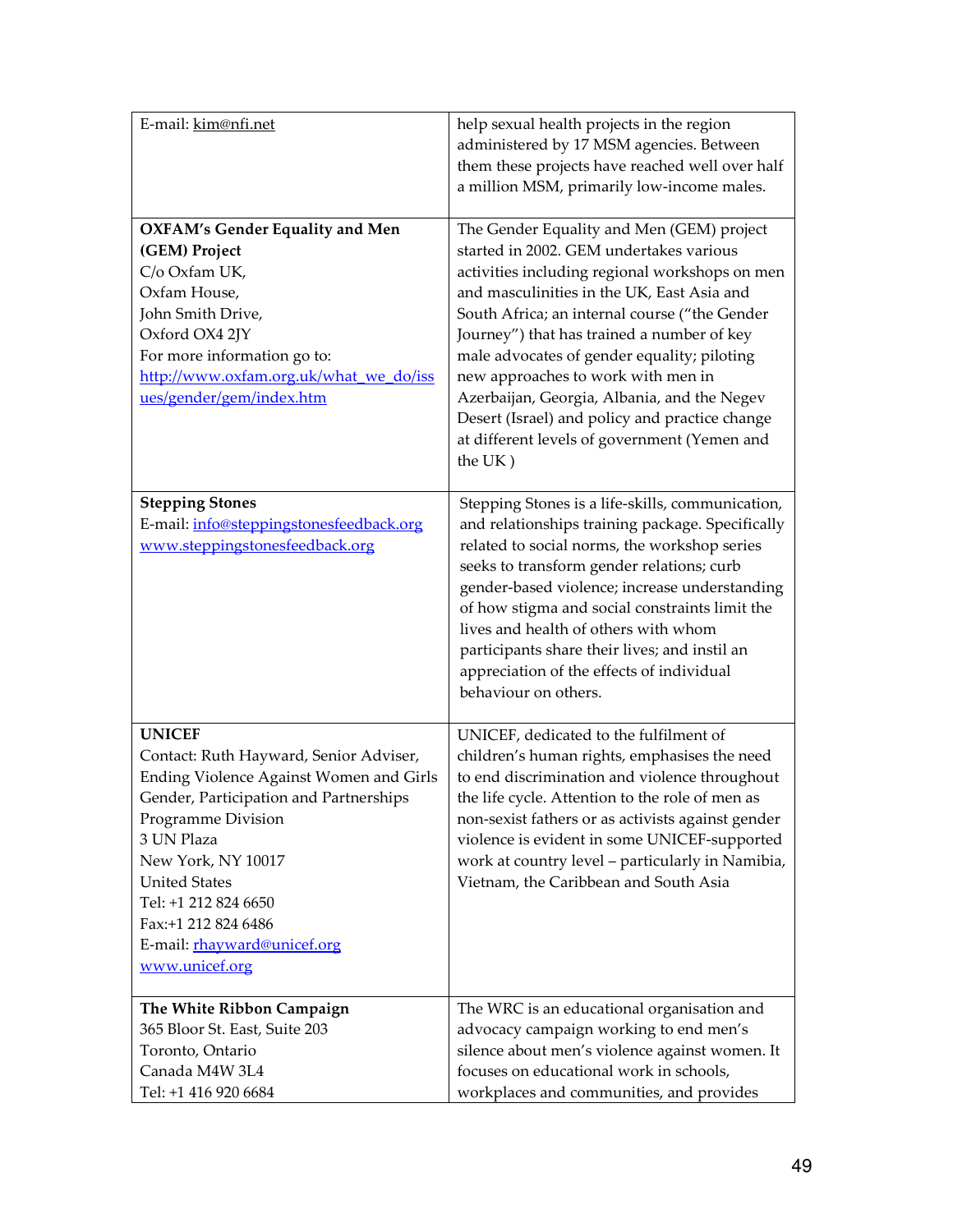| Fax: +1 416 920 1678        | support to local women's groups. |
|-----------------------------|----------------------------------|
| E-mail: info@whiteribbon.ca |                                  |
| www.whiteribbon.ca/         |                                  |

## Africa

| <b>Agisanang Domestic Abuse Prevention</b><br>and Training (ADAPT)<br>Contact: Mmasthilo Motsei<br>Oliver Tambo Community Centre<br>128 2nd Street<br>Wynberg<br>Alexandria<br>South Africa<br>Tel: +27 11 885 3305<br>Fax: +27 11 885 3309                                                          | ADAPT is an innovative women's rights clinic.<br>The organisation brings men together to<br>address the problem of violence against<br>women. In 1997, ADAPT organised the first<br>men's march against rape in South Africa.<br>Working with imprisoned perpetrators of<br>violence against women, ADAPT has tried to<br>provide counselling, support and rehabilitation<br>to these men. |
|------------------------------------------------------------------------------------------------------------------------------------------------------------------------------------------------------------------------------------------------------------------------------------------------------|--------------------------------------------------------------------------------------------------------------------------------------------------------------------------------------------------------------------------------------------------------------------------------------------------------------------------------------------------------------------------------------------|
| The Alliance for African Youth<br>Employment<br>Contact at IYF: Karen Diakun<br>c/o International Youth Foundation<br>32 South Street, Suite 500<br>Baltimore MD 21202<br><b>USA</b><br>Tel: +1-410 951 2328<br>Fax: +1 410 347 1188<br>Email: kdiakun@iyfnet.org<br>Web site: http://www.iyfnet.org | Launched in 2004 by the International Youth<br>Federation with USAID, Nokia and the Lions<br>Club, the Alliance aims to promote<br>employability and employment for more than<br>35,000 youths. Young people receive not only<br>job training, but also career counselling, direct<br>placement in internships and jobs, and the<br>skills to create their own businesses.                 |
| <b>Conscientizing Male Adolescents</b><br>Contact: Eddie Madunagu,<br>CIINSTRID/CMA<br>90B Goldie Street<br>P.O. Box 915<br>Calabar<br>Nigeria<br>Tel: +234 087-234704<br>Fax: +234 087-238615<br>E-mail: ciinstrid@hyperia.com                                                                      | CMA was founded with two objectives: to<br>increase boys' awareness of gender-based<br>oppression; and to encourage them to reflect on<br>this problem. The programme has expanded to<br>include counselling services for participants,<br>community advocacy work, and a section for<br>university youth.                                                                                 |
| The Fatherhood Project South Africa<br>c/o Human Sciences Research Council<br>Private Bag X07<br>Dalbridge<br>South Africa 4014                                                                                                                                                                      | This project strives to promote positive images<br>and expectations of men as fathers and to<br>create a programmatic and policy environment<br>for supporting men's greater involvement with<br>children. The project focuses on a travelling                                                                                                                                             |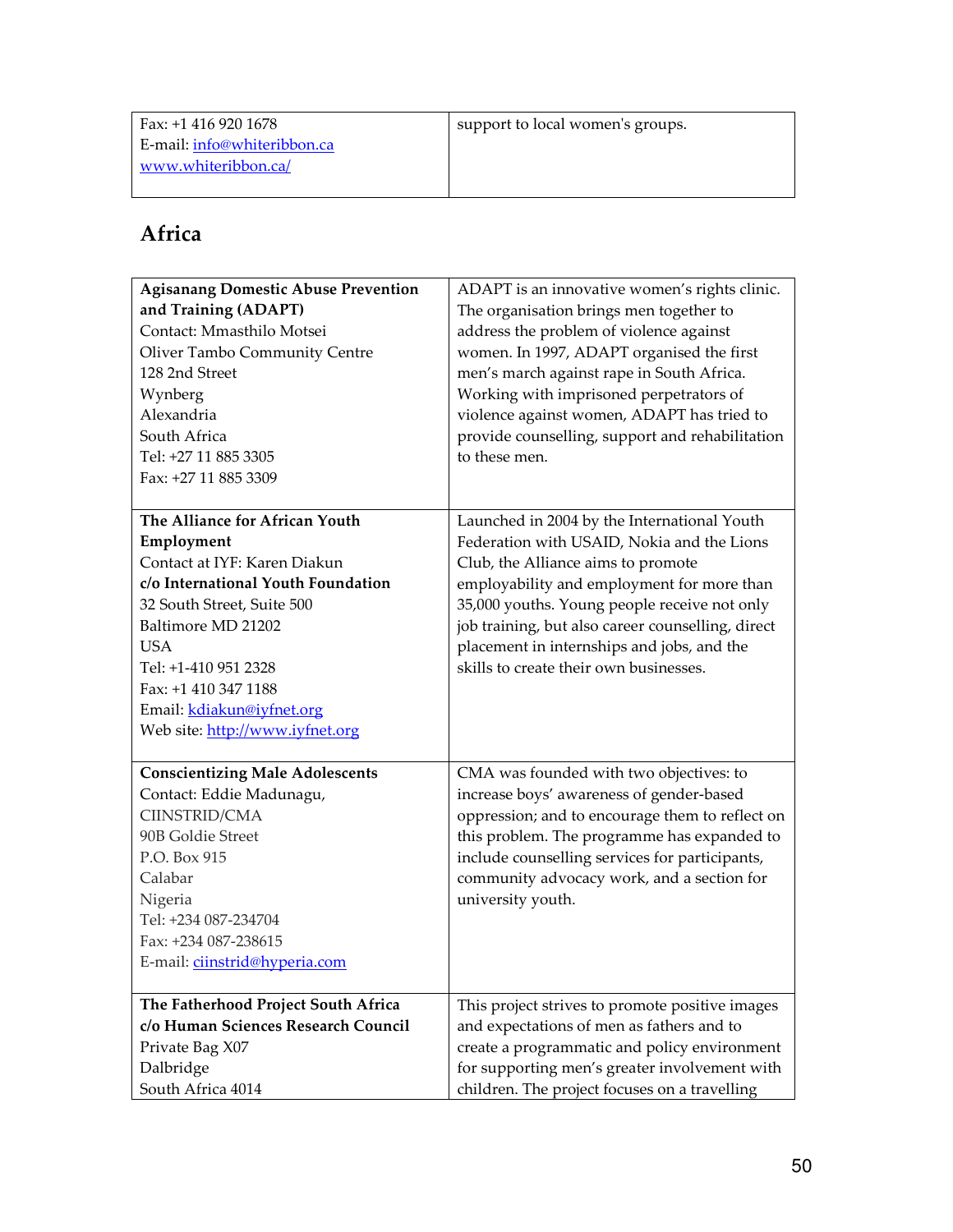| Tel: +27 31 242 5400<br>Fax: +27 31 242 5401                                                                                                                                                                                                           | photo exhibition of more than 100 images<br>portraying the possibility of men's closer<br>engagement with their children. The project<br>also aims to produce and disseminate research<br>for advocacy and programmes on the need to<br>promote men's greater involvement in<br>children's lives.                                                                                                        |
|--------------------------------------------------------------------------------------------------------------------------------------------------------------------------------------------------------------------------------------------------------|----------------------------------------------------------------------------------------------------------------------------------------------------------------------------------------------------------------------------------------------------------------------------------------------------------------------------------------------------------------------------------------------------------|
| <b>Men For Change (MFC)</b><br>Contact: Thulani Nkosi<br><b>Gauteng Province</b><br>South Africa<br>Telephone: +27 11 440 2176<br>Fax: +27 11 786 2444                                                                                                 | MFC's objectives are to educate men about the<br>negative aspects of gender socialisation; raise<br>their awareness of the work of community-<br>based organisations; provide counselling and<br>support for men who have been violent<br>towards women and/or children and who are<br>prepared to change; and train men in<br>leadership positions, schools and organisations<br>on gender sensitivity. |
| Men for Equality with Women (MEW)<br>Contact: Reverend Timothy Njoya<br>Presbyterian Church of Eastern Africa<br>Kenya                                                                                                                                 | This group advises men to stop using<br>institutions like family, school, church and<br>State to perpetuate male dominance over<br>women and to maintain unequal relationships.                                                                                                                                                                                                                          |
| Men's Sector-Botswana                                                                                                                                                                                                                                  | Men's Sector works in the area of sexual and<br>reproductive health and HIV/AIDS prevention.<br>They focus on information campaigns and<br>capacity building of key government and non-<br>government coalition partners.                                                                                                                                                                                |
| Musasa Project<br>Contact: Augustine Mututu<br>P.O. Box A712<br>Avondale, Harare<br>Zimbabwe<br>Tel: +263 4 734381                                                                                                                                     | The Musasa Project was established in 1988.<br>Bringing groups of men together, the Musasa<br>Project advocates ending violence against<br>women. The organisation has also conducted<br>research and formulated statistics on the<br>incidence and causes of domestic violence in<br>Zimbabwe.                                                                                                          |
| <b>Positive Men's Union (POMU)- TASO</b><br>The AIDS support organisation (Uganda)<br>c/o TASO Uganda Limited<br>The Executive Director<br>Old Mulago Complex<br>P.O. Box 10443,<br>Kampala<br>Uganda<br>Tel: +256 41 532580/1,<br>Fax: +256 41 541288 | POMU encourages HIV positive men to be<br>involved in prevention efforts and in providing<br>care for themselves their families and<br>communities. It undertakes activities such as<br>support groups, awareness-building, income<br>generation support and long term planning for<br>affected families. It also meets with women's<br>organisations to explore gender issues related<br>to HIV/AIDS.   |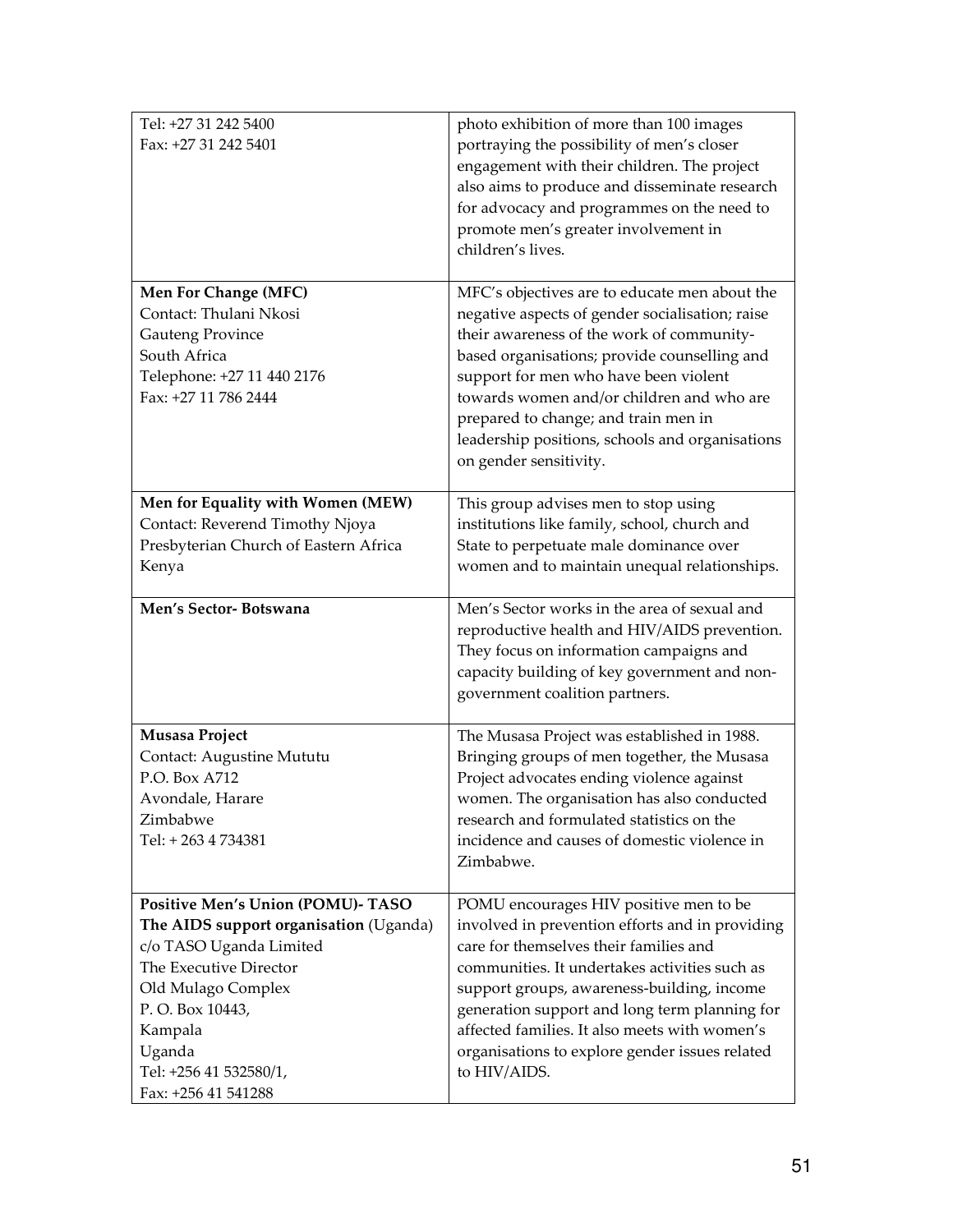| E-mail: mail@tasouganda.org                                                                                                                                                                                                                                                                                      |                                                                                                                                                                                                                                                                                                                                                              |
|------------------------------------------------------------------------------------------------------------------------------------------------------------------------------------------------------------------------------------------------------------------------------------------------------------------|--------------------------------------------------------------------------------------------------------------------------------------------------------------------------------------------------------------------------------------------------------------------------------------------------------------------------------------------------------------|
| <b>Targeted Aids Intervention (TAI)</b><br>Contact: Gaetane le Grange, Senior<br>Administrator<br>162 Oribi Road, Bisley,<br>Pietermaritzburg, 3201<br>Kwazulu Natal,<br>South Africa<br>Tel: +27 33 3863475 / 3460212<br>Fax: +27 33 3863475 / 3460212<br>E-mail: admin@targetedaids.co.za<br>taige@wandata.com | Targeted AIDS Inventions (TAI) works with<br>young men to influence their attitudes and<br>behaviour in relation to sexual practices and<br>the treatment of women. TAI works with soccer<br>programmes to train young men as 'peer<br>educators' to educate their friends about a<br>whole range of issues around HIV/AIDS and<br>sexuality.                |
| Young Men as Equal Partners Programme<br>c/o RFSU (the Swedish Association for<br>Sexuality Education)<br>P.O. Box 12128<br>SE-102 24 Stockholm<br>Sweden<br>Tel: +46 (0)8 692 07 00<br>Fax: +46 (0)8 653 08 23<br>E-mail: info@rfsu.se                                                                          | The goal of this programme is to establish<br>possibilities for sustainable male responsibility<br>that will lead to responsible sexual behaviour<br>and respect for women in order to build solid<br>relationships between men and women in<br>order to prevent sexually transmitted infections<br>including HIV, unwanted pregnancies and<br>sexual abuse. |

## Asia and the Pacific

| Aakar                                      | Aakar produces documentaries and holds      |
|--------------------------------------------|---------------------------------------------|
| Contact: Rahul Roy                         | theatre workshops to initiate a dialogue    |
| A-19, Gulmohar Park                        | between men and women in order to           |
| New Delhi 110049                           | generate action on issues like violence     |
| India                                      | against women.                              |
| Tel: + 91 11 6515161                       |                                             |
| Fax: $+91$ 11 6960947                      |                                             |
| E-mail: aakar@del3.vsnl.net.in             |                                             |
|                                            |                                             |
| Cambodian Men's Network (CMN)              | Organised by the male staff of Gender and   |
| Contact: Chay Kim Sore, Coordinator        | Development Cambodia, CMN is an NGO         |
| C/o- Gender and Development for Cambodia   | promoting gender equity in social, economic |
| House #4, Street 294,                      | and political processes. The network        |
| Sangkat Tonle Bassac,                      | provides training support and capacity-     |
| Khan Chamkarmon,                           | building to NGOs. It is active in advocacy  |
| Phnom Penh                                 | and lobbying to eliminate violence against  |
| Kingdom of Cambodia                        | women in Cambodia and combating the         |
| P.O. Box 2684 Phnom Penh 3, or Mail Box at | social trends of accepting violence.        |
| CCC: 128                                   |                                             |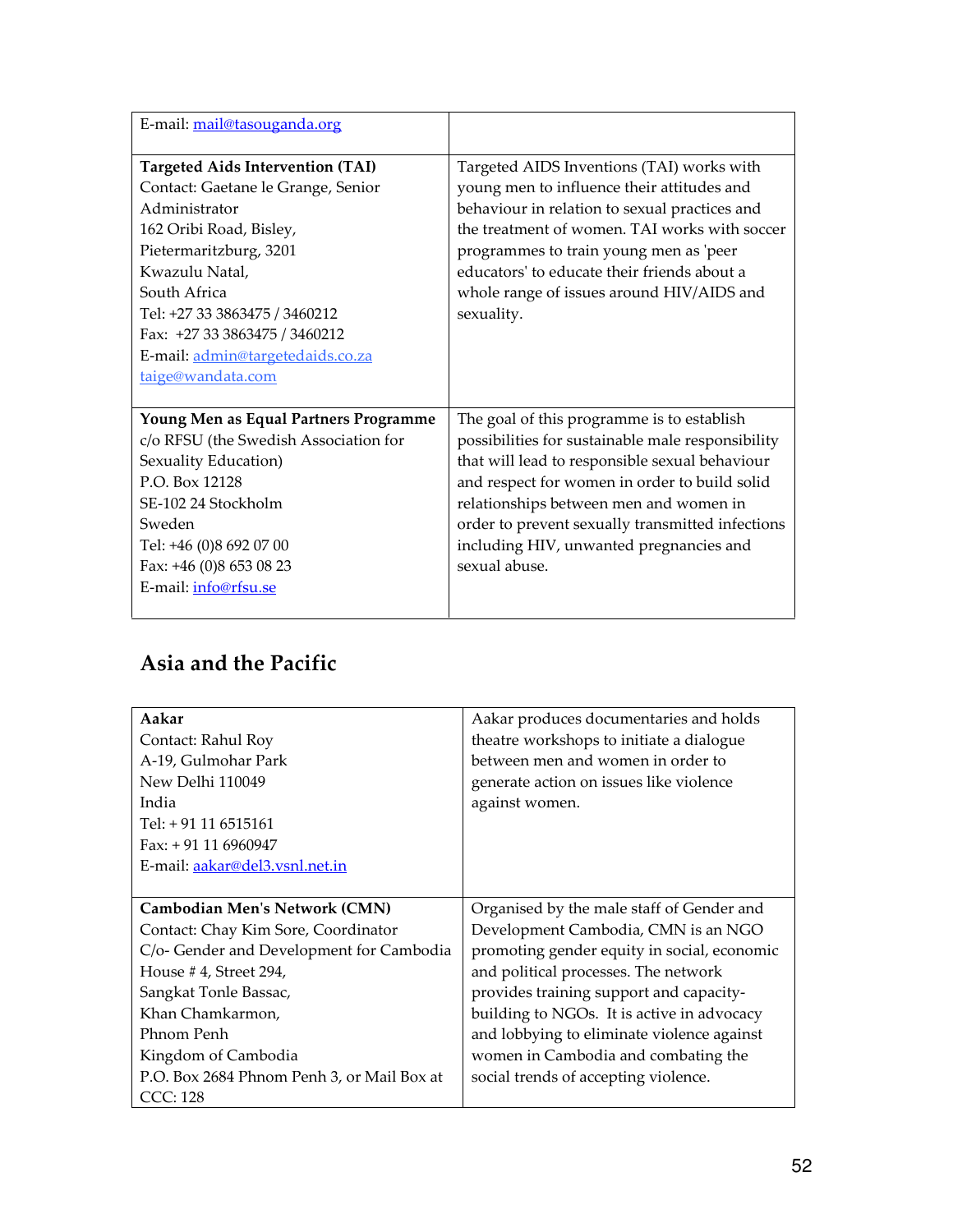| Tel/Fax: +855 23 215137                                                                                                                                                                                                                                                                                                      |                                                                                                                                                                                                                                                                                                                                                                                                                                                                                                                                                                                    |
|------------------------------------------------------------------------------------------------------------------------------------------------------------------------------------------------------------------------------------------------------------------------------------------------------------------------------|------------------------------------------------------------------------------------------------------------------------------------------------------------------------------------------------------------------------------------------------------------------------------------------------------------------------------------------------------------------------------------------------------------------------------------------------------------------------------------------------------------------------------------------------------------------------------------|
| E-mail: gad@bigpond.com.kh or                                                                                                                                                                                                                                                                                                |                                                                                                                                                                                                                                                                                                                                                                                                                                                                                                                                                                                    |
| gad@forum.org.kh                                                                                                                                                                                                                                                                                                             |                                                                                                                                                                                                                                                                                                                                                                                                                                                                                                                                                                                    |
| Fiji Women's Crisis Center<br>Contact: Edwina Kotoisuva<br>Fiji Women's Crisis Centre<br>PO Box 12882,<br>Suva<br>Fiji<br>Tel: +679 313 300<br>Fax: $+679313650$<br>www.fijiwomen.com                                                                                                                                        | The Centre initiated a "Men's Programme<br>Against Violence Against Women", which<br>involves training male advocates on gender<br>awareness, definitions and dynamics of<br>violence against women, and the exploration<br>of men's attitudes toward women and<br>violence. They have produced TV ads<br>featuring men speaking out against violence,<br>and pamphlets targeted at men as part of a<br>media campaign against violence against<br>women (VAW). They also conduct trainings<br>for military and police to sensitise men on<br>gender issues, VAW and human rights. |
| Ghamkhori<br>Tajikistan, Central Asia<br>For further information about Ghamkhori, or<br>about carrying out gender training with men,<br>contact Colette Harris C.Harris@ids.ac.uk                                                                                                                                            | The NGO Ghamkhori in Tajikistan, Central<br>Asia, works to change male attitudes towards<br>domestic violence. Ghamkhori carries out<br>gender training at the village level, using<br>newspaper stories or examples from<br>neighbouring villages where men describe<br>their violence and its consequences, as the<br>impetus for focus group discussions. Besides<br>their village project, Ghamkhori works with<br>the police, the army, and the KGB to sensitise<br>them on the issue of domestic violence.                                                                   |
| Harnessing Self-Reliant Initiatives and<br>Knowledge, Inc. (HASIK)<br>Contact: Rebecca Demetillo-Abraham<br>9 Don Rafael Street,<br>Don Enrique Heights,<br>Commonwealth Avenue<br>Barangay Holy Spirit 1127<br>Quezon City 42<br>Philippines<br>Tel: + 632 931 4335<br>Fax: + 632 932 6026<br>E-mail: hasik@surfshop.net.ph | HASIK conducts gender sensitivity training<br>for men, and has education modules and<br>seminars on violence against women (VAW)<br>for men. Under the COMBAT-VAW project,<br>men in the community carried out<br>consciousness-raising efforts with other men,<br>including abusers, as well as serving as a<br>support group to the legal advocates.                                                                                                                                                                                                                             |
| Man's Action for Stopping Violence against<br><b>Women (MASVAW)</b><br>Contact: Satish Kumar Singh, Programme<br>Coordinator                                                                                                                                                                                                 | The MASVAW network was developed by<br>male members of SAHAYOG (an NGO<br>working on women's rights and violence<br>against women). MASVAW focuses on male                                                                                                                                                                                                                                                                                                                                                                                                                         |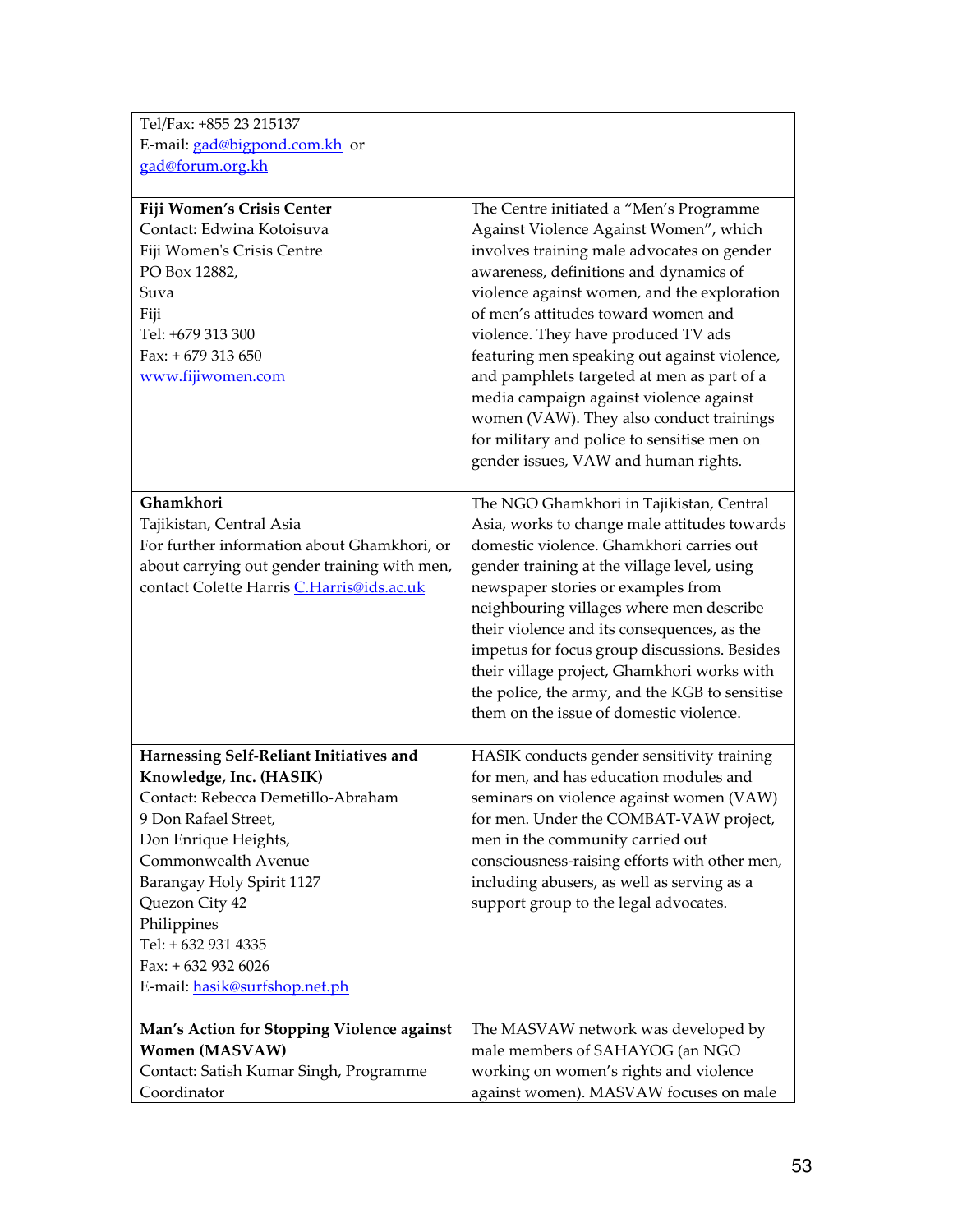| Kriti Resource Centre and SAHAYOG<br>C-2015, Indira Nagar,<br>Lucknow<br>Uttar Pradesh, 226 016<br>India<br>Tel: + 91 522 2387010<br>E-mail: pua_satish@sify.com or<br>kritirc@satyam.net.in                                                            | roles in ending violence against women<br>(VAW), awareness-raising and advocacy<br>among youth, local government officials,<br>universities, media, government offices and<br>networking with NGOs working on VAW.                                                                                                                                                                                                                                                                                                                                                                                        |
|---------------------------------------------------------------------------------------------------------------------------------------------------------------------------------------------------------------------------------------------------------|-----------------------------------------------------------------------------------------------------------------------------------------------------------------------------------------------------------------------------------------------------------------------------------------------------------------------------------------------------------------------------------------------------------------------------------------------------------------------------------------------------------------------------------------------------------------------------------------------------------|
| Masculinity, Mental Health and Violence<br>(MMHV) Project<br>27 Gardiner Road,<br>GPO Box 18006,<br>Suva<br>Fiji Islands<br>Tel: +679 3312 250<br>Fax: +679 3312 298<br>E-mail: admin@fspi.org.fj                                                       | The MMHV Project is working towards the<br>development and implementation of a more<br>holistic framework for mental health by<br>developing national mental health strategic<br>plans, establishing networks between<br>national, regional and international stake<br>holders, and developing models of best<br>practice.                                                                                                                                                                                                                                                                                |
| Men's Action Network against Violence<br>(MAN.V)<br>Contact: All Women's Action Society<br>(AWAM)<br>No. 85 Jalan 21/1 Sea Park,<br>46300 Petaling Jaya<br>Malaysia<br>Tel: +60 3 78774221<br>Fax: +60 3 78743312<br>E-mail: awam@po.jaring.my          | MAN.V is a men's group arising from All<br>Women's Action Society (AWAM), a<br>Malaysian NGO that focuses on gender<br>based violence. MAN.V organises workshops<br>for men to examine the root causes of<br>violence, and to encourage collective action.                                                                                                                                                                                                                                                                                                                                                |
| Men against Violence and Abuse (MAVA)<br>Contact: Harish Sadani, Honorary Secretary<br>12A, Parishram Building,<br>Bhandar Lane,<br>Lady Jamshedji Road<br>Mahim,<br>Mumbai, 400 016<br>India<br>Tel: +91 22 2436063<br>E-mail: harsh267@rediffmail.com | MAVA is a voluntary organisation run by<br>men with the objective of initiating male<br>attitude changes and providing a forum for<br>men to oppose violence against women.<br>MAVA organises preventive programmes,<br>public discussions on violence against<br>women (VAW), gender sensitisation<br>programmes, as well as awareness<br>programmes on VAW using media, street<br>plays, posters and radio. They provide<br>counselling and guidance to couples facing<br>marital conflict, organise self-defence<br>workshops for women, and publish a men's<br>magazine that addresses gender issues. |
| No To Violence (NTV)<br>Male Family Violence                                                                                                                                                                                                            | NTV is an organisation of individuals and<br>agencies working for the prevention of                                                                                                                                                                                                                                                                                                                                                                                                                                                                                                                       |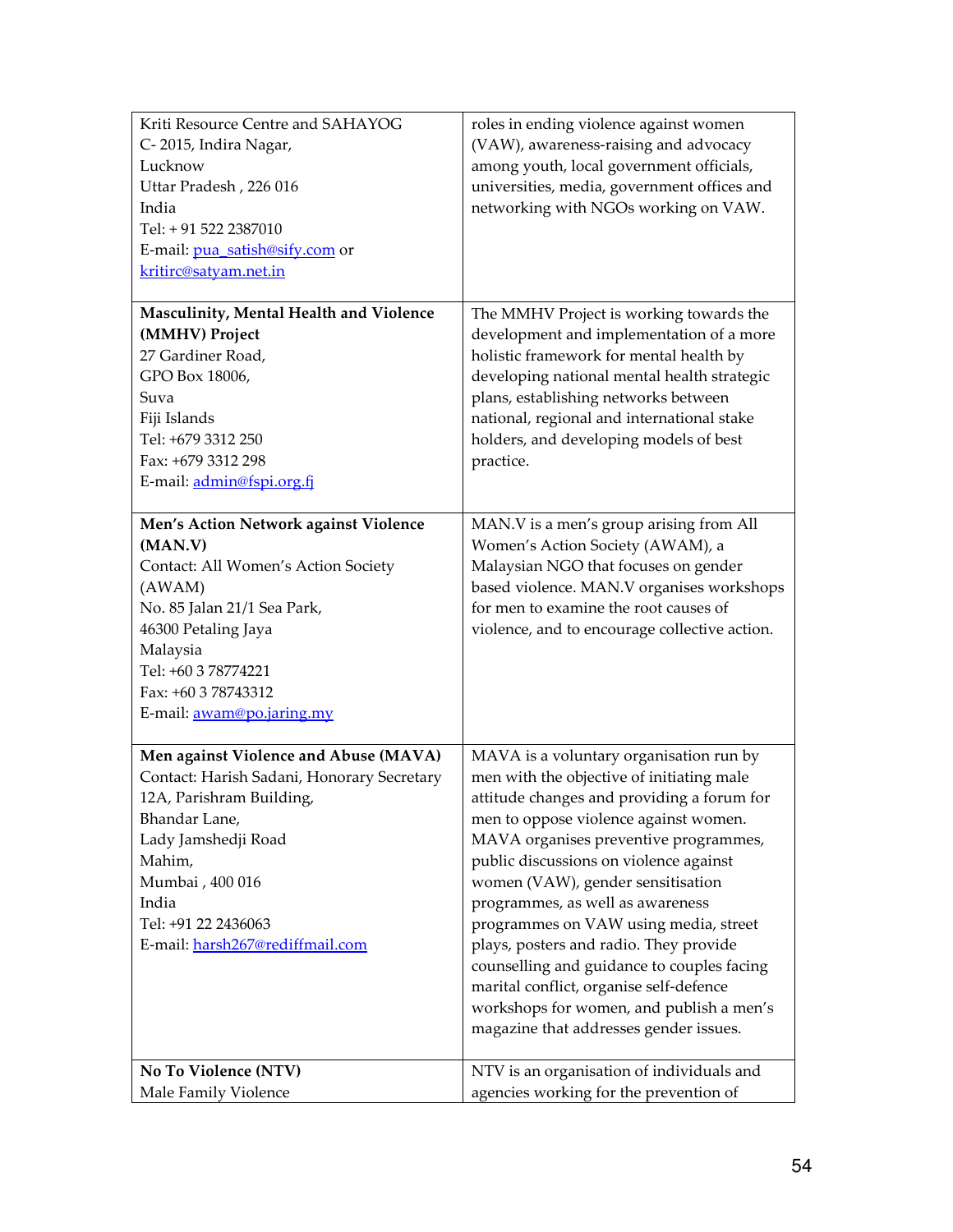| Prevention Association Inc                        | family violence by men. NTV undertakes a     |
|---------------------------------------------------|----------------------------------------------|
| <b>PO Box 417</b>                                 | broad range of activities, including the     |
| Richmond, Victoria                                | provision of services to men who have used   |
| Australia 3121                                    | violence towards their family members.       |
| Tel: +613 94283536                                |                                              |
| Fax: +613 94287513                                |                                              |
| E-mail: ntv@ntv.net.au                            |                                              |
| http://www.ntv.net.au/                            |                                              |
|                                                   |                                              |
| <b>Population Services Pilipinas Incorporated</b> | PSPI is an organisation working with men at  |
| (PSPI)                                            | the grassroots level to promote reproductive |
| Contact: Virgilio Pernito                         | health and rights. PSPI organised a "Men and |
| Population Services Pilipinas Incorporated        | Ending Violence Against Women (EVAW)"        |
| 274 Gil Puyat Avenue,                             | campaign and workshops to promote the        |
| Pasay City 1300                                   | involvement of adult males, specifically     |
| Philippines                                       | village leaders and the police force, in     |
| Tel:+632 8312876                                  | eliminating violence against women.          |
| Fax:+ 632 8040798                                 |                                              |
|                                                   |                                              |
| Rozan                                             | Rozan is an NGO working on violence          |
| Contact: Maria Rashid                             | against women (VAW). It conducts training    |
| House 4-b, St: 34,                                | and sensitisation workshops on VAW for the   |
| F-8/1 Islamabad                                   | general public as well as community          |
| Pakistan                                          | workers, doctors, NGOs, and Government       |
| Tel: + 92 51 2851886-7                            | officials. Rozan has a police training       |
| Fax: + 92 51 2856730                              | programme (RABTA) to sensitise and train     |
| E-mail: rozan@comsats.net.pk                      | police on gender-based violence, gender and  |
|                                                   | power relations, and anger management.       |

# Europe

| <b>Association of Men for Gender Equality</b> | This is an association based in Malaga, Spain, |
|-----------------------------------------------|------------------------------------------------|
| (Asociación de hombres por la igualdad de     | formed by men who are promoting a new          |
| género)                                       | model of masculinity which contributes to      |
| AHIGE.                                        | the achievement of gender equality in society  |
| Pasaje Tomás Escalonilla, 7.                  | and in the household. The website holds        |
| 29010 Málaga.                                 | various discussion forums, including on        |
| Spain                                         | gender-based violence; sharing domestic and    |
| Tel./Fax: +34 95 209 51 05                    | family responsibilities; fatherhood and        |
| E-mail-ahige@ahige.org                        | intergender relationships. This website is in  |
| http://www.ahige.org/index.php                | Spanish.                                       |
|                                               |                                                |
| <b>CHANGE</b>                                 | CHANGE works to end domestic violence          |
| 4-6South Lumley Street                        | and to meet the recognised need for a means    |
| Grangemouth                                   | to challenge and change men who are violent    |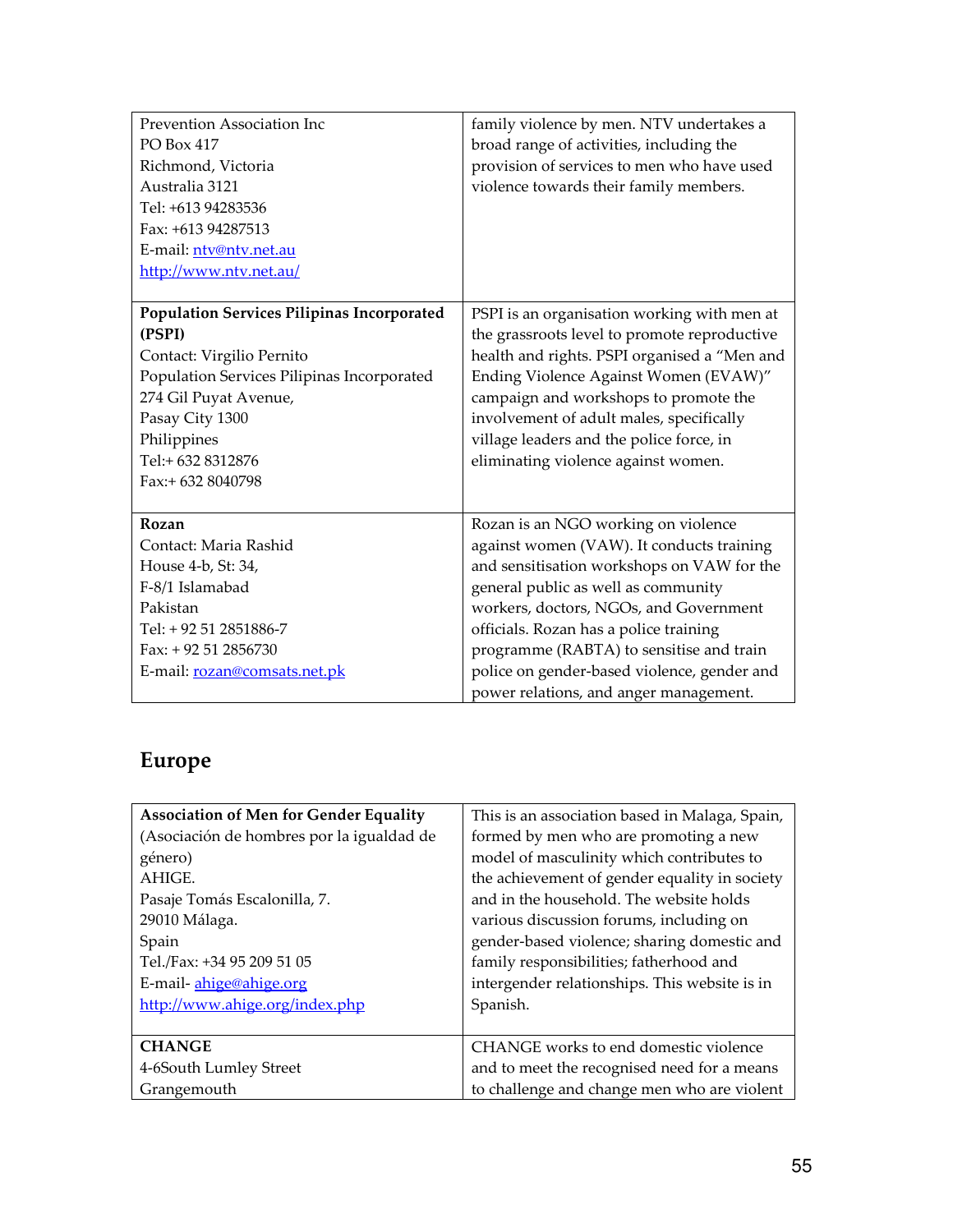| FK3 8BT                               | towards women. Working within the               |
|---------------------------------------|-------------------------------------------------|
| UK.                                   | criminal justice system, a men's programme      |
| Tel:+44 1324 485595                   | was developed and evaluated. Training other     |
| Fax:+44 1324 486344                   | agencies to implement this work now forms       |
| E-mail: monica@changeweb.org.uk       | the main task of the organisation. CHANGE       |
| http://www.changeweb.org.uk/index.htm | was the first project in Europe to set up a     |
|                                       | programme of re-education for violent men       |
|                                       | that aims to take full account of the interests |
|                                       | of women and children.                          |
|                                       |                                                 |
| Manliga Natverket (Male Network)      | This network's purpose is to unite men to       |
| Contact: Gunnar Sandell               | emphasise the positive aspects of manliness     |
| Box 3018                              | and inspire them to take the initiative to      |
| 161 03 Bromma                         | combat violence and abuse by men. Among         |
| Sweden                                | its various activities, the Male Network has    |
| E-mail: info@man-net.num              | conducted training classes for men in           |
|                                       |                                                 |
| www.man-net.nu                        | fatherhood and has published materials          |
|                                       | about violence.                                 |

## Latin America and the Caribbean

| Asociación de Hombres Contra la Violencia | This association works to reduce violence     |
|-------------------------------------------|-----------------------------------------------|
| (Association of Men Against Violence)     | against women by developing and               |
| Contact: Ruben Reyes                      | implementing ways of working with men on      |
| de la Farmacia Salazar                    | issues of masculinity and violence. Their aim |
| 2 Cuadras al Sur, Casa #51                | is to sensitise and raise men's awareness on  |
| Residencia El Dorado                      | issues of gender equity, masculinity, power   |
| Managua                                   | and gender-based violence, and to procure     |
| Nicaragua                                 | changes in patriarchal attitudes, values and  |
| Tel: +505 249 4697                        | behaviour assimilated by men as part of their |
| E-mail: ahcv@ibw.com.ni                   | individual and collective male gender         |
|                                           | identity. This association organised and      |
|                                           | promoted the National Network of Men          |
|                                           | Against Violence. The association is          |
|                                           | currently developing a programme of re-       |
|                                           | education and therapy for men who use         |
|                                           | violence against their partners.              |
|                                           |                                               |
| <b>CANTERA</b>                            | CANTERA works with men in rural               |
| Apdo. A-52                                | communities to end gender based violence      |
| Managua,                                  | through popular education workshops. The      |
| Nicaragua                                 | website is available in English and Spanish.  |
| Tel: +505 2775329 / 2780103               |                                               |
| E-mail: cantera@ibw.com.ni                |                                               |
| http://www.canteranicaragua.org/          |                                               |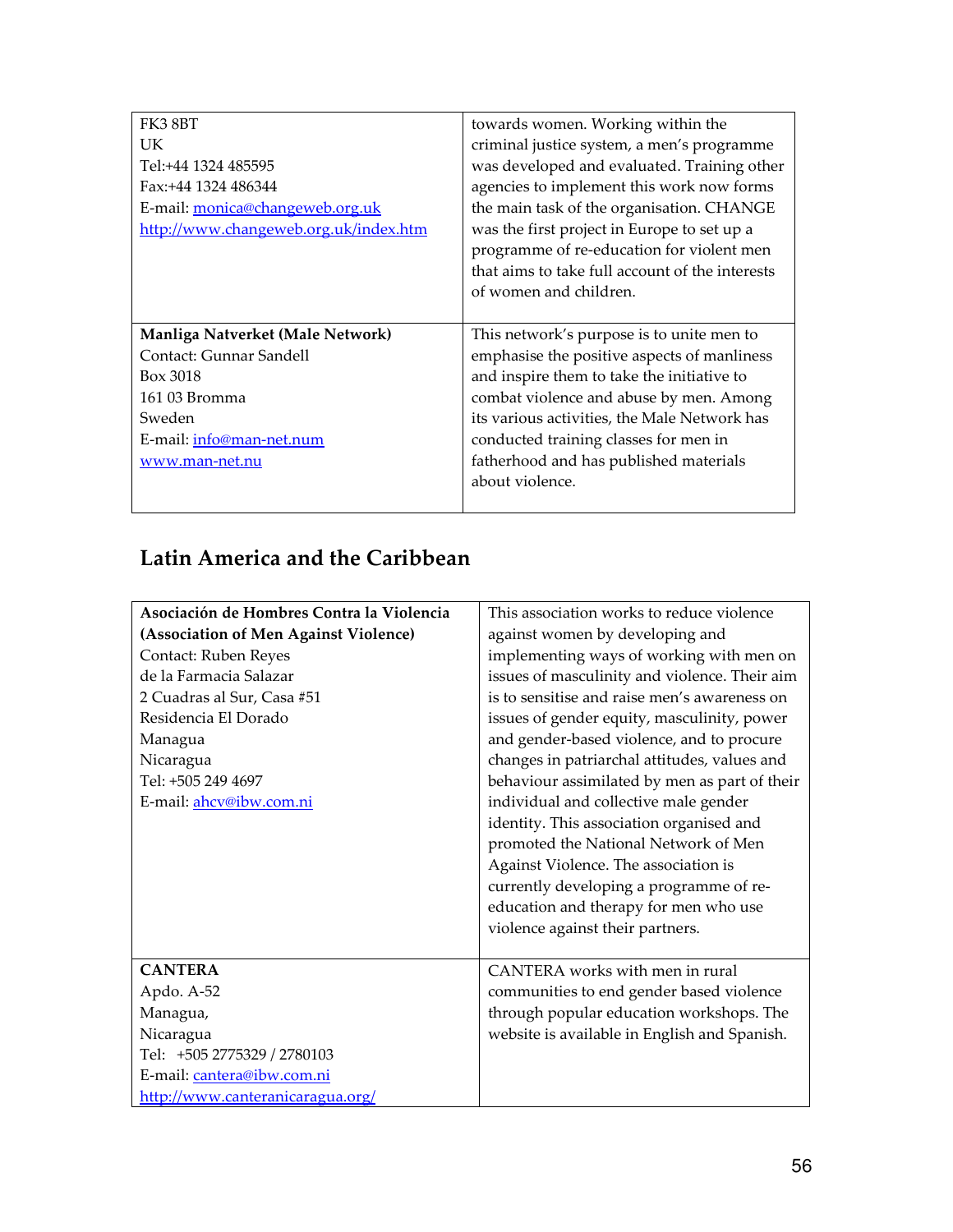| Colectivo de Hombres por Relaciones<br>Igualitarias, A.C. (CORIAC)<br>Diego Arenas Guzmán Nº 189<br>Col. Iztaccihuatl, a una cuadra del metro Villa<br>de Cortés<br>C.P. 03520, México D.F.<br>Tel /fax: +52-5 696 3498<br>E-mail: colectivo@coriac.org.mx<br>www.coriac.org.mx                                       | CORIAC, the Mexican Collective of Men for<br>Equal Relations, encourages equal<br>relationships between women and men<br>together with an end to domestic violence.                                                                                                                                                                                                                                                                                                                                                                                                                                                                               |
|-----------------------------------------------------------------------------------------------------------------------------------------------------------------------------------------------------------------------------------------------------------------------------------------------------------------------|---------------------------------------------------------------------------------------------------------------------------------------------------------------------------------------------------------------------------------------------------------------------------------------------------------------------------------------------------------------------------------------------------------------------------------------------------------------------------------------------------------------------------------------------------------------------------------------------------------------------------------------------------|
| <b>Instituto PROMUNDO</b><br>Rua México 31 Bloco D, Sala 1502 - Centro<br>CEP 20031-144<br>Rio de Janeiro<br><b>Brazil</b><br>Tel/Fax: +55 21 2544 3114/3115<br>E-mail: promundo@promundo.org.br<br>http://www.promundo.org.br/english/index.asp                                                                      | Promundo is a Brazilian NGO that works<br>internationally to promote gender equality<br>and child and youth development. The NGO<br>developed Programme H which stimulates<br>young men to question traditional "norms"<br>associated with masculinity and promotes<br>both discussion and reflection about the<br>"costs" of traditional masculinity as well as<br>the advantages of gender equitable<br>behaviours                                                                                                                                                                                                                              |
| Men Against Violence Against Women<br>(MAVAW)<br><b>Contact: Donald Berment</b><br>32 New Street<br>Port of Spain<br>Republic of Trinidad and Tobago<br>Tel: +1 868 625-9431, 868 637-0924, 868 668-5133<br>Fax: +1 868 623 0193<br>E-mail: mavaw@usa.net<br>http://www.comminit.com/genderviolence/sld-<br>2058.html | Men Against Violence Against Women aims<br>to reduce, and eventually eradicate, violence<br>against women in society. MAVAW is<br>currently implementing a training of trainers<br>project, in collaboration with other NGOs.<br>The first part of the project is to train 15 men,<br>who are active and influential on a<br>grassroots level in their communities, to<br>sensitise other males on gender issues. The<br>second part of the project is to establish male<br>outreach groups to maintain the sensitisation<br>activities, and to disseminate information on<br>gender issues, including techniques taught<br>during the workshops. |
| <b>PAPAI</b> Institute<br>Rua Mardônio Nascimento<br>119 Várzea<br>Recife-PE<br>CEP 50.741-380<br>Tel/Fax +55 81 3271 4804<br>E-mail: papai@papai.org.br<br>http://www.papai.org.br/                                                                                                                                  | In 1997, the PAPAI Institute founded the first<br>Brazilian Adolescent Father's Support<br>Programme which provides information to<br>help young men take on responsibility for<br>their own sexuality and its consequences,<br>and supports teenagers who are already<br>parents. Weekly workshops are held in<br>hospitals and public health centres with<br>young fathers and the partners of pregnant<br>adolescents, focusing on issues relating to<br>pregnancy, childbirth, childcare, and                                                                                                                                                 |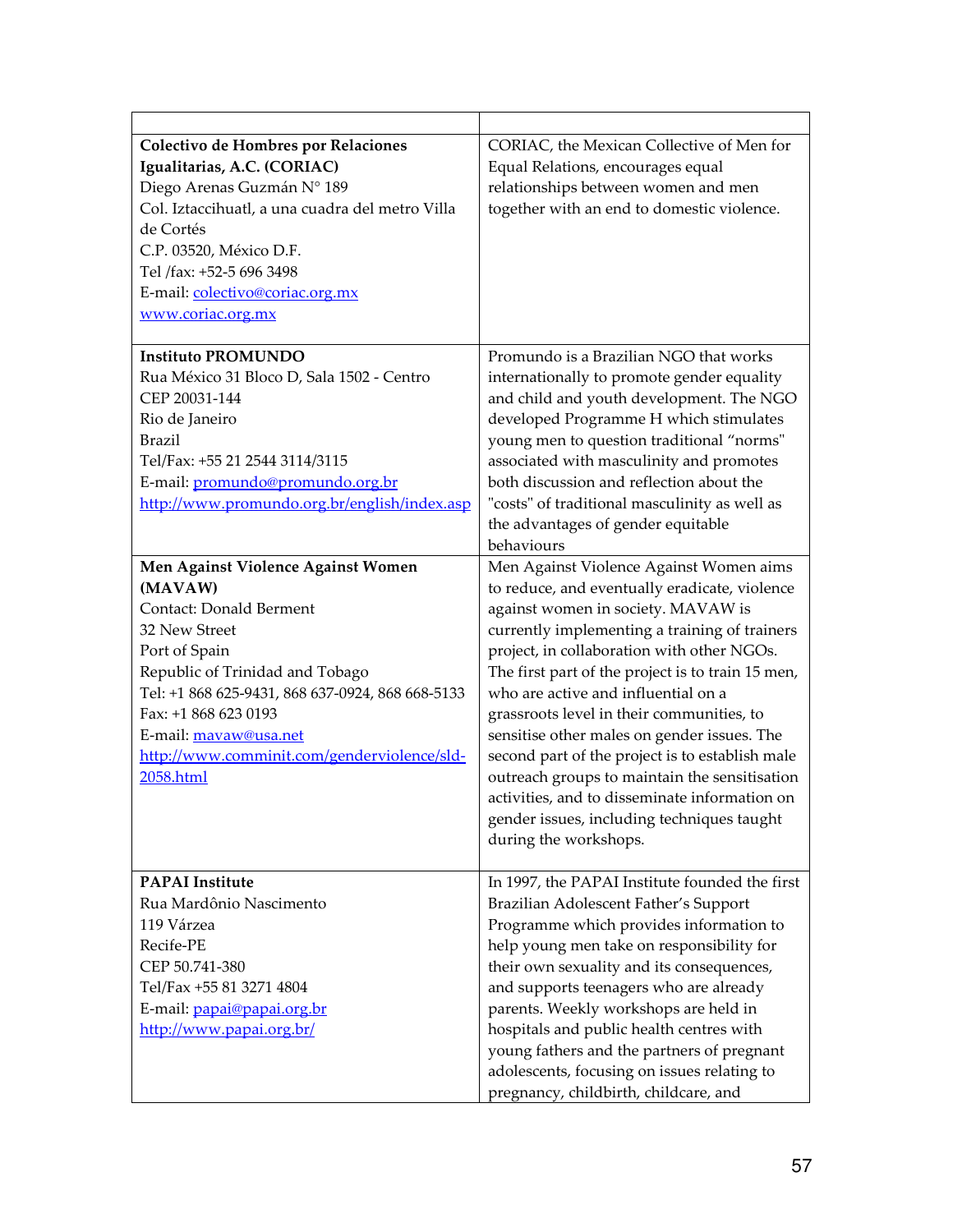|                                 | paternal responsibilities.                 |
|---------------------------------|--------------------------------------------|
|                                 |                                            |
| Salud y Género                  | The Mexican non-government organisation    |
| Carlos M. Palacios No. 59       | (NGO) Salud y Género has been working      |
| Col. Venustiano Carranza        | since 1995 to reduce gender-based violence |
| Xalapa, Veracruz                | and improve men's support for women's      |
| Mexico CP 91070                 | reproductive health. In addition to        |
| Tel/Fax: +52 228-8189324        | advocating new models of masculine         |
| E-mail: salygen@infosel.net.mx  | behaviour, the organisation conducts all-  |
| http://www.saludygenero.org.mx/ | male and mixed-sex discussion groups that  |
|                                 | use interpersonal strategies to raise      |
|                                 | awareness of the gender and health         |
|                                 | connection, and to shift attitudes and     |
|                                 | practices with regard to violence against  |
|                                 | women.                                     |
|                                 |                                            |

## North America

| Men Against Domestic Violence (MADV)    | Men Against Domestic Violence is a coalition   |
|-----------------------------------------|------------------------------------------------|
| 32 W. Anapamu Street, #348              | of men working to address the issue of         |
| Santa Barbara,                          | domestic violence. They seek to educate and    |
| CA 93101                                | advocate against physical, mental, emotional   |
| <b>USA</b>                              | and sexual violence against women.             |
| Tel: +1 805 563 2651                    |                                                |
| http://www.silcom.com/~paladin/madv/    |                                                |
|                                         |                                                |
| Men Can Stop Rape                       | Men Can Stop Rape empowers youth and the       |
| P.O. Box 57144                          | institutions that serve them to work as allies |
| Washington,                             | with women in preventing rape and other        |
| DC 20037                                | forms of gender based violence. Through        |
| <b>USA</b>                              | awareness-to-action education and              |
| Tel: +1 202 265 6530                    | community organising, Men Can Stop Rape        |
| $Fax + 2022654362$                      | promotes gender equity and builds men's        |
| E-mail: info@mencanstoprape.org         | capacity to be strong without being violent.   |
| http://www.mencanstoprape.org/index.htm |                                                |
|                                         |                                                |
| <b>Men Stopping Violence</b>            | Men stopping Violence works with               |
| 1020 DeKalb Avenue Suite 25             | individual men who have committed violence     |
| Atlanta, GA 30307                       | against women (VAW). They believe that         |
| <b>USA</b>                              | men can work as allies to end VAW.             |
| Tel: +1 404 688 1376                    |                                                |
| Fax $+1$ 404 688 4021                   |                                                |
| E-mail: msv@menstoppingviolence.org     |                                                |
|                                         |                                                |